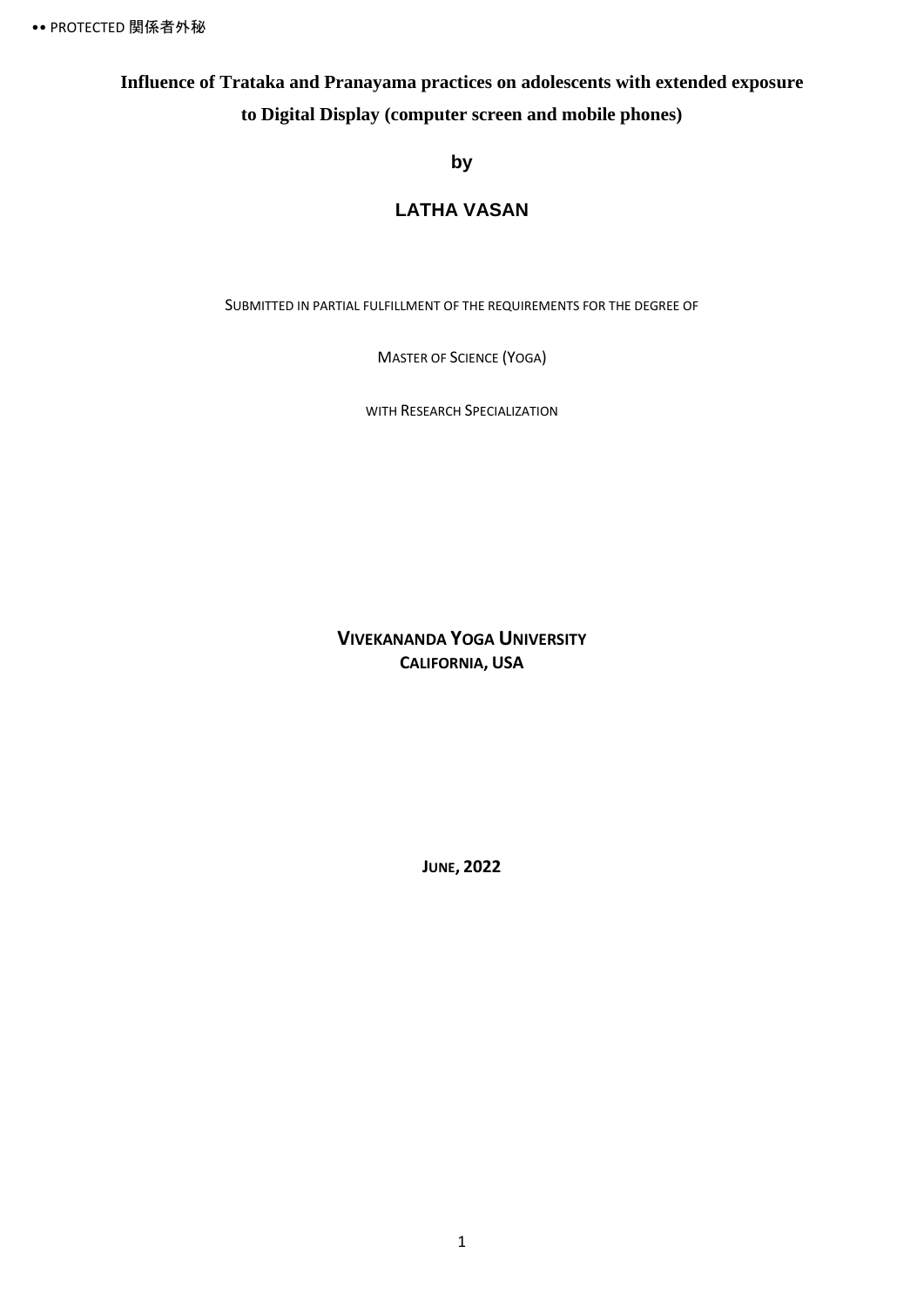VIVEKANANDA YOGA UNIVERSITY

WE HEREBY APPROVE THE THESIS/DISSERTATION OF

### **LATHA VASAN**

CANDIDATE FOR THE DEGREE OF

### **DEGREE MASTER OF SCIENCE (YOGA)** \*

COMMITTEE CHAIR

DR. N K MANJUNATH

COMMITTEE MEMBER

DR. APAR SAOJI

DR. SREE KUMAR

DR. MURALI VENKATRAO

DATE OF DEFENSE

### <**05/10/22**>

**\*WE ALSO CERTIFY THAT WRITTEN APPROVAL HAS BEEN OBTAINED FOR ANY PROPRIETARY MATERIAL CONTAINED THEREIN.**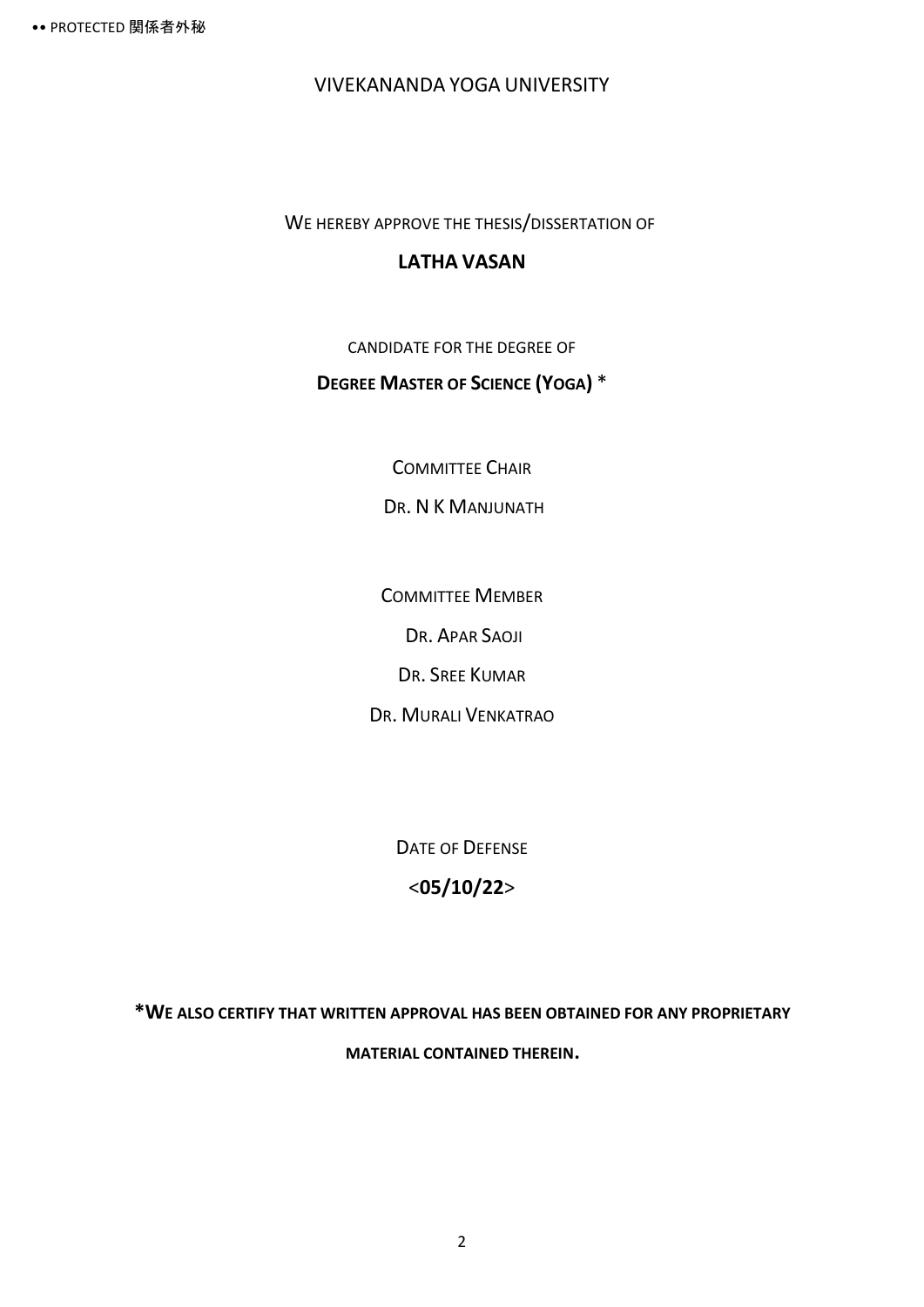# **Dedication**

**I dedicate this Thesis to the memory of my Dad, Mr. M R Srinivasan who was my constant motivator and gave me the courage to push myself beyond my limits. He was very proud of my accomplishments and was my biggest** 

**fan!**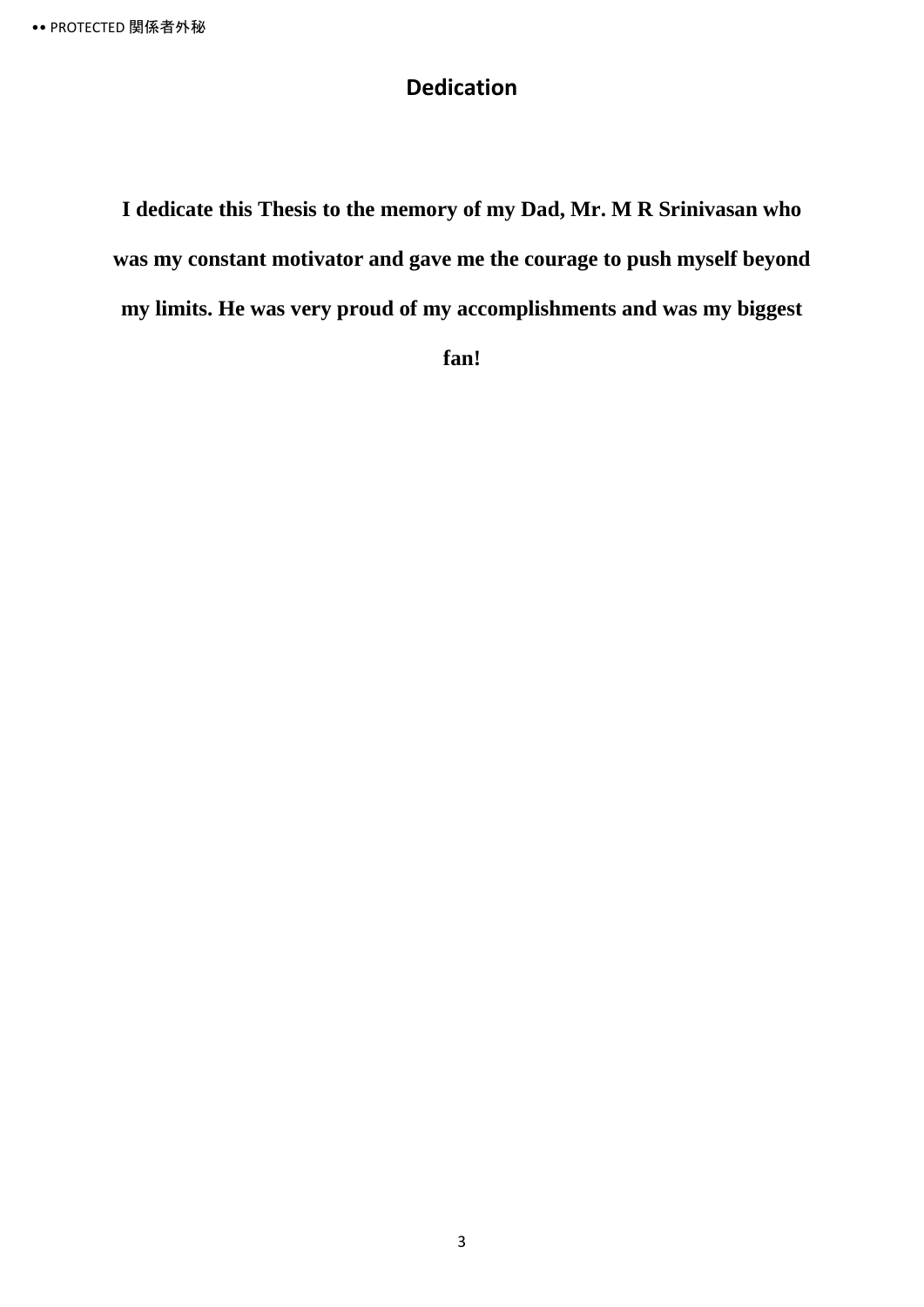#### **Acknowledgments**

My humble respect to Dr Nagarathna and Dr H R Nagendra (Vice Chancellor of Swami Vivekananda Anusandhana Samsthana: S-VYASA) who through their immense commitment to yoga and several research papers have inspired many of us to continue our Yoga Journey from the first university in the world outside of India, VaYu. My humble thanks to Dr Sree Sreenath, President of VaYU, whose guidance and commitment throughout the program was extremely valuable and inspiring.

I am grateful to all the VaYU faculty and the knowledge imparted in all subjects. Their guidance, sharing of knowledge and techniques on Yoga, over the last few years is fervently acknowledged.

My sincere thanks to Dr Manjunath, Dr Apar Dr Sreekumar and Mr Murali Venkatrao for their guidance in completing my research in a timely manner and continuous dialogue throughout the semester.

About 100 plus adolescents, age 10 to 19 participated in my study sincerely and I thank them and their parents from the bottom of my heart for their sincere commitment. Several doctors gave their time and shared their medical knowledge on various illnesses which gave us a deeper and understanding of how Yoga can be integrated into established medical practice for holistic treatment and intervention. My sincere appreciation to all of them for their time.

I sincerely thank Dr Murali Venkatrao , Dr Vijaya Kauvri and Vayu administrative staff for their guidance and support.

My gratitude and respect to all my VYASA-LA and VaYu colleagues who continue to inspire and support me in my endeavors.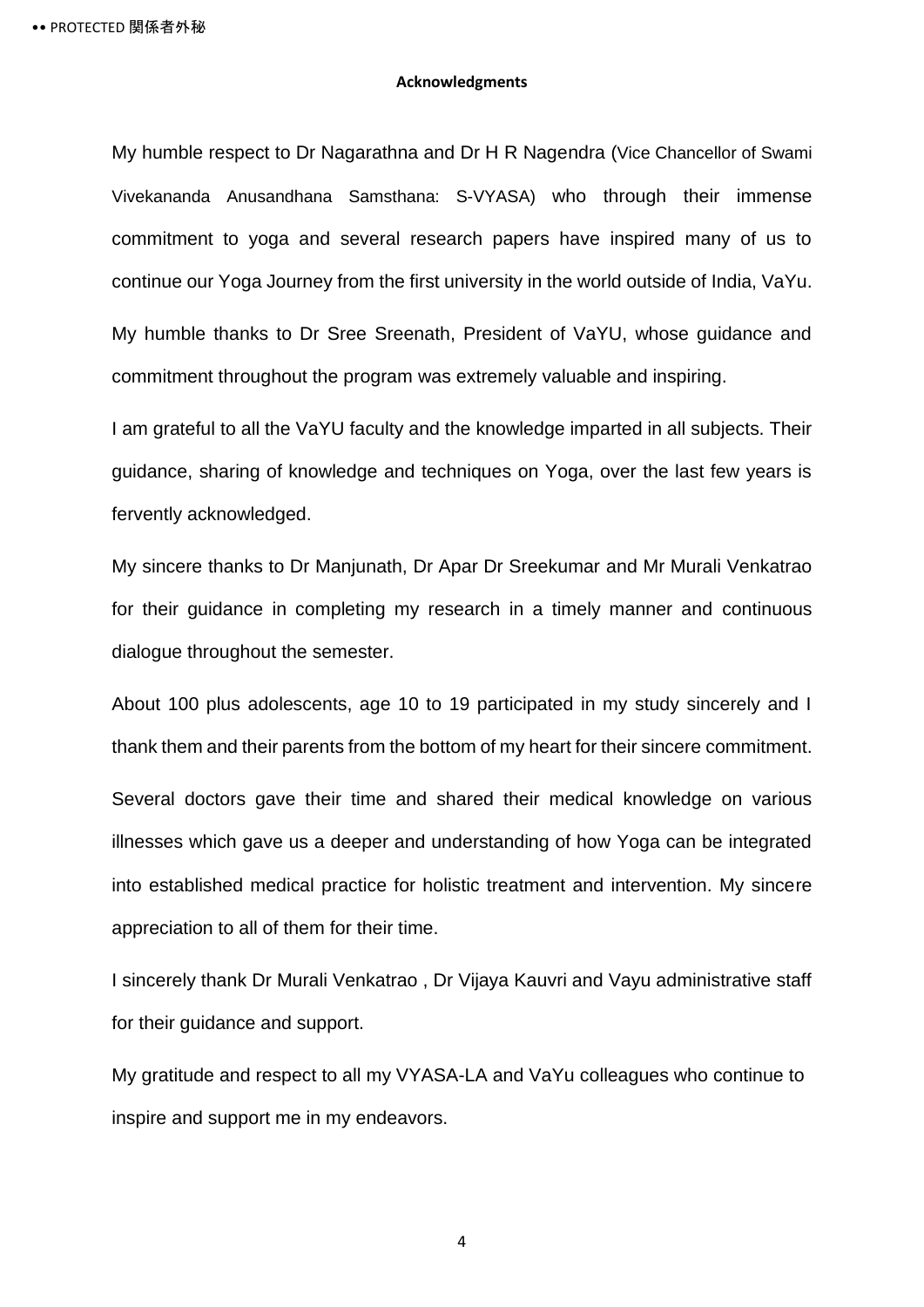I have been fortunate to have a supporting family (husband and two sons), my parents, sister brothers and friends and I want to thank them for encouraging me to pursue my passion for helping others.

*All is possible with the blessings of the almighty, to whom we always turn to with reverence.*

(Latha)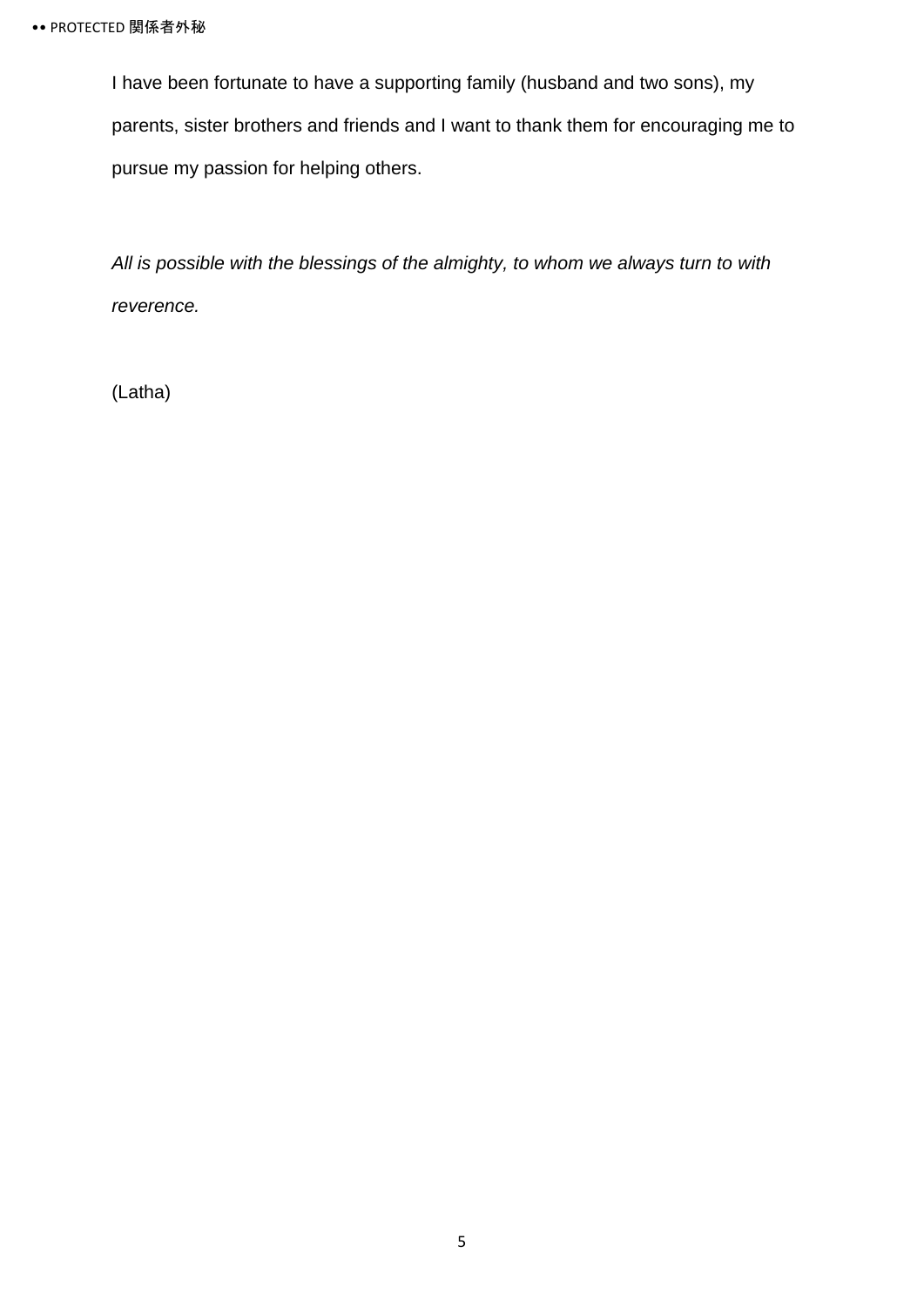# **Contents**

# **Table of Contents**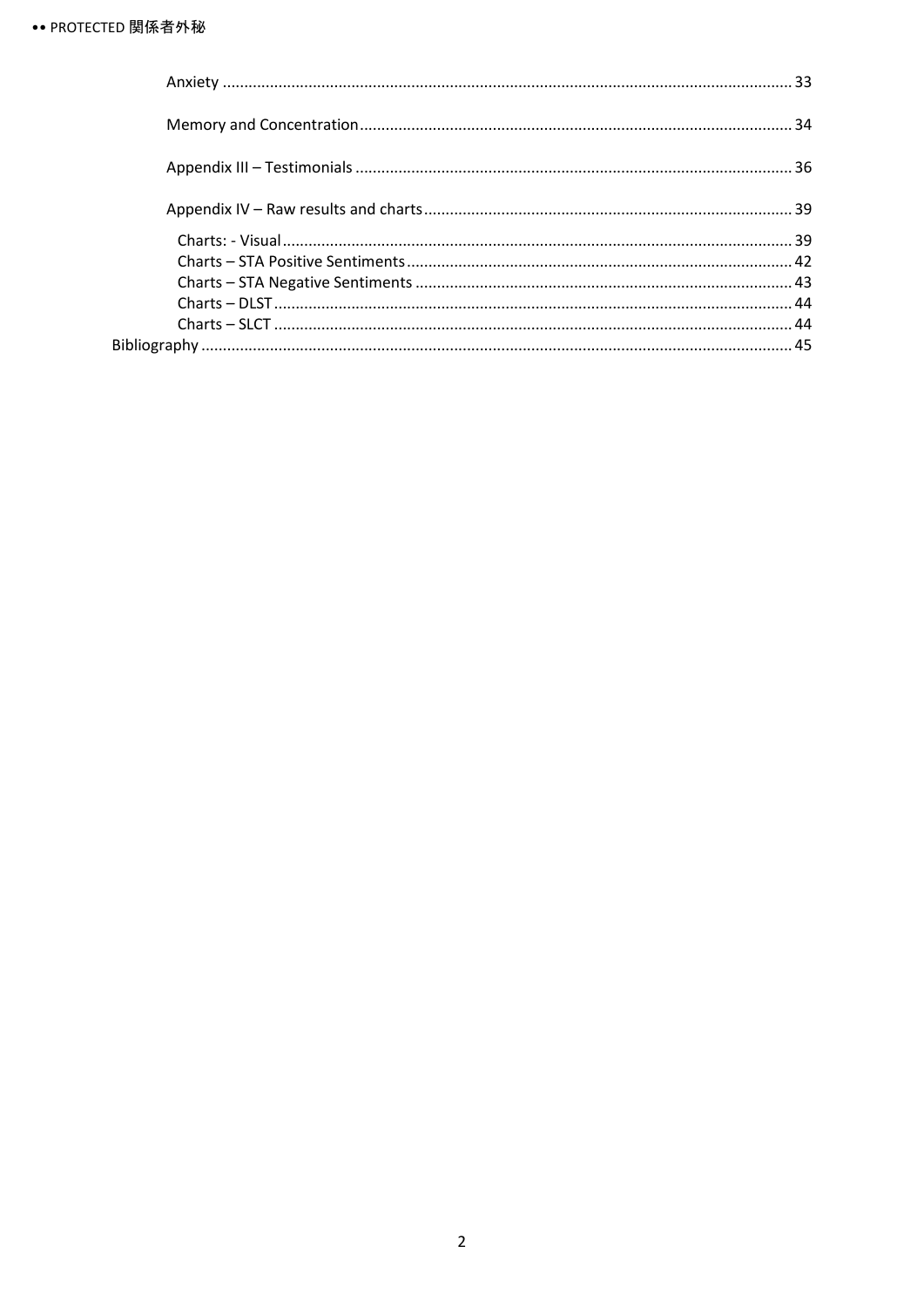# **TRATAKA AND PRANAYAMA PRACTICES ON ADOLESCENTS WITH EXTENDED EXPOSURE TO DIGITAL DISPLAY**

# <span id="page-7-0"></span>**ABSTRACT**

**Background: A** specially designed yoga module consisting of Trataka and Pranayama is considered to improve vision, cognitive functions and reduce anxiety in adolescents of age 10 to 19 years. The premise is that the prevalence of digital display usage is very high among this group, especially during the Covid 19 lock down causing an environment prone to visual stress directly related to extensive time watching screens/phones and social stress due to isolation with digital media dominating the social interactions.

**Materials and methods:** Children between the ages of 10 to 19 years were recruited for this study and were placed in one of two groups: Intervention Yoga (n=41) and control (n=18). The intervention group underwent a specially designed Yoga module of Trataka (a visual cleansing technique) and Pranayama (voluntarily regulated breathing). This was given for a period of 3 weeks (21 days) via remote sessions using ZOOM. The control group did not undergo this module. The subjects in both groups were assessed before and after the intervention. The assessments were done using Visual Strain surveys, Digit Span Test and Six Letter Cancellation Test (SLCT) to evaluate concentration, and STA (State Trait Anxiety) to measure anxiety.

**Results:** The intervention group showed statistically significant reductions on the Visual Stress Survey scores (p<0.003, mean reduced from16.8 to 14.7) and on STA of positive sentiments (calm, content, relaxed) (p<0.02, mean increased from 8.65 to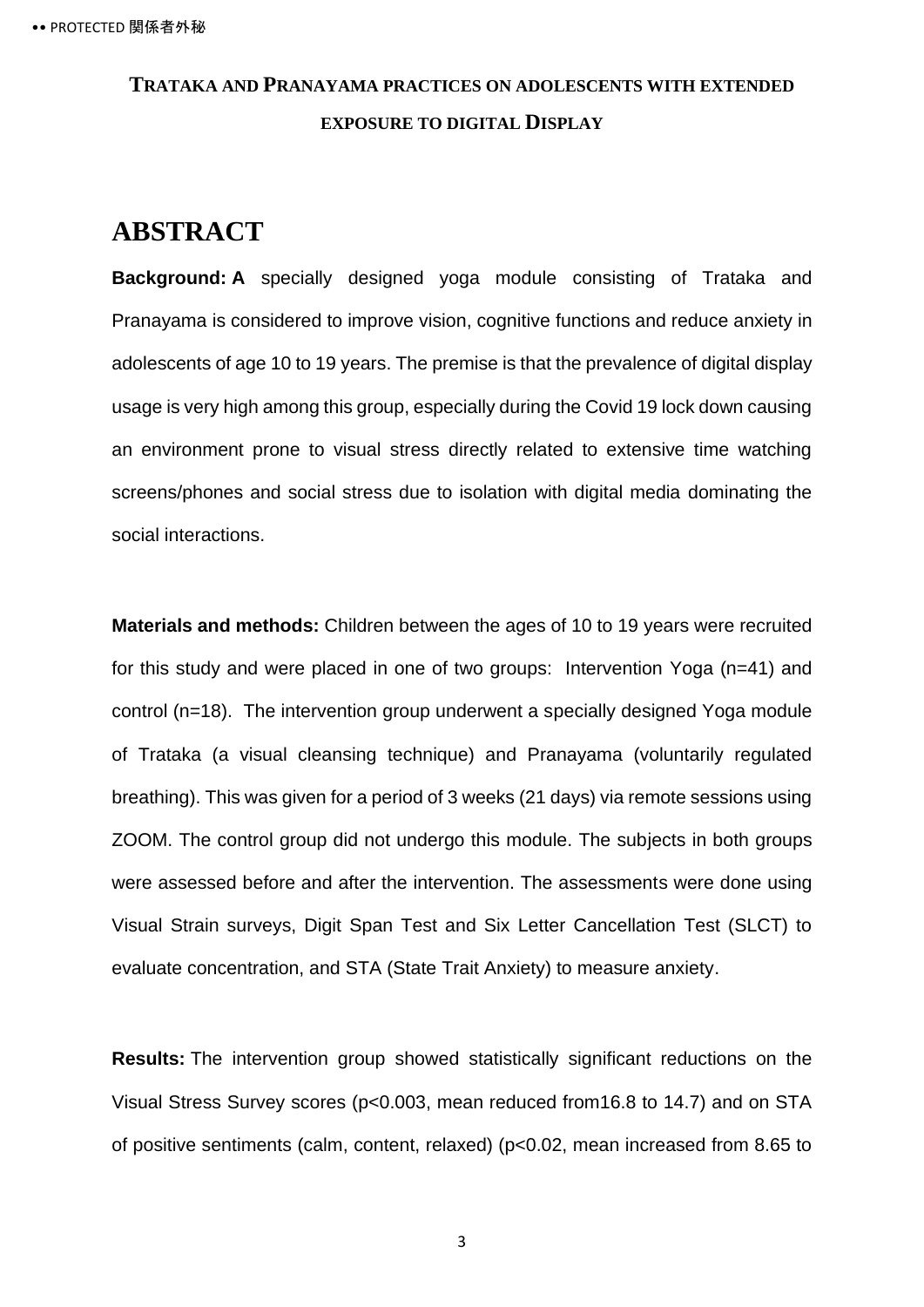9.38). The measures on concentration (DLST and SLCT) did not statistically differ before and after the Intervention in the Intervention group. Voluntary Testimonials (n=11) were collected for the intervention group and these showed a perceived positive effect of Trataka practice.

The control group did not have any statistically significant changes in any of the measures (p>0.05 for all comparisons).

**Conclusions:** The practice of Trataka along with Pranayama can alleviate ocular strain and anxiety in adolescents who use digital display units during covid pandemic.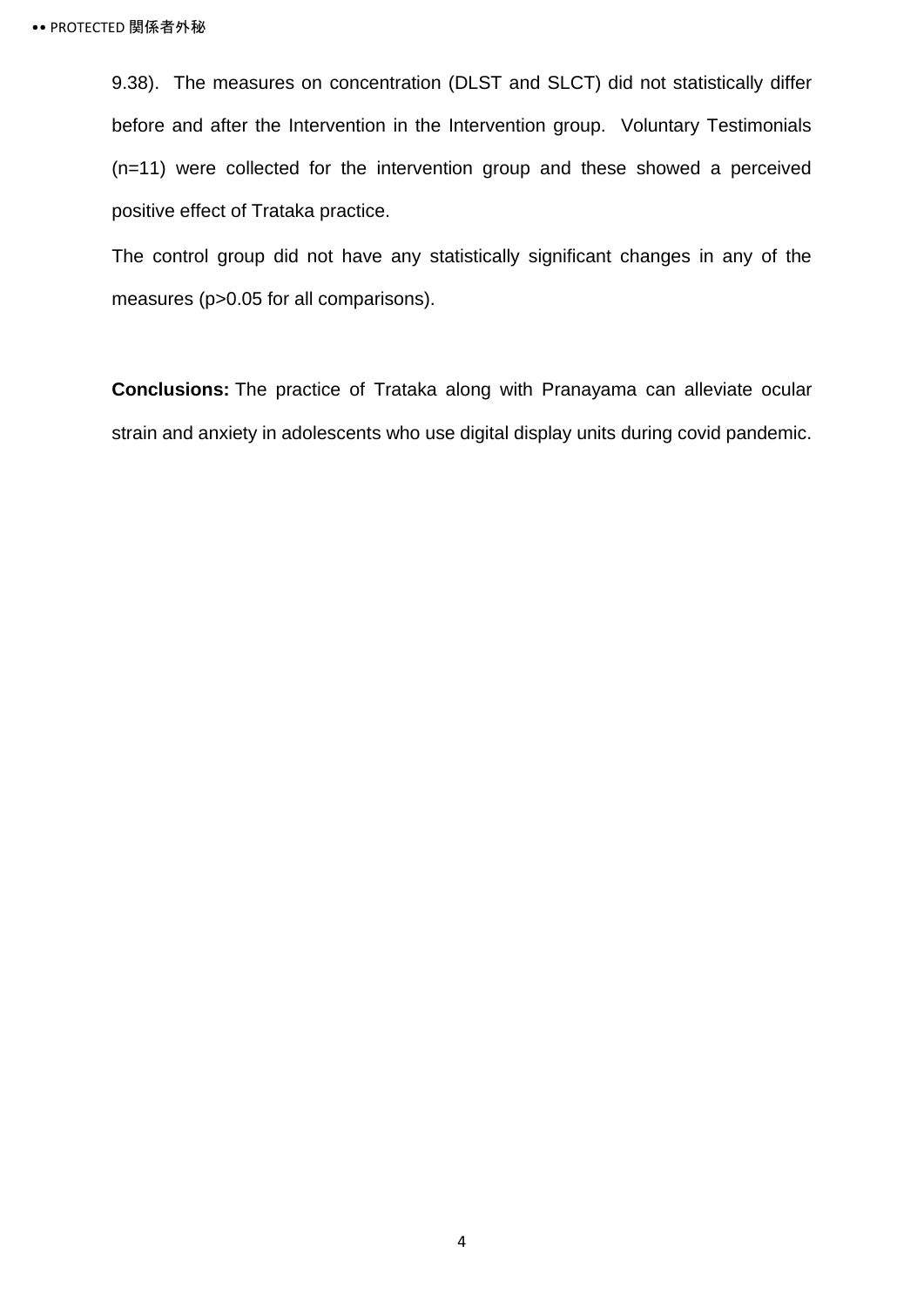## **STANDARD INTERNATIONAL TRANSLITERATION CODE USED TO TRANSLITERATE SANSKRIT WORDS**

| Ţ                       | 2                 | अ  | वा           | $\boldsymbol{z}$        | ङ   | पा     | 2                        | प   |
|-------------------------|-------------------|----|--------------|-------------------------|-----|--------|--------------------------|-----|
| ন্ন                     | $\boldsymbol{z}$  | आ  | चा           | $\boldsymbol{z}$        | च   | पहा    | 2                        | Ъ,  |
| $\hat{\mathsf{I}}$      | $\mathsf{z}$      | इ  | चहा          | $\boldsymbol{z}$        | छ   | बा     | 2                        | ब   |
| रु                      | $\mathsf{z}$      | ई  | जा           | 2                       | ज   | बहा    | 2                        | भ   |
| $\check{\phantom{0}}$   | $\mathsf{z}$      | उ  | जहा          | $\mathsf{z}$            | झ्  | मा     | 2                        | म   |
| ह्म                     | 2                 | ऊ  | श्र          | $\overline{\mathsf{S}}$ | ञ   | या     | $\overline{\mathsf{S}}$  | य   |
| ਮ੍ਹ                     | 2                 | ऋ  | स्रा         | $\boldsymbol{z}$        | ट   | रा     | $\boldsymbol{z}$         | ₹   |
| म्र                     | $\boldsymbol{z}$  | ॠ  | स्रहा        | $\pmb{\mathsf{S}}$      | ठ   | ला     | 2                        | ਲ   |
| ↖                       | 2                 | ए  | ष्ठा         | $\boldsymbol{z}$        | ड   | वा     | 2                        | व   |
| ा                       | 2                 | ऐ  | ष्ट्य        | 2                       | ढ   | म्ना   | 2                        | হা  |
| ख                       | $\boldsymbol{z}$  | ओ  | व्रा         | $\boldsymbol{z}$        | ण   | श्वा   | 2                        | ष   |
| $\mathbf J$             | 2                 | औ  | ता           | $\boldsymbol{z}$        | त   | सा     | 2                        | स   |
| $\overline{\mathbf{z}}$ | $\boldsymbol{z}$  | अ  | तहा          | $\boldsymbol{z}$        | थ   | हा     | 2                        | ह   |
| ह                       | $\mathsf{z}$      | अः | दा           | $\sqrt{2}$              | द्  | कश्वा  | $\overline{\phantom{0}}$ | क्ष |
| का                      | 2                 | क  | दहा          | $\mathsf{z}$            | ध   | तर     | $\boldsymbol{z}$         | त्र |
| कहा                     | $\pmb{\mathsf S}$ | ख  | ना           | $\mathsf{z}$            | न ज | जश्रा  | 2                        | ৱ   |
|                         |                   | गा | $\mathsf{z}$ | ग                       | गहा | 2<br>घ |                          |     |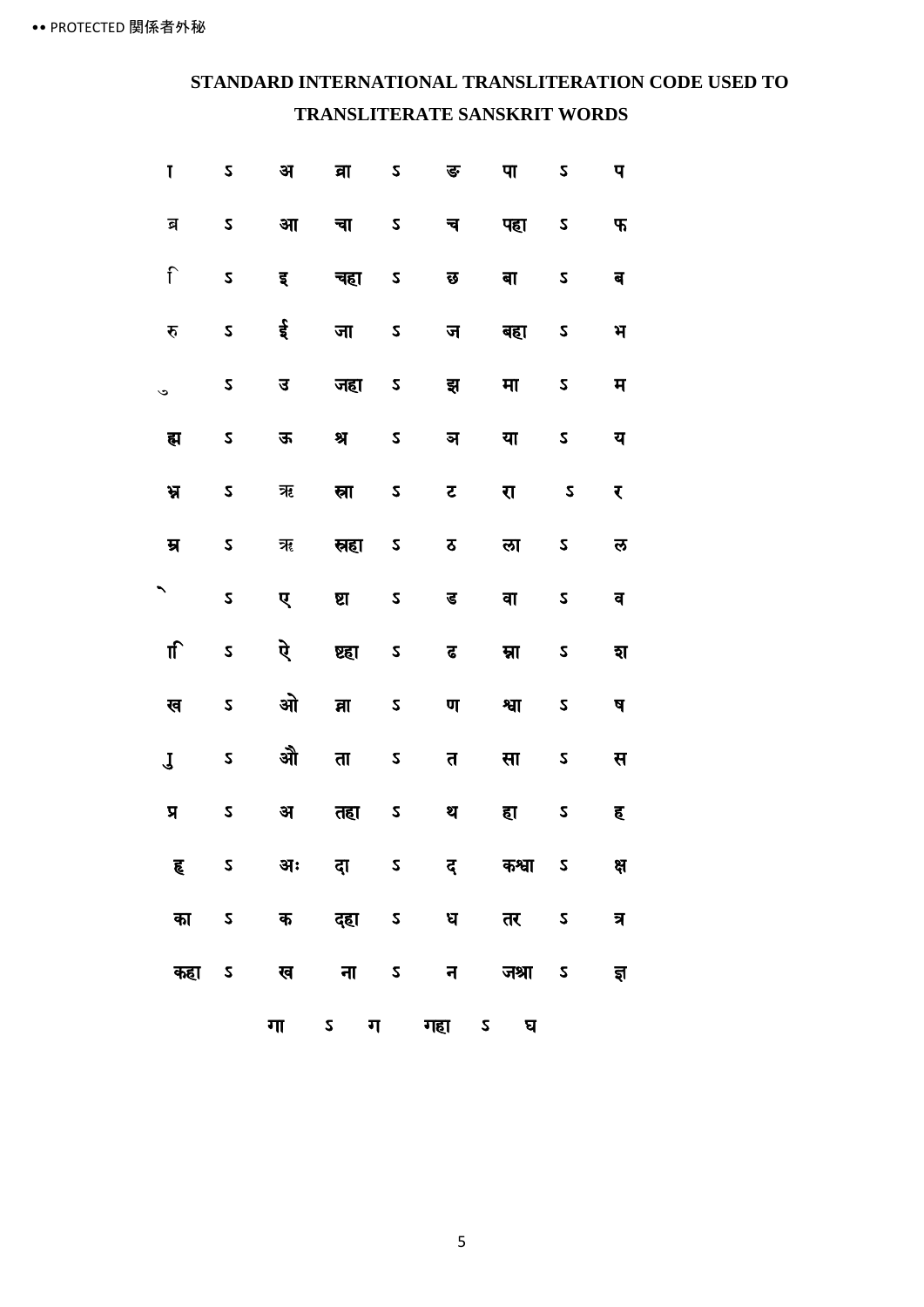### <span id="page-10-1"></span><span id="page-10-0"></span>**Introduction**

#### **Adolescents and Screen Time**

Adolescence is a period of rapid development and often involves the three main areas: physical, mental and emotional. During this time, the person is intensely curious and involved in their activities. In the past decade, this has resulted in an in-ordinate amount of time with digital display units, including computers, tablets and mobile phones. In the past 2 years, with covid imposed online schooling, the number of hours spent with such media has more than doubled and is estimated to be 9 hours a day currently (Schmidt et al., 2020; Wiederhold, 2020). With a normal awake time of 16 hours, this amounts to 57%. Adolescents' brains develop rapidly and adapt, and an entire generation is adapting to these digital ways. Unfortunately, in this process, the adaptation may not lead to a good outcome in later years. Many scientific studies have indicated adverse consequences including eye problems (Wai WONG et al., 2020), impairments in ability to concentrate, decrease in social interactions, poor physical health all of which lead to loss of quality of life(Smahel et al., 2015).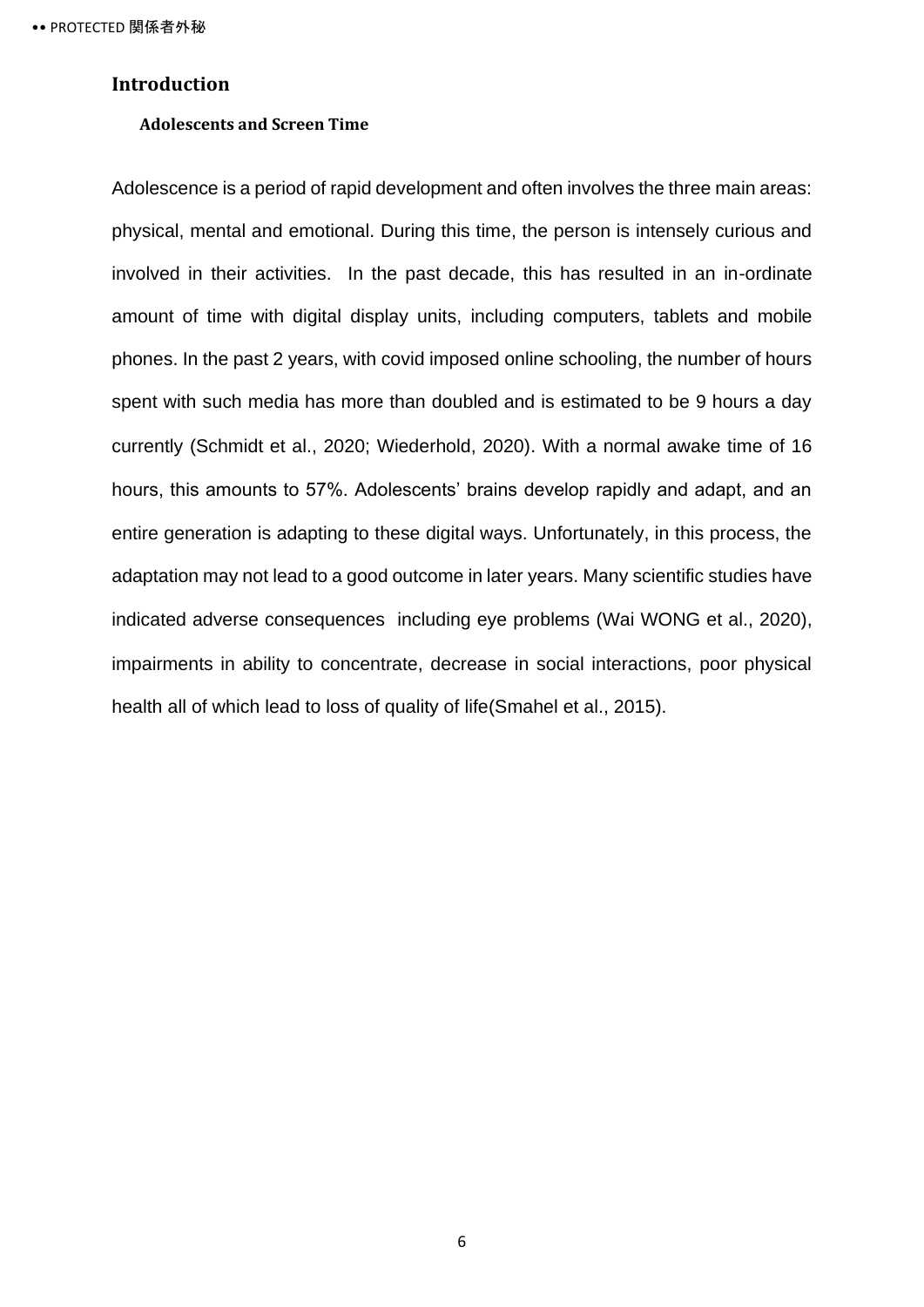#### <span id="page-11-0"></span>*Physical health of adolescents*

The Physical Activity Guidelines for Americans, issued by the US Department of Health and Human Services (Piercy et al., 2018) recommend that children and adolescents aged 6–17 years should have 60 minutes (1 hour) or more of physical activity each day. This criteria is for a Healthy young individual with no major impairments.

Such activity builds strength, coordination and confidence leading to a healthful life. However, in the past two years of Covid19 many opportunities for participation in physical activities have disappeared. Further the effect of this situation is expected to last many years into the future.

Several studies have pointed out eye issues that occur with extended screen time. These eye problems are collectively referred to as 'computer vision syndrome' and the symptoms include eye discomfort and fatigue, dry eye, blurry vision, and headaches (Blehm et al., 2005)

### <span id="page-11-1"></span>*Mental health of adolescents*

The adolescent years are a vulnerable time for young adults, as they evolve from childhood and adulthood. Adolescents impacted by behavioral health issues think, feel, and act in ways that are confusing to both them and family members. Families may experience breakdowns in communication and functioning, leading both parents and teens to feel hopeless and lost.

Excessive screen use has mental health impacts. It is well known that major categories of screen use include games and social media (facebook, whatsapp, instagram, tiktok etc.). With regard to games comes the small muscle fatigue, eye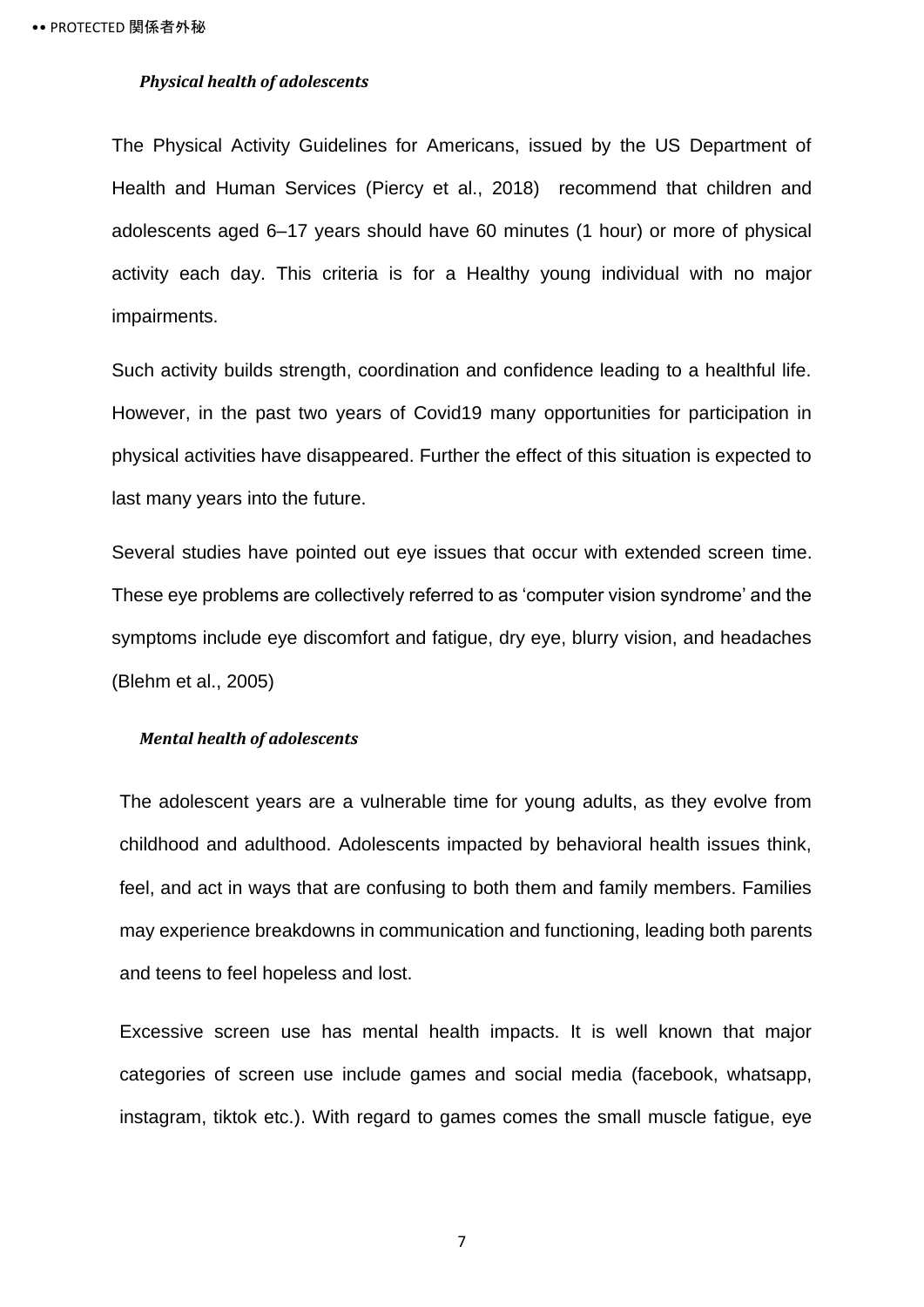issues and the desire for 'instant gratification'. Often the adolescent is impaired in completing normal tasks, such as self-care.

The problems of Social media are prominent in the current news. They include suicidal thoughts, disconnection with family and isolation (Chancellor & De Choudhury, 2020). In adolescents, there are recognized differences in screen use based on sex, race and ethnicity, and income. The COVID-19 epidemic, as well as following stay-at-home mandates, online learning, and social distancing regulations, has resulted in a growing reliance on digital media (i.e. screens) for practically all aspects of adolescents' life (eg, education, information, socialization, entertainment)(Nagata et al., 2022)

In this study, we have evaluated the influence of Yogic practices which should result in calming the mind, clarity in thinking, and the ability to handle stressful situations in adolescents.

#### <span id="page-12-0"></span>**Rationale of the study**

There is extensive use of digital displays in the current pandemic era. Also technology has become an integral part of the lives of the youth. This is leading to visual fatigue, anxiety and lack of concentration. It is important to address these issues to improve the performance of the adolescents and to help them maintain healthy eyesight (Gopinathan et al., 2012). We hypothesized that Trataka and Pranayama may have a good impact on vision, mental concentration, and mental wellness based on previous research. Trataka Kriya is a set of simple eye exercises from Yoga, which helps to promote eye health via exercising the eye muscles involved in focus, eyemovement, concentration and relaxing the eye muscles. It prevents eye disease, both muscular and optical when they are practiced regularly. It thus helps in improving your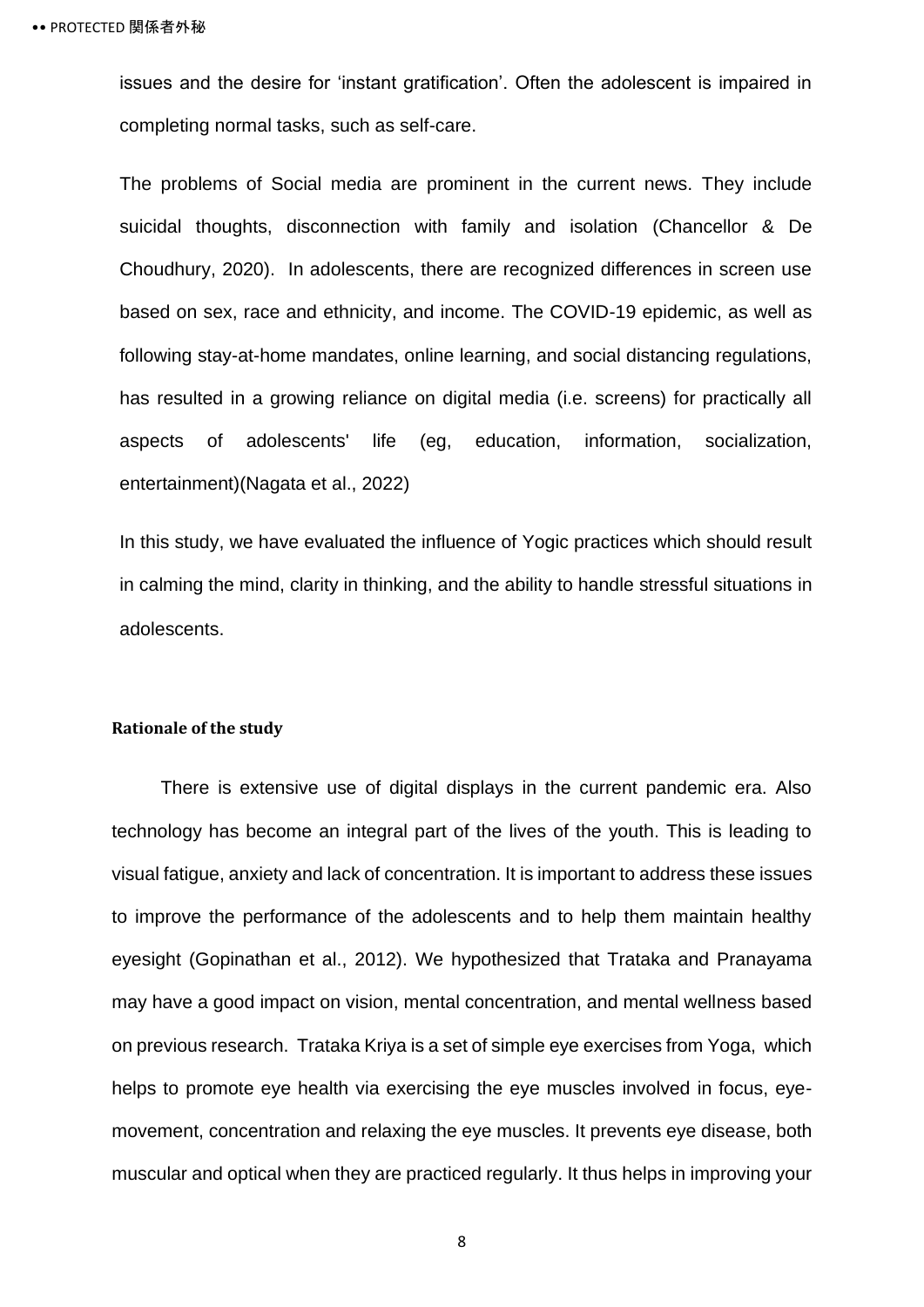eyesight and concentration. Pranayama is the main component of Yoga and is practiced for physical and mental wellness. These two practices in combination will address the effect of excessive digital media exposure.

Hathayoga's classical scriptures highlighted the tremendous impact of the six cleaning techniques on numerous elements of one's psyche, which has been supported by actual research (Swathi et al., 2022) (Bodhananda, 1999). Trataka (Visual focus) is one of the purification techniques that has been shown to improve vision and cognitive processes).

The current study is proposed to mitigate the implications of prolonged use of digital displays through the yoga techniques of Trataka and Pranayama.

#### <span id="page-13-0"></span>*Teleyoga*

In the last few years, tele yoga practice has grown enormously all around the globe(Selman et al., 2015). It is probable that there are more Tele yoga sessions than in person sessions. It is very common for the teacher and practitioner to be in different locations and perhaps in different countries. However for Tele yoga to be conducted properly, it is required to be free of distractions either visual (like advertisements) or auditory (no music) and should interactive.

A yoga session requires strong communication between the teacher and **the student.** Teacher interaction is required to guide, motivate and ensure that the practice is done with focus and concentration. The benefits of yoga are enhanced when done as prescribed. With continuous practice the student will eventually absorb the principles of the practice (namely trust, discipline and controlled motion, relaxation) and do it on their own. This is one of the hopes for results of this yogic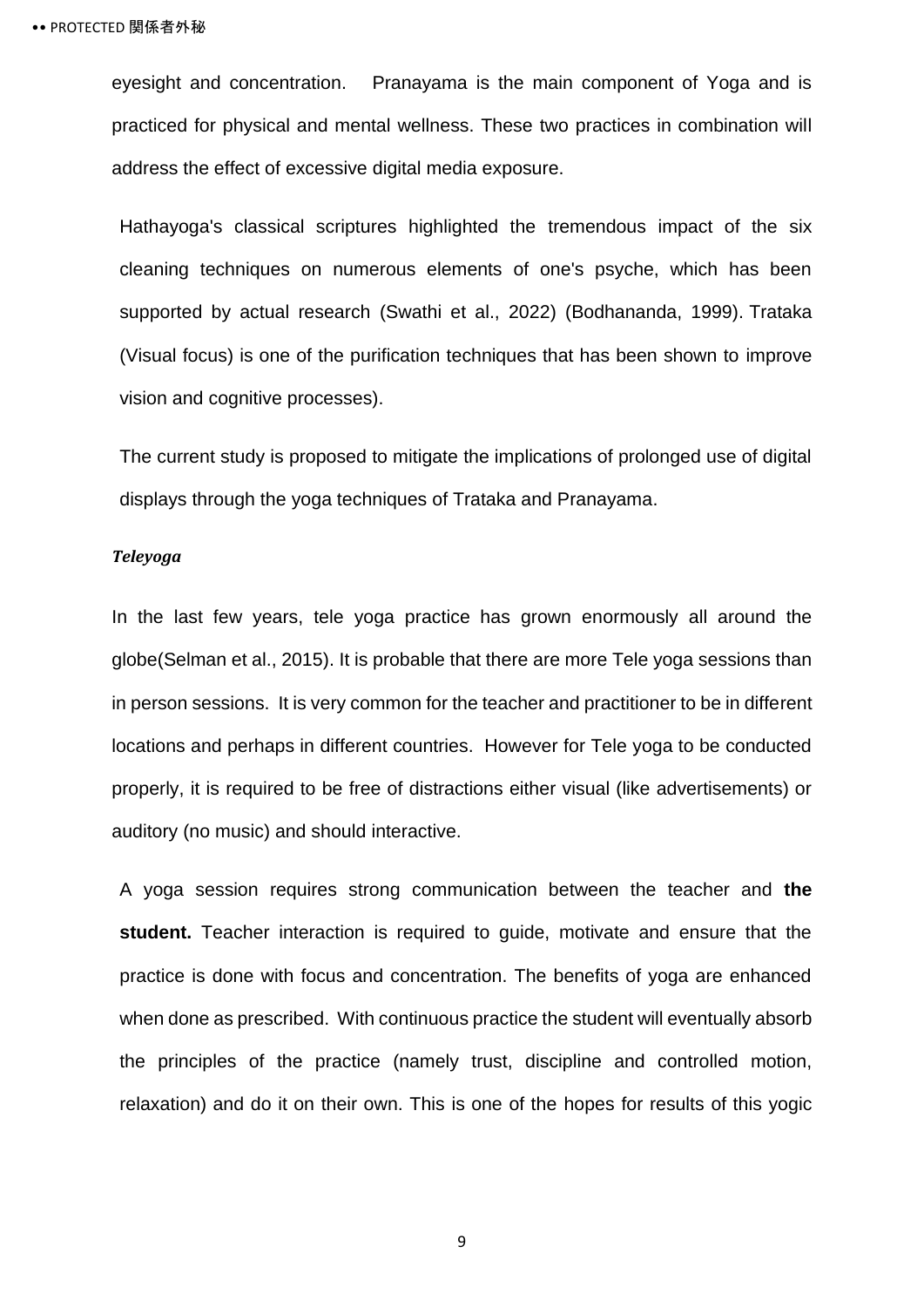intervention i.e. the adolescent participants will know of the yogic tools to enhance their wellbeing, and how to use them,

### <span id="page-14-0"></span>**Literature Review**

### <span id="page-14-1"></span>**Ancient literature review**

Six cleansing techniques are described in the ancient Indian yoga literature Hatha Yoga Pradipika (Muktibodhananda, 1999). The goal of cleaning techniques is to cleanse and prepare the body for yoga postures, breathing exercises, and meditation. Yogic visual concentration technique (trataka) is one of these techniques.

धौतिर्बस्तिस्तथा नेतिस्त्राटकं नौलिकं तथा |dhauti कपाल-भातिश्छैतानि षहट-कर्माणि परछक्ष्हते || २२ ||

"dhautirbastistathā netistrāṭakaṃ naulikaṃ tathā |

kapāla-bhātiśchaitāni shat-karmāni prachakshate || 22 ||"

The six categories of cleansing techniques are Dhauti, Basti, Neti, Trataka, Nauli, and Kapâla Bhâti.

कर्म षहट्कमिदं गोप्यं घट-शोधन-कारकम् | विछित्र-गुण-सन्धाय पूज्यते योगि-पुणगवैः || २३ ||

"karma ṣhaṭkamidaṃ ghopyaṃ ghaṭa-śodhana-kārakam | vichitra-ghuṇa-sandhāya pūjyate yoghi-pungghavaiḥ || 23 ||"

These cleansing actions should be kept under wraps. They produce exceptional qualities when carried out sincerely by the best Yogîs.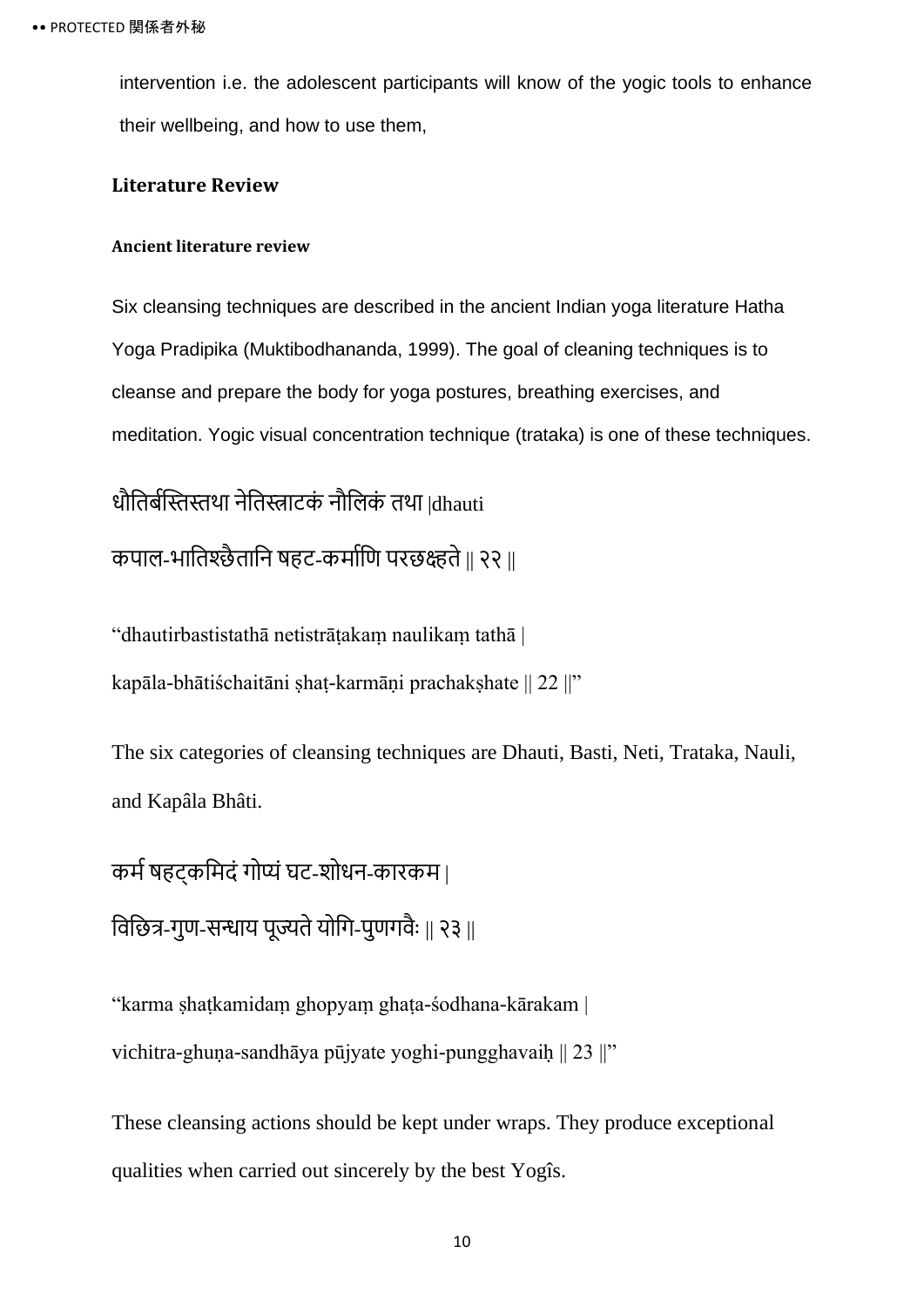### **Yoga Sutra**

शौच संतोष तपः स्वाध्यायेश्वरप्रणिधानानि नियमाः ॥३२॥

śauca-saṃtoṣa-tapaḥ svādhyāya-īśvara-praṇidhānāni niyamāḥ ||32||

Cleanliness, contentment, self-discipline, self-study and dedication to the lord are the observances.

### **Nadi Shodhana pranayama**

"prāṇaṃ chediḍayā pibenniyamitaṃ bhūyo|anyathā rechayet pītvā pingghalayā samīraṇamatho baddhvā tyajedvāmayā | sūrya-chandramasoranena vidhinābhyāsaṃ sadā tanvatāṃ śuddhā nāḍi-ghaṇā bhavanti yamināṃ māsa-trayādūrdhvataḥ || 10 ||"

If inhaling via one nostril, it should be exhaled through the other ie: air inhaled via the right nostril, it should be exhaled through the left nostril. After 3 months of practicie, through each nostril in turn, the entire collection of the nâdîs of the yamîs (practices) is clean, i.e. all impurities are removed.

अथ भरामरी वेगाद्घोष्हं पूरकं भृङ्ग-नादं भृङ्गी-नादं रेछकं मन्द-मन्दम | योगीन्द्राणमेवमभ्यास-योगाछ छित्ते जाता काछिदानन्द-लीला || ६८ ||

"atha bhrāmarī

veghādghoṣhaṃ pūrakaṃ bhr̄nggha-nādam

bhrīngghī-nādam rechakam manda-mandam |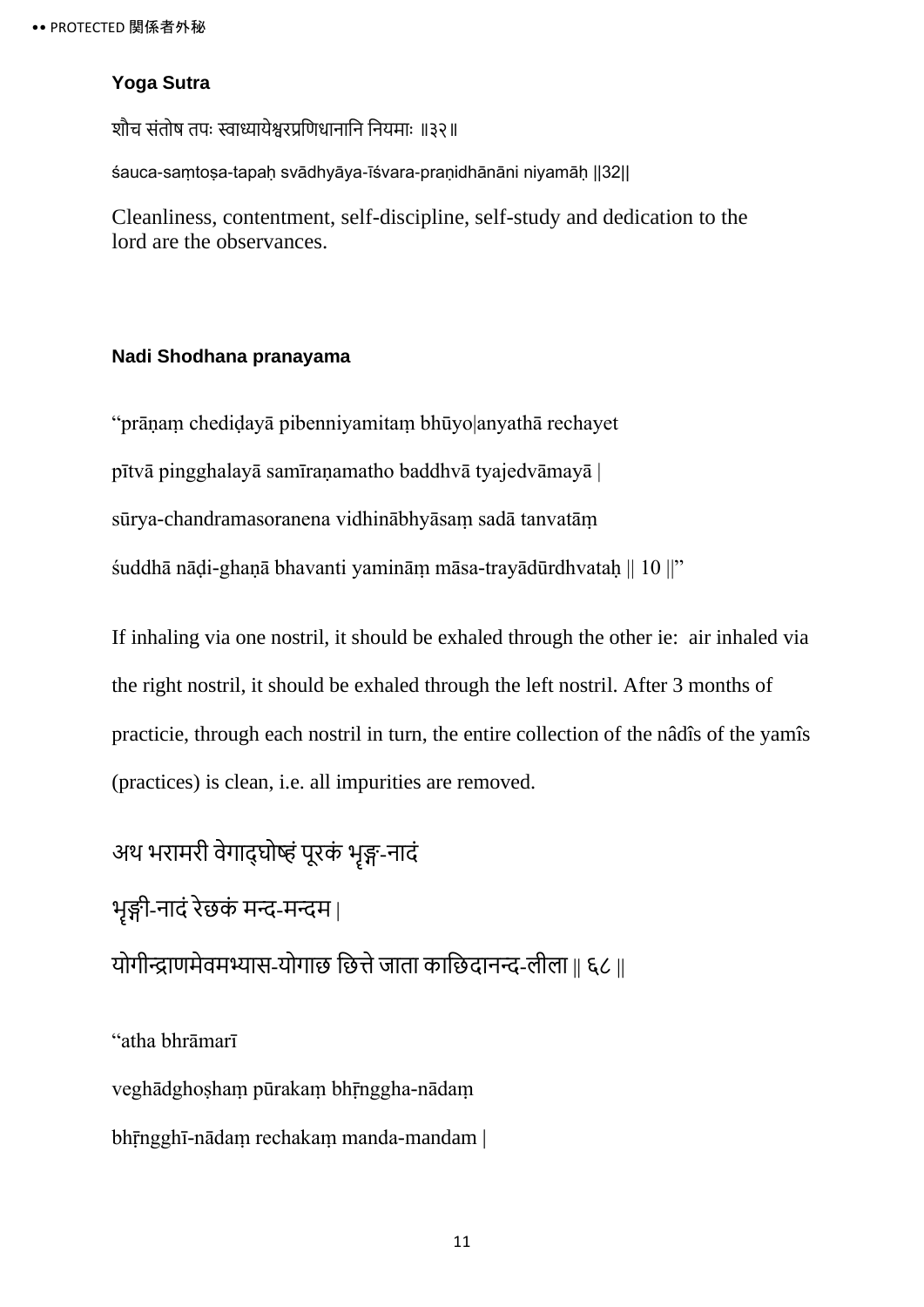yoghīndrāṇamevamabhyāsa-yoghāch

chitte jātā kāchidānanda-līlā || 68 ||"

This technique induces ecstasy in the minds of yogis by inhaling forcefully,

generating a noise like a Bhringi (bee), then gently expelling it.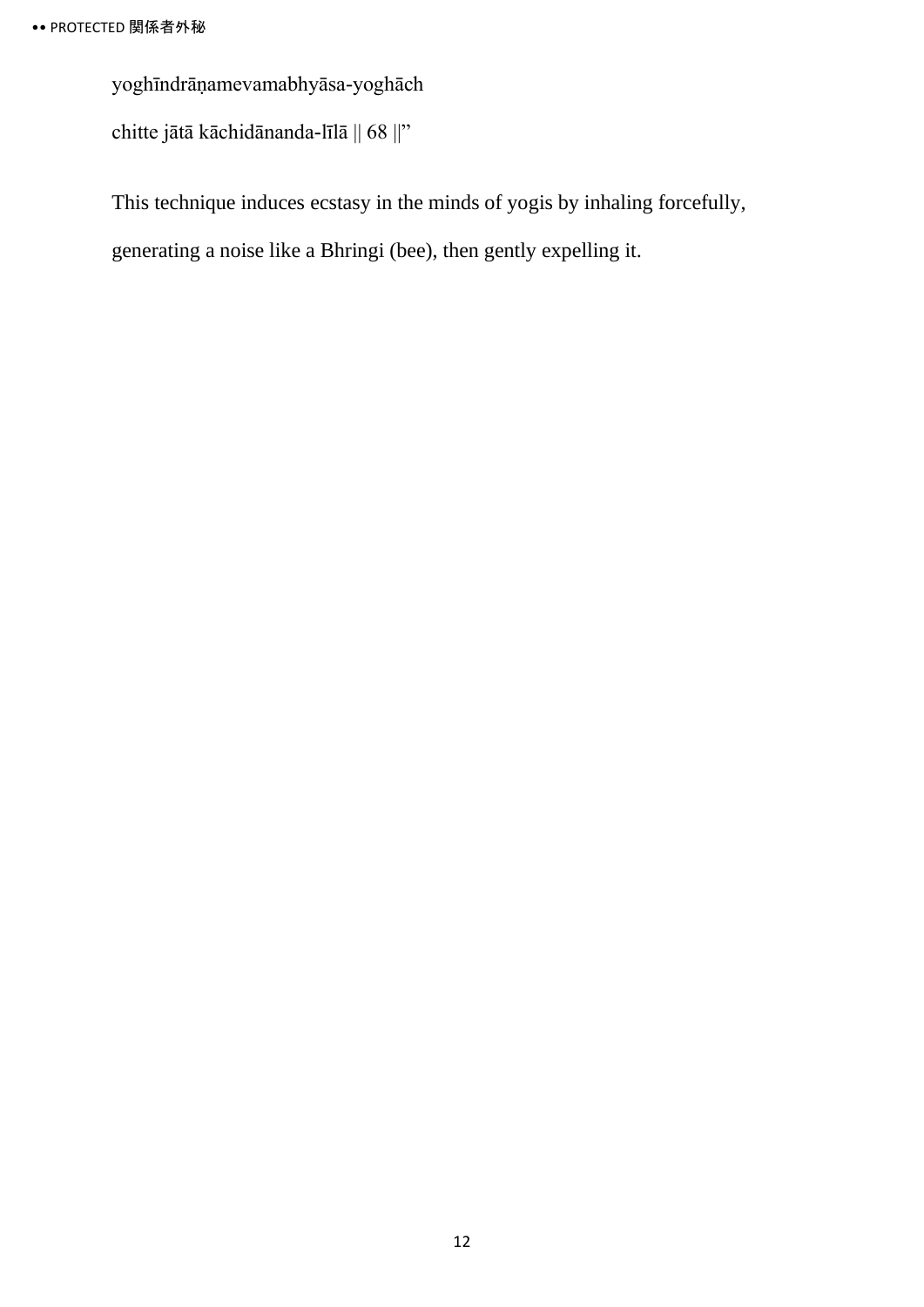<span id="page-17-0"></span>

| SI. No.        | Author & Year of<br>Publication                                                                   | Sample<br><b>Size</b> | Design                               | Intervention        | Assessment<br><b>Tools</b>                                                        | <b>Results</b>                                                                                                                                                                                       | Conclusion                                                                                                                               |
|----------------|---------------------------------------------------------------------------------------------------|-----------------------|--------------------------------------|---------------------|-----------------------------------------------------------------------------------|------------------------------------------------------------------------------------------------------------------------------------------------------------------------------------------------------|------------------------------------------------------------------------------------------------------------------------------------------|
| $\mathbf{1}$   | Jason M. Nagata,<br>MD, Catherine A.<br>Cortez, Chloe J.<br>Cattle, 2022 (Nagata<br>et al., 2022) | 5412                  | <b>Cross</b><br>Sectional            | Observational study | Surveys                                                                           | Higher screen<br>use-Poor<br>mental health<br>Lower screen<br>use -coping<br>behaviors                                                                                                               | Excessive use of<br>social media was<br>the cause of poor<br>mental health                                                               |
| $\overline{2}$ | Jason M. Nagata;<br>Catherine A. Cortez;<br>Chloe J. Cattle<br>(Nagata et al., 2022)              | 273                   | Single arm,<br>pre-post<br>design    | Pragnya yoga        |                                                                                   | The mean<br>scores for<br>Recognition<br>and<br>Immediate<br>recall<br>improved<br>significantly                                                                                                     | Pragna yoga was<br>effective in memory<br>recall                                                                                         |
| 3              | J Ida Sherlee, Anita<br>David (Sherlee &<br>David, 2020)                                          |                       | True<br>Experimental<br>study design |                     | Stroop test<br>using word<br>color as used<br>in the<br>Hamilton<br>anxiety scale | Significant<br>improvement<br>in the yoga<br>group Yogic<br>visual<br>concentration<br>(Trataka) has<br>a greater<br>impact on<br>cognitive<br>function and<br>anxiety in<br>adolescent<br>students. | Yogic visual<br>concentration<br>(Trataka) has a<br>greater impact on<br>cognitive function<br>and anxiety in<br>adolescent<br>students. |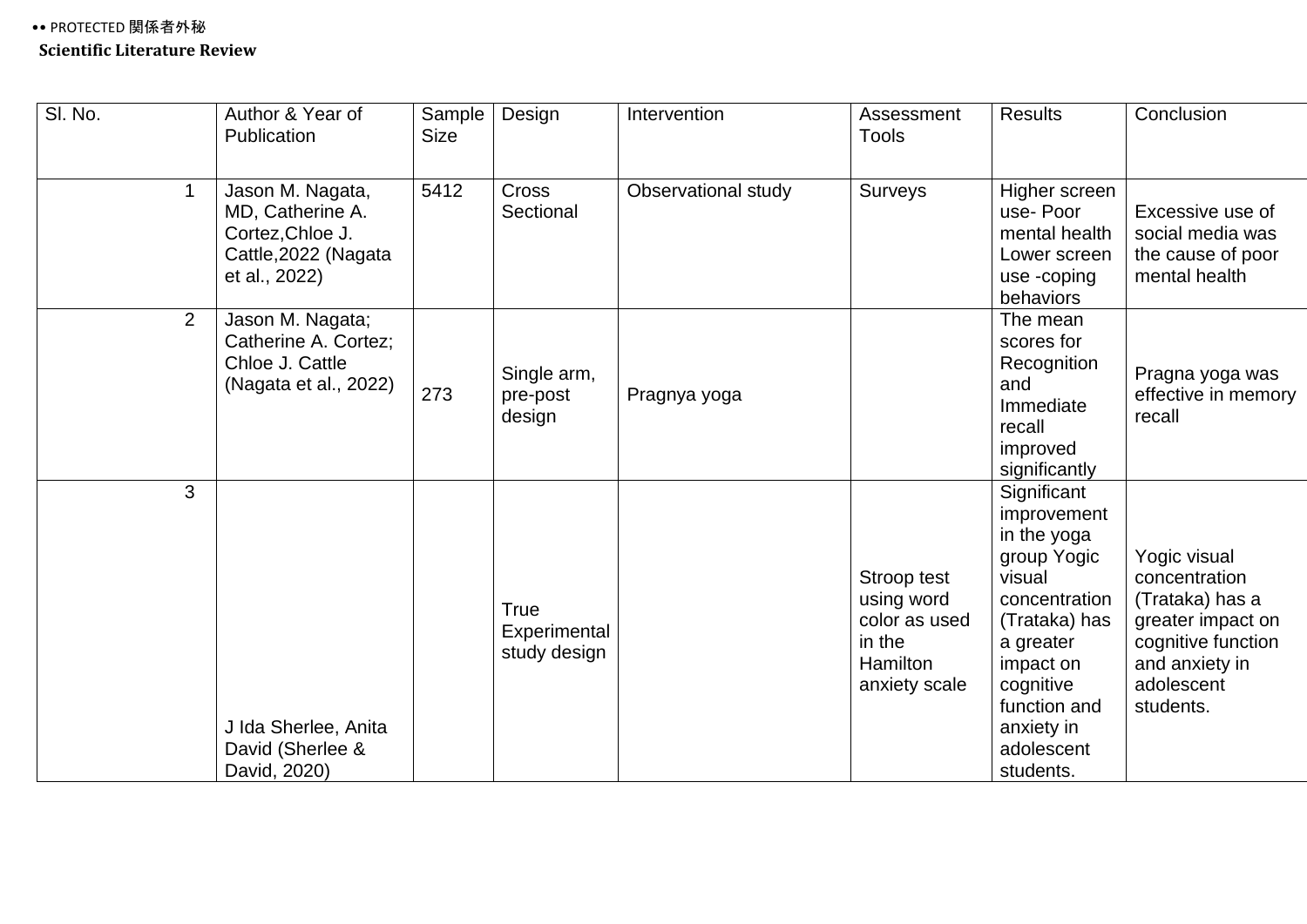### •• PROTECTED 関係者外秘

| $\overline{4}$ | Shirley Telles, K V<br>Naveen, Manoj Dash,<br>Rajendra Deginal, N<br>K Manjunath (Telles<br>et al., 2006) | 291 | 2 groups -<br>yoga group<br>and weight<br>list control<br>grp | Yoga                                                                                                                                                                          | Visual<br>discomfort<br>standard<br>questionnaire     | The YG group<br>had a<br>substantially<br>lower score<br>than the WL<br>group, which<br>had a<br>significantly<br>higher score.                                                                                                           | The findings<br>suggest that yoga<br>practice reduced<br>ocular pain,<br>whereas the control<br>group (WL) was<br>more in discomfort<br>at the end of sixty<br>days.                              |
|----------------|-----------------------------------------------------------------------------------------------------------|-----|---------------------------------------------------------------|-------------------------------------------------------------------------------------------------------------------------------------------------------------------------------|-------------------------------------------------------|-------------------------------------------------------------------------------------------------------------------------------------------------------------------------------------------------------------------------------------------|---------------------------------------------------------------------------------------------------------------------------------------------------------------------------------------------------|
| 5              | P S Swathi,<br>Raghavendra Bhat,<br>Apar Avinash Saoji<br>(Swathi et al., 2021)                           | 41  | Pre-post<br>assessment                                        | Trataka                                                                                                                                                                       |                                                       | Trataka is<br>better that<br>eye exercises<br>for CBTT                                                                                                                                                                                    | <b>Trataka sessions</b><br>appear to increase<br>spatial memory,<br>spatial attention,<br>and working<br>memory according<br>to the findings.                                                     |
| 6              | Ravishankar Tejvani,<br>Kashinath G Metri,<br>Jyotsna Agrawal, H R<br>Nagendra, (Tejvani<br>et al., 2016) | 34  | Pre-post<br>assessment                                        | Yogic activities include<br>Pranayama (Yogic<br>breathing practices),<br>Asana (Yogic postures),<br>and Dharana-Dhyana<br>(Yogic meditation) (Yogic<br>relaxation techniques) | Pilot study                                           | At the end of<br>the two-week<br>Yoga<br>intervention, a<br>statistically<br>significant<br>reduction $(P =$<br>$0.001$ ) in<br>anxiety and<br>sadness, as<br>well as a<br>significant<br>improvement<br>$(P = 0.001)$ in<br>self-esteem. | This study indicated<br>that two weeks of<br>Yoga sessions<br>lessened<br>depression and<br>anxiety among<br>orphanage<br>adolescents and<br>young adults, as<br>well as enhanced<br>self-esteem. |
| $\overline{7}$ | G Shathirapathiy, A<br>Mooventhan, N<br>Mangaiarkarasi, S A<br>Sangavi, V                                 | 29  | Pre-post<br>assessment                                        | Trataka- 45 minutes for<br>10 days                                                                                                                                            | Insomnia, ISI<br>Severity<br>Index) and<br>The PSQI - | After the<br>intervention,<br>the ISI and<br>PSQI global                                                                                                                                                                                  | Trataka could be<br>used to help<br>persons with<br>insomnia reduce                                                                                                                               |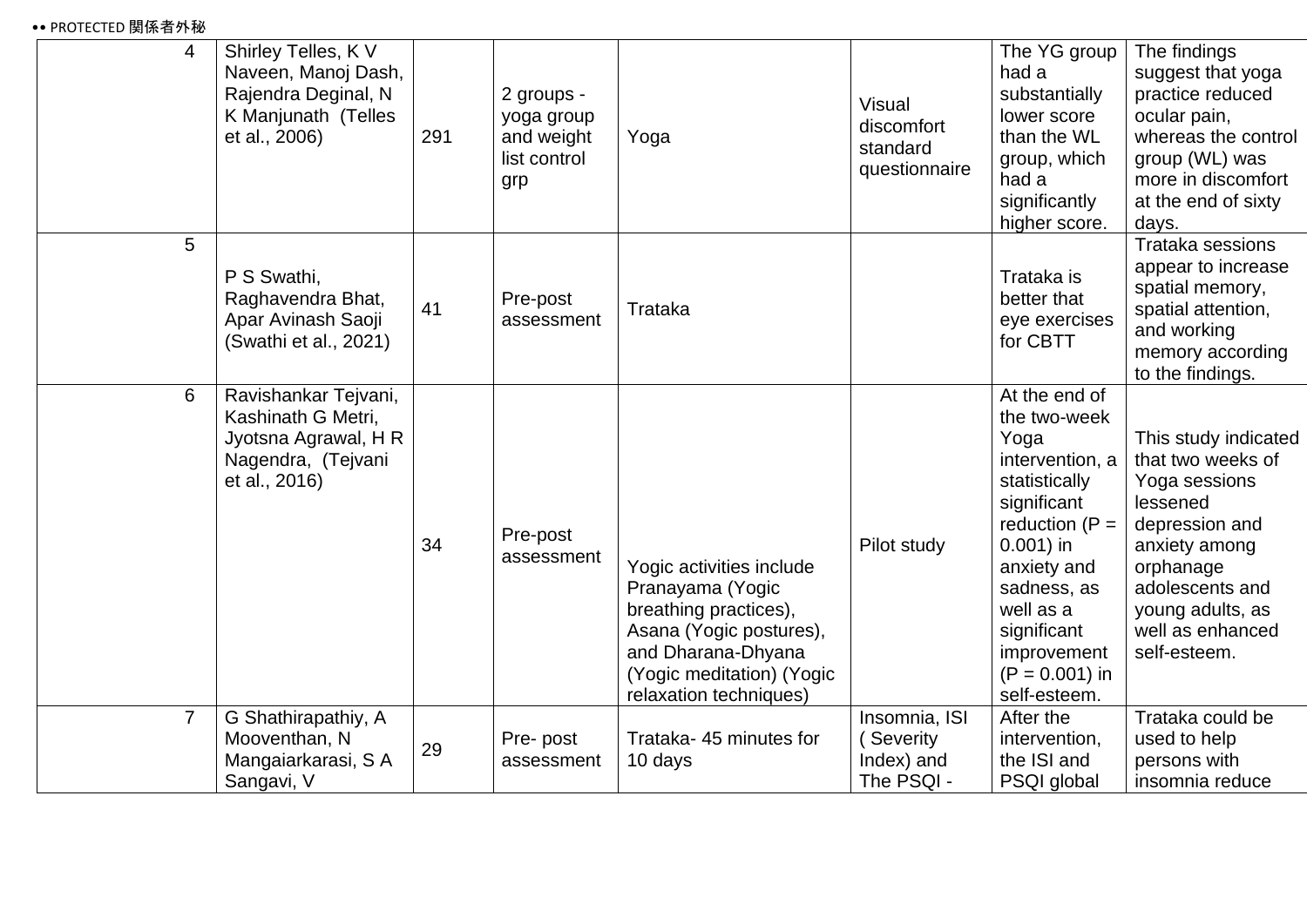### •• PROTECTED 関係者外秘

| 2020) | Shanmugapriya, B<br>Deenadayalan, A<br>Gayathri,<br>(Shathirapathiy et al.,                             |                        |                                                         | Pittsburgh<br><b>Sleep Quality</b><br>Index,<br>respectively. | scores, as<br>well as their<br>corresponding<br>subscale<br>scores, were<br>significantly<br>lower, with<br>the exception<br>of sleep<br>medication<br>ratings.                                              | their symptoms and<br>improve their<br>quality of life.                                                                                               |
|-------|---------------------------------------------------------------------------------------------------------|------------------------|---------------------------------------------------------|---------------------------------------------------------------|--------------------------------------------------------------------------------------------------------------------------------------------------------------------------------------------------------------|-------------------------------------------------------------------------------------------------------------------------------------------------------|
| 8     | Komal Krishna<br>Tiwari, Rahul Shaik,<br>B Aparna, Rajesh<br>Brundavanam (Tiwari<br>et al., 2018)<br>24 | 2 groups -<br>pre-post | Trataka Yoga Kriya and<br>Bates eye exercise<br>therapy | Eye test                                                      | <b>Both Trataka</b><br>Yoga Kriya<br>and Bates<br>exercises<br>were shown<br>to be<br>ineffective in<br>lowering<br>refractive<br>errors and<br>enhancing<br>visual acuity,<br>according to<br>the findings. | Non-<br>pharmacological<br>treatments such as<br>Trataka Yoga Kriya<br>and eye exercises,<br>according to this<br>study, have no<br>effect on myopia. |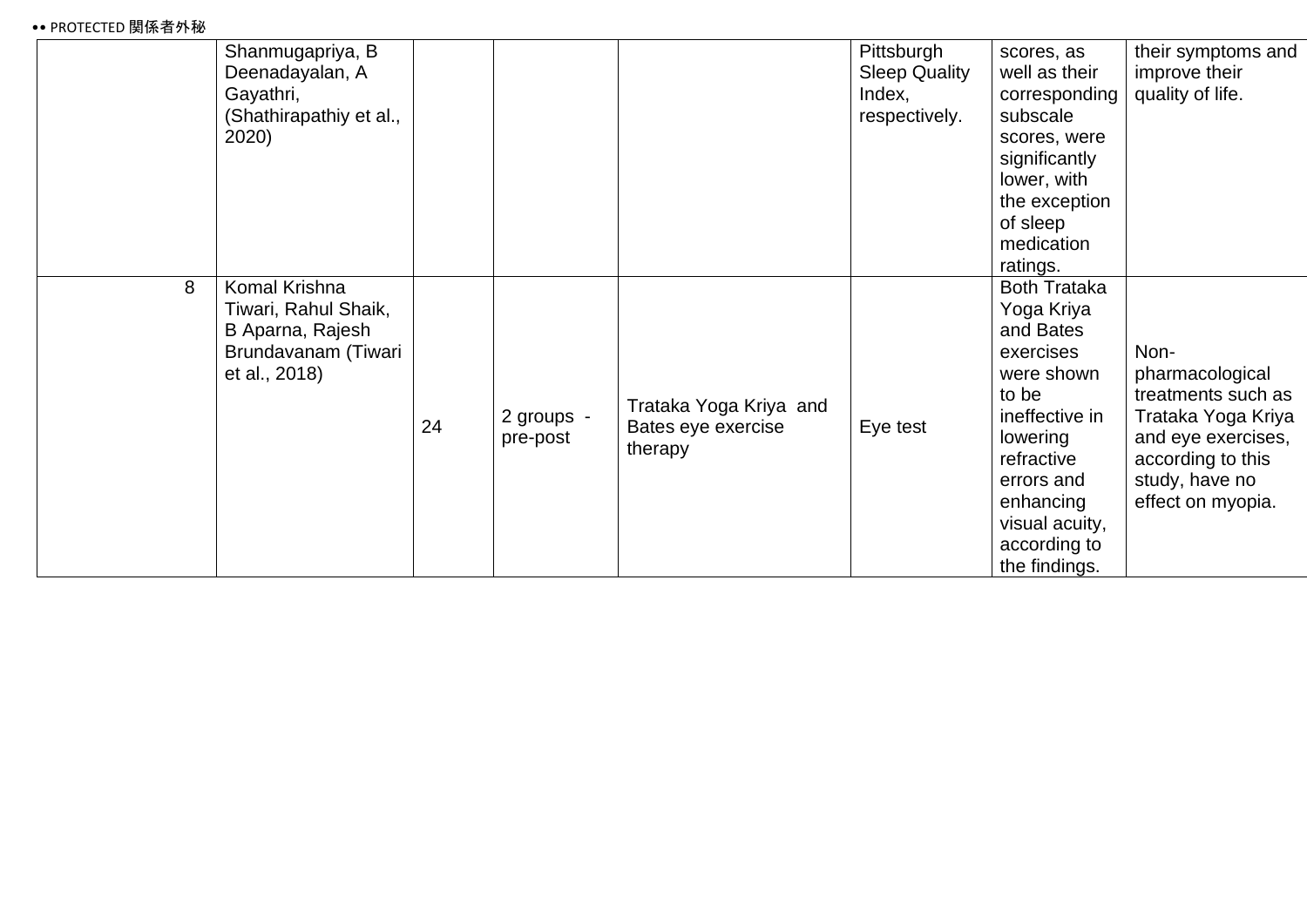### <span id="page-20-0"></span>**Materials and Methods**

#### <span id="page-20-1"></span>**Overview:**

The main reason of this study was to investigate whether a Yoga module consisting of Trataka and Pranayama aimed at promoting yogic vision and respiratory practices could reduce children's eye strain while undergoing homeschooling during covid 19 pandemic. This study will also evaluate the improvement in memory, concentration and anxiety due to these practices.

The participants in this study were divided into two groups: Intervention and Control. The Intervention group received a 3 week Yoga intervention while the Control group did not. Both groups were subject to assessments (surveys and tests) before and after the intervention and the results evaluated.

### <span id="page-20-3"></span><span id="page-20-2"></span>**Ethical consideration**

A written parental consent was availed before recruiting adolescents (youth) for this project. There are no known harmful effects due to the practice of Yoga techniques used here, and that will be disclosed. Participation was voluntary, and the required documentation was collected and archived. Participants were required to indicate that they participate fully in the intervention, however they can opt out at will.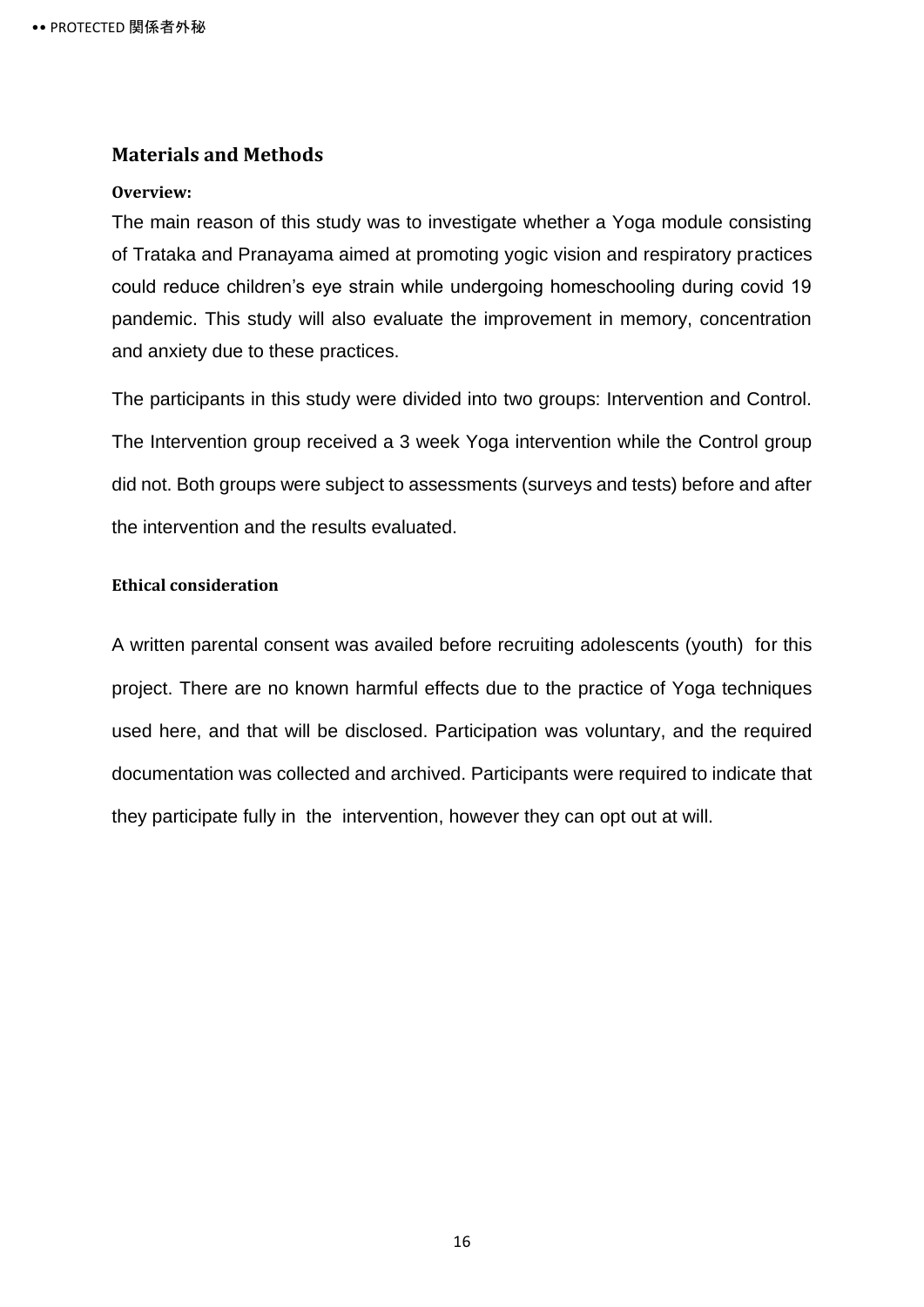### <span id="page-21-0"></span>*Study constraints due to Ethical considerations*

Due to ethical constraints and practicality (limited sample size) this study is NOT a study of a random subgroup of the population. As such generalization of the results is precluded.

The inclusion criteria of voluntary consent and participation has biased the study population almost exclusively to participants of Indian background. Further participation in the Intervention or Control group is voluntary. This precludes a statistically valid comparison between groups of random participants. However, a comparison of results between the groups helps in identifying the presence of confounding factors.

<span id="page-21-1"></span>Intervention and Control groups:

Both groups were recruited using the following inclusion criteria:

#### <span id="page-21-2"></span>*Inclusion Criteria for study:*

1. Adolescents between Age 10 to 19 years.

2. Parental consent.

3. Child consent.

4. Participants in general good health with ability to commit to 3 weeks of daily yoga sessions.

#### <span id="page-21-3"></span>*Formation of groups*

The initial recruitment for the study provided a pool of 120 participants. About half of the pool dropped out due to inability to commit to the length of the study. The remainder (58) were placed in the Intervention or the Control group as per their preference. As expected, the majority preferred the Intervention group due to their desire to experience Yoga. Practical considerations prevented the random assignment to groups. Therefore, this study strictly allows only pre-post comparisons within each group.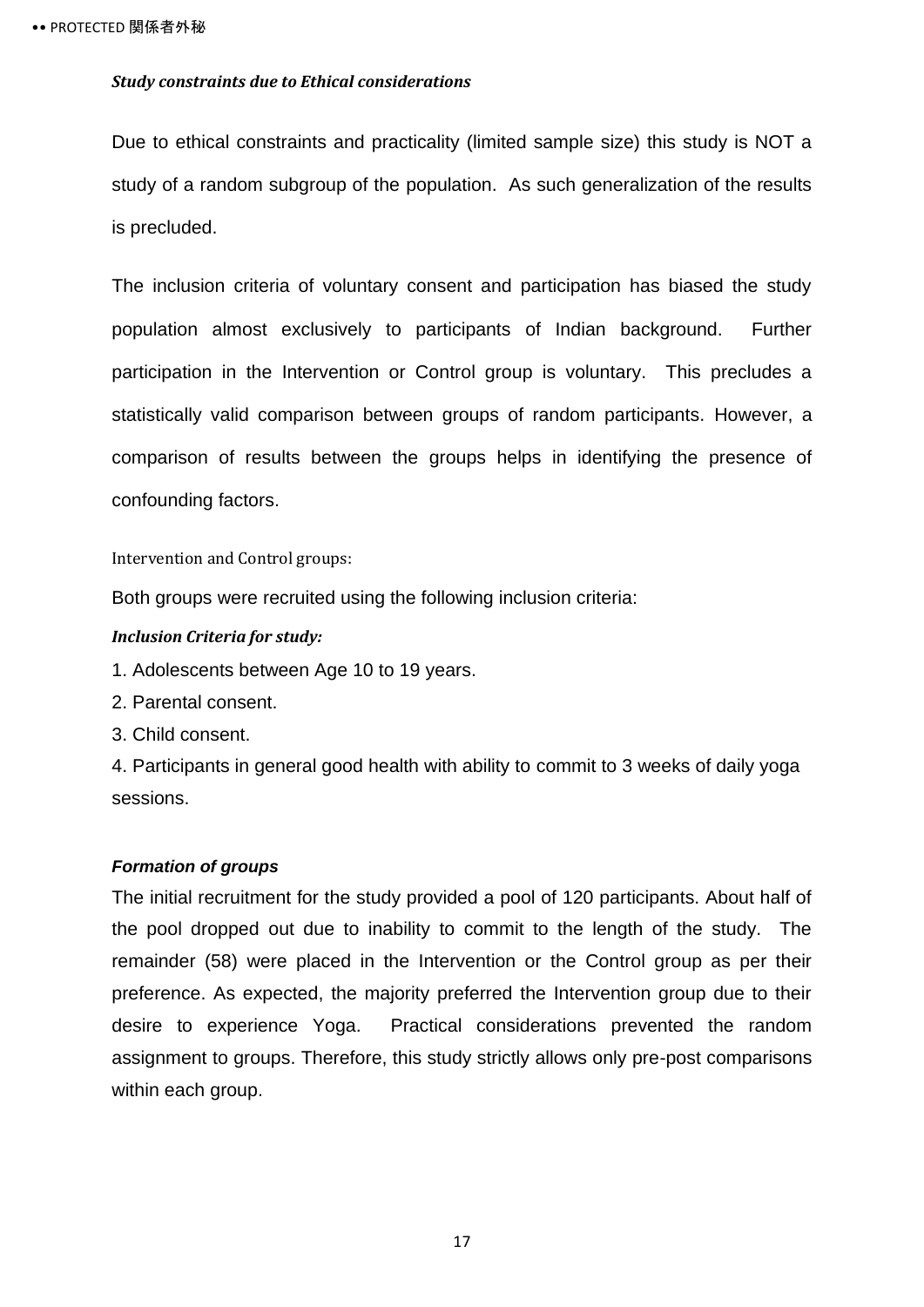### <span id="page-22-0"></span>**Sample Size**

The sample sizes in this study were:

Intervention group: 41

Control group: 18

These numbers are comparable to other studies of this nature (Gopinathan et al., 2012; Talwadkar et al., 2014). Using sample size calculations on a general population this works out to a confidence level of 70%. The study constraints (see ethical constraints above) however do not allow generalization. Therefor the sample sizes are determined by practical considerations and are in-line with similar published studies.

### <span id="page-22-1"></span>**Assessment Tools**

Assessment was divided into three categories. Table 1 below indicates the tools used:

| Category                    | Tool                                                  | <b>Description</b>                                                                                                                                                                                                                          |
|-----------------------------|-------------------------------------------------------|---------------------------------------------------------------------------------------------------------------------------------------------------------------------------------------------------------------------------------------------|
| <b>Visual Strain</b>        | <b>Vision Stress</b><br>Survey                        | A nine-question survey participant<br>rating of their eye stress level                                                                                                                                                                      |
| Anxiety/Wellbeing           | STA (State<br>trait anxiety)                          | A six-question survey of participating<br>on positive and negative<br>mental/emotional states                                                                                                                                               |
| Memory and<br>concentration | <b>SLCT (Six</b><br>letter<br>cancellation<br>test)   | This is a test/game in which<br>participants 'cancel' letters from a<br>collection of letters, which belong to a<br>group of six randomly selected letters.<br>The participant score is the number of<br>letters that they cancel correctly |
| Memory and<br>concentration | <b>DLST</b> (Digit<br>letter<br>substitution<br>test) | This is a test/game in which<br>participants substitute numbers for<br>letters based on random set of letters<br>with corresponding numbers. The<br>participant score is the number of<br>correct substitutions                             |

The complete description of each Tool is in Appendix II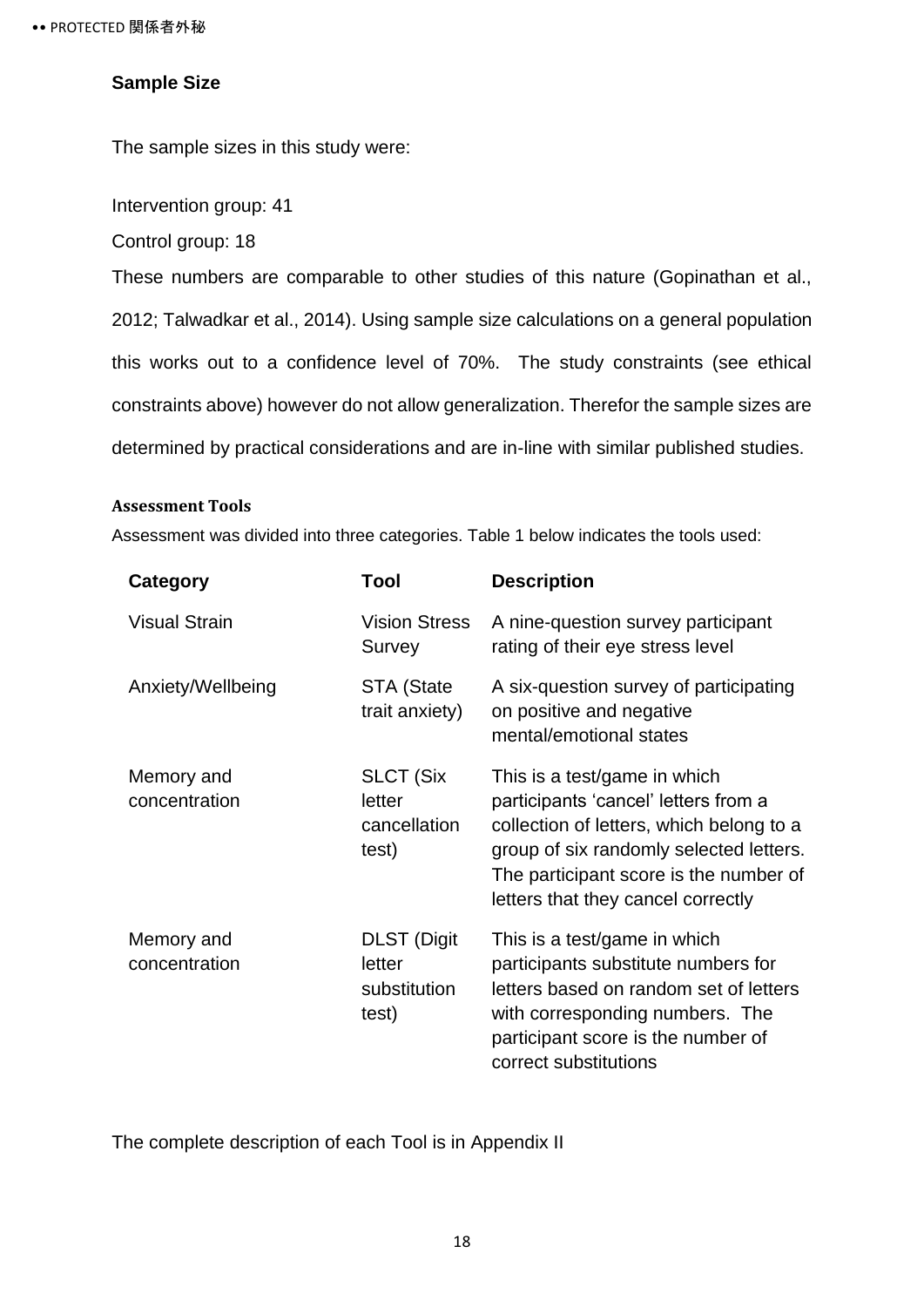### <span id="page-23-0"></span>**Intervention**

The Yoga module designed focuses on Vision, memory/concentration and stress. Trataka, Pranayama and meditation are the practices. At the time of this study, due to covid restrictions, the only suitable way was to conduct the intervention online. This is ironic, since we are trying to mitigate the ill effects of excessive online time! The modules will however adhere strictly to how these practices are to be carried out, and the process is the same as for in-person learning.

The online sessions will be free of disturbances (no ads, recordings) and will involve interactive participation of a Yoga Teacher and the team of adolescent practitioners for the duration of each session.

#### <span id="page-23-1"></span>*Trataka*

improving eyesight, specifically strengthening the focusing muscles, and eyemovement muscles and nerves to make the eyes more responsive, and hence acuity and responsiveness to vision.

#### <span id="page-23-2"></span>*Pranayama*

Breathing consists of balancing the breath, full yogic breathing and brahmari. These are practices to improve respiratory health, focus on well being and control via balancing the inspiration and expiration. The discipline that is inculcated by these practices also help calm the mind, resulting in better mental health.

### <span id="page-23-3"></span>*Relaxation*

The participants were given deep relaxation for 3 minutes at the conclusion. They were told to lie still and relax their muscles and joints.

#### <span id="page-23-4"></span>*Sessions*

Total 25 minutes of practices for 3 weeks on a daily basis divided as follows:

| Practice                           | Minutes |
|------------------------------------|---------|
| Trataka                            | 13      |
| Pranayama and Relaxation           | 12      |
| <b>Opening and Closing Prayers</b> | 3       |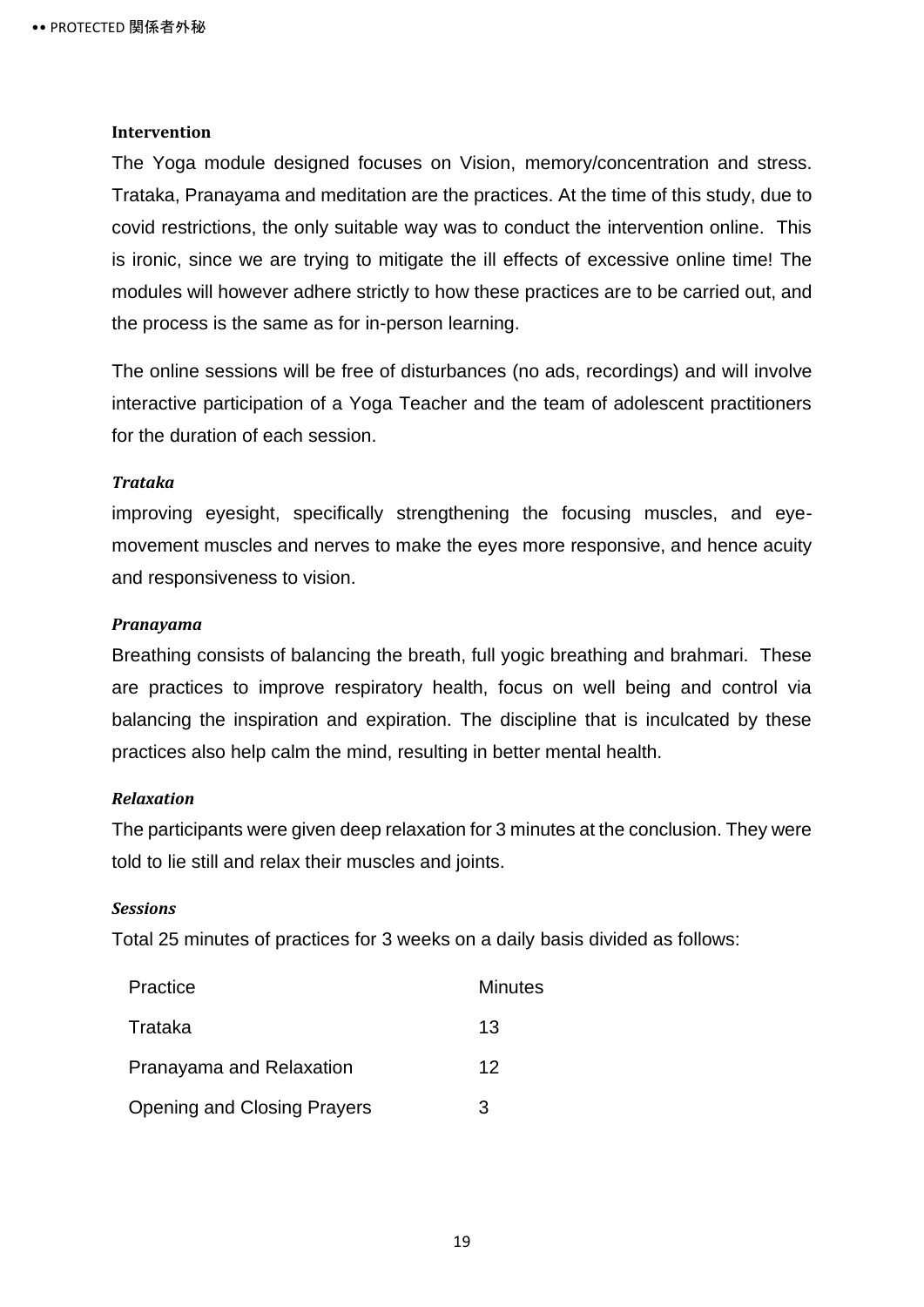The detailed steps in each practice is in Appendix I

### <span id="page-24-0"></span>**Results**

The intervention group shows statistically significant reductions on the scores of Visual Stress Survey (p<0.003, mean reduced from 16.8 to 14.7) and on STA of positive sentiments (calm, content, relaxed) (p<0.02, mean increased from 8.65 to 9.38). The measures on concentration (DLST and SLCT) did not statistically differ

The results are summarized in the table below:

### **Intervention Group (n=41) result table**

| Survey               | Pre: mean | Post: mean | P-Value<br>(one tail) |
|----------------------|-----------|------------|-----------------------|
| <b>Visual Stress</b> | 16.8      | 14.675     | 0.0026                |
| <b>STA-positive</b>  | 8.65      | 9.375      | 0.0155                |
| <b>STA-Negative</b>  | 5.225     | 4.875      | 0.1137                |
| <b>DLST</b>          | 53.775    | 57.15      | 0.2705                |
| <b>SLCT</b>          | 22.7      | 27.45      | 0.0609                |

### **Control Group (n=18) result table**

| Survey               | Pre: mean | Post: mean | P-Value<br>(one tail) |
|----------------------|-----------|------------|-----------------------|
| <b>Visual Stress</b> | 14.94     | 14.44      | 0.2271                |
| <b>STA-positive</b>  | 8.611     | 9.111      | 0.1382                |
| <b>STA-Negative</b>  | 5.611     | 5.555      | 0.4693                |
| <b>DLST</b>          | 67.666    | 69.722     | 0.3902                |
| <b>SLCT</b>          | 30.22     | 29.666     | 0.4484                |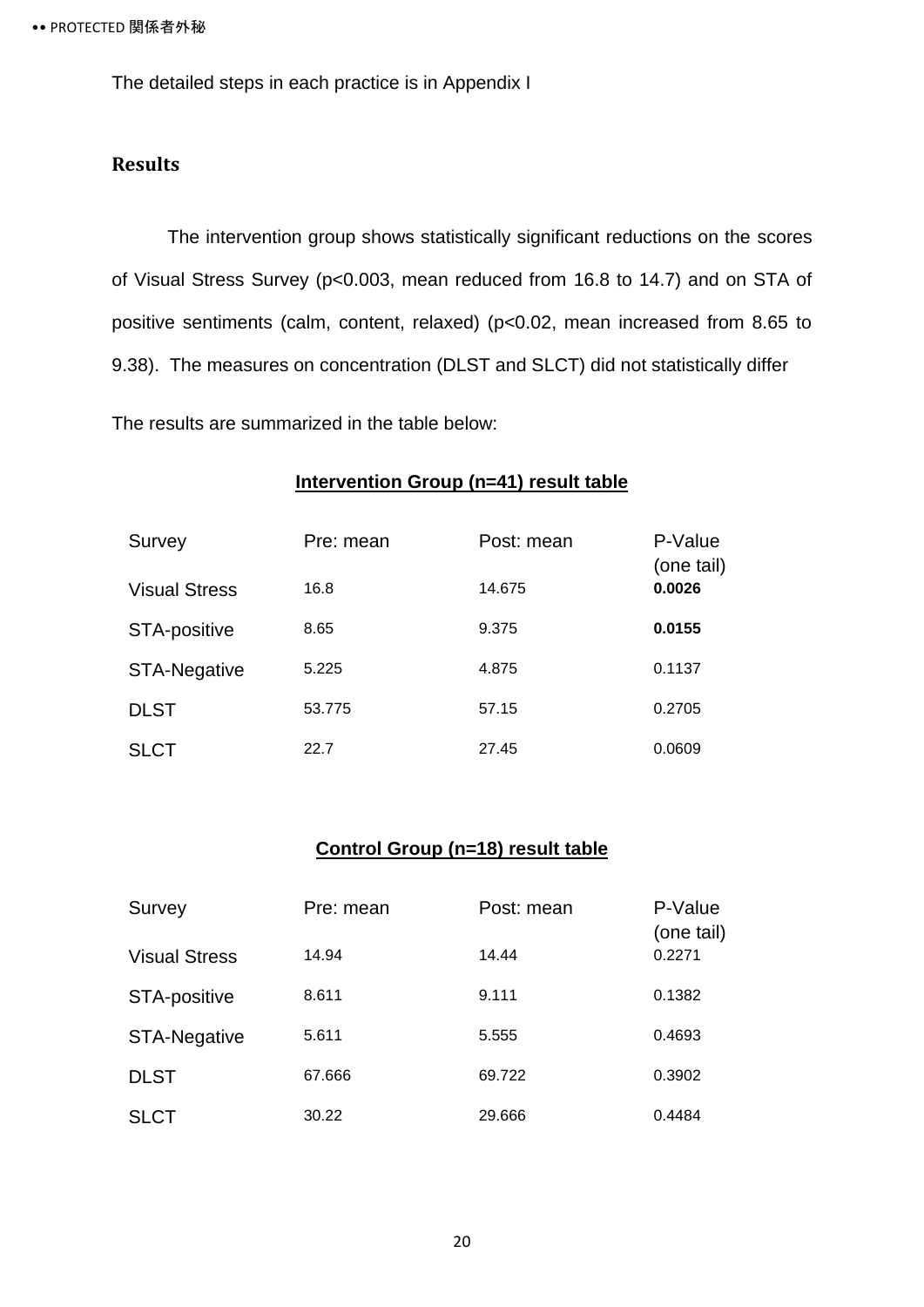The Visual Stress and the STA-positive measures which are the only statistically significant results are shown as charts below:



**STA - Positive Sentiments** 



Other charts are in Appendix IV, which also refers to the XL sheet attachment that contains all data obtained in the Study.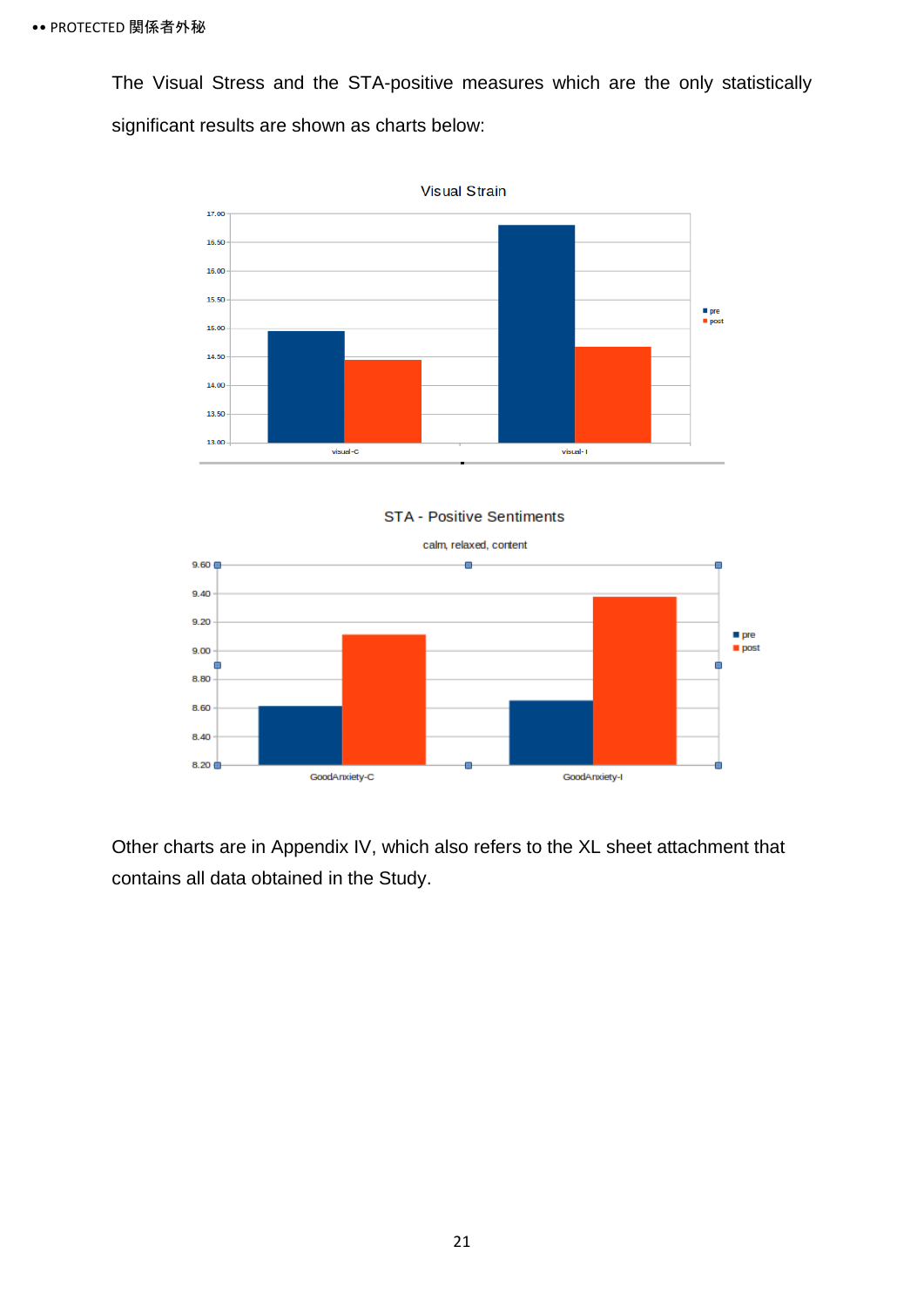### <span id="page-26-0"></span>**Discussion of Results**

The module included Pranayama, which has an effect of calming the mind (Novaes et al., 2020; Saoji et al., 2018))

This study reinforces this finding thru the STA-positive sentiment results. The impact of the Intervention is statistically significant at p<0.05.

The results of the DLST and SLCT tests, which measure concentration ability did not produce statistically significant positive results as expected. These tests were conducted remotely for practical reasons. The presentation of these measures to the participants was in 'game' context. This was thought to be suitable as a 'game' would motivate adolescents. It was noted that most of the participants played these 'games' multiple times and presented their best scores. Hence the results of these surveys are suspect because of the way they were conducted. The lesson here is to conduct the DLST and SLCT in an in-person setting with strict supervision and not allow retaking.

The constraints of this study, namely allowing the participants to choose their group, and the small sample sizes (41 and 18) do not allow the generalization of the findings and inter-group comparisons. These constraints were necessary for practical reasons.

It is expected that Trataka which includes several simple eye exercises that target the eye focus muscles (ciliary muscles), and eye movement muscles (orbit related muscles) (Kumar et al., 2022) will have a positive effect on vision. The exercises of Trataka overlap with many modern eye exercises which are known to reduce eye strain and improve eye functions.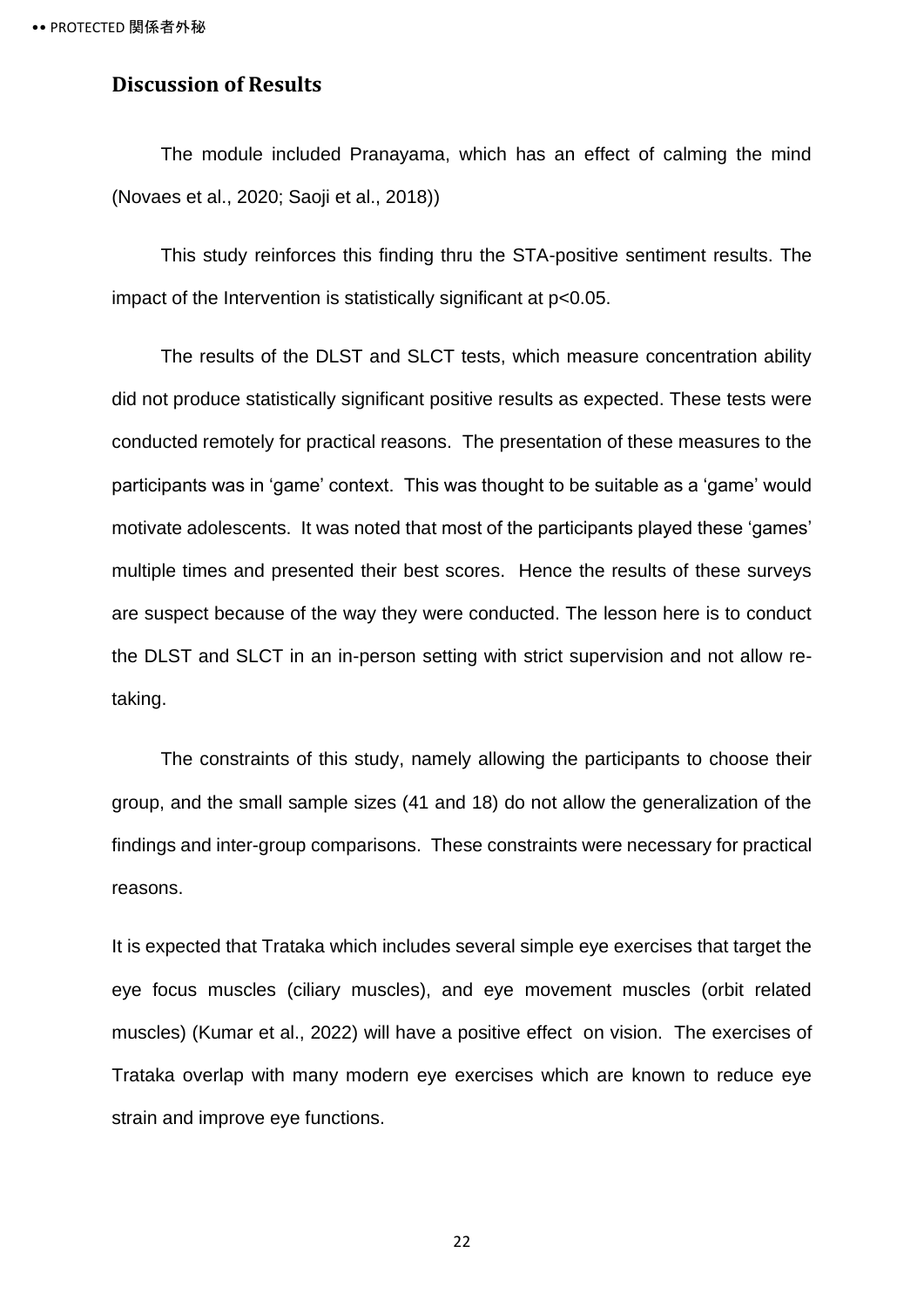One major problem with digital display, is that the focus is 'fixated' at the distance from the screen to the eye for long periods of time. The eyeball movement is mostly absent. This is not natural and causes various eye issues collectively called the computer vision syndrome (Blehm et al., 2005)

Trataka helps relieving the computer vision syndrome (Swathi et al., 2022).

The Intervention group had a higher Vision Strain at the pre intervention stage. The most likely reason is that the participants could choose to be in the intervention group, and participants with visual stress chose intervention with the expectation of improvement. Fortunately, this was borne out, as this group got the maximum reduction in eye strain.

Beyond testing of hypotheses (that Trataka and Pranayama have a beneficial effect on visual strain and mental wellbeing), the goal of this study was to teach adolescents about yoga and teach them how to practice it. In that the success of this study was demonstrated by the Testimonials received. Voluntary Testimonials(n=11) were also collected for the Intervention group and these are shown in Appendix III. All the testimonials show a strong perception of the positive effect of Trataka and Pranayama practice.

These are presented in Appendix III.

### <span id="page-27-0"></span>**Appendix I – Session Practice detail**

| <b>PROTOCOL-TRATAKA</b> |            |             |
|-------------------------|------------|-------------|
| /PRANAYAMA-             |            | Start Feb 6 |
| <b>RESEARCH STUDY</b>   | all 7 days | - Feb 27    |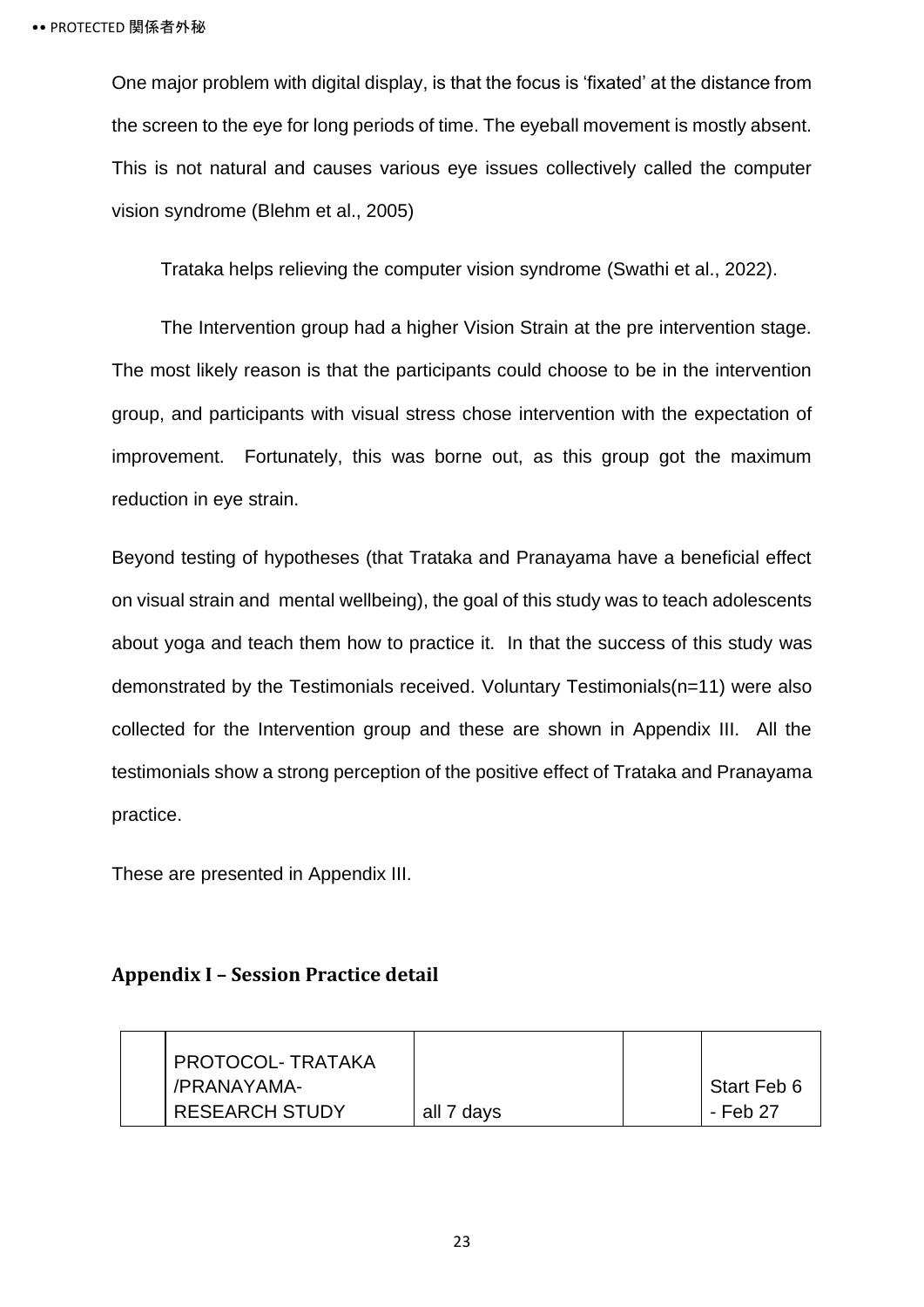|              | <b>Screen adjustment /Basic</b><br><b>instructions</b>   | <b>Tips</b>                                    | time<br>(mins) | rounds                                    |
|--------------|----------------------------------------------------------|------------------------------------------------|----------------|-------------------------------------------|
| 1            | opening prayer                                           | 3 oms                                          | 1              |                                           |
| $\mathbf{2}$ | Blinking 2 to 3 times-<br>followed by simple palming     | Blink 10 times fast - 10<br>sec rest - SIMPLE  | 1              | 2 times                                   |
| 3            | Preparatory - eye loosening                              | relaxed eye<br>movements                       | $\overline{2}$ | all up down<br>left right and<br>diagonal |
| 4            | vama Jatru trataka                                       | left - using thumb - 2                         | 1              |                                           |
| 5            | dakshina Jatru Trataka                                   | right - using thumb -2                         | 1              |                                           |
| 6            | Palming                                                  | <b>SIMPLE</b>                                  | 1              |                                           |
| 7            | Urdhwamukha jatru                                        | up - using thumb - 2<br>both hands             | 1              |                                           |
| 8            | Adhomukha jatru                                          | down - using thumb -2<br>both hands            | 1              |                                           |
| 9            | Palming                                                  | <b>PRESS AND</b><br>RELEASE - 2                | 1              |                                           |
| 10           | Eye rotation with thumb                                  | Round - both sides -<br><b>ONE TIME</b>        | 1              |                                           |
| 11           | Palming                                                  | <b>PRESS AND</b><br><b>RELEASE</b>             | 1              |                                           |
| 12           | Bhrumadya - palming -<br><b>CONSTANT</b> with Bhramari   | between the brows - 2<br>- 5 secs wait         | 1              |                                           |
| 13           | Nasikagriha - palming -<br><b>CONSTANT</b> with Bhramari | nose tip $-2 - 5$ secs<br>wait                 | 1              |                                           |
| 14           | Ubhaya Jatru Trataka                                     | focussing defocussing<br>- using both thumb -2 | 1              |                                           |
| 15           | Palming                                                  | <b>CONSTANT</b> with<br><b>Bhramari</b>        | 1              |                                           |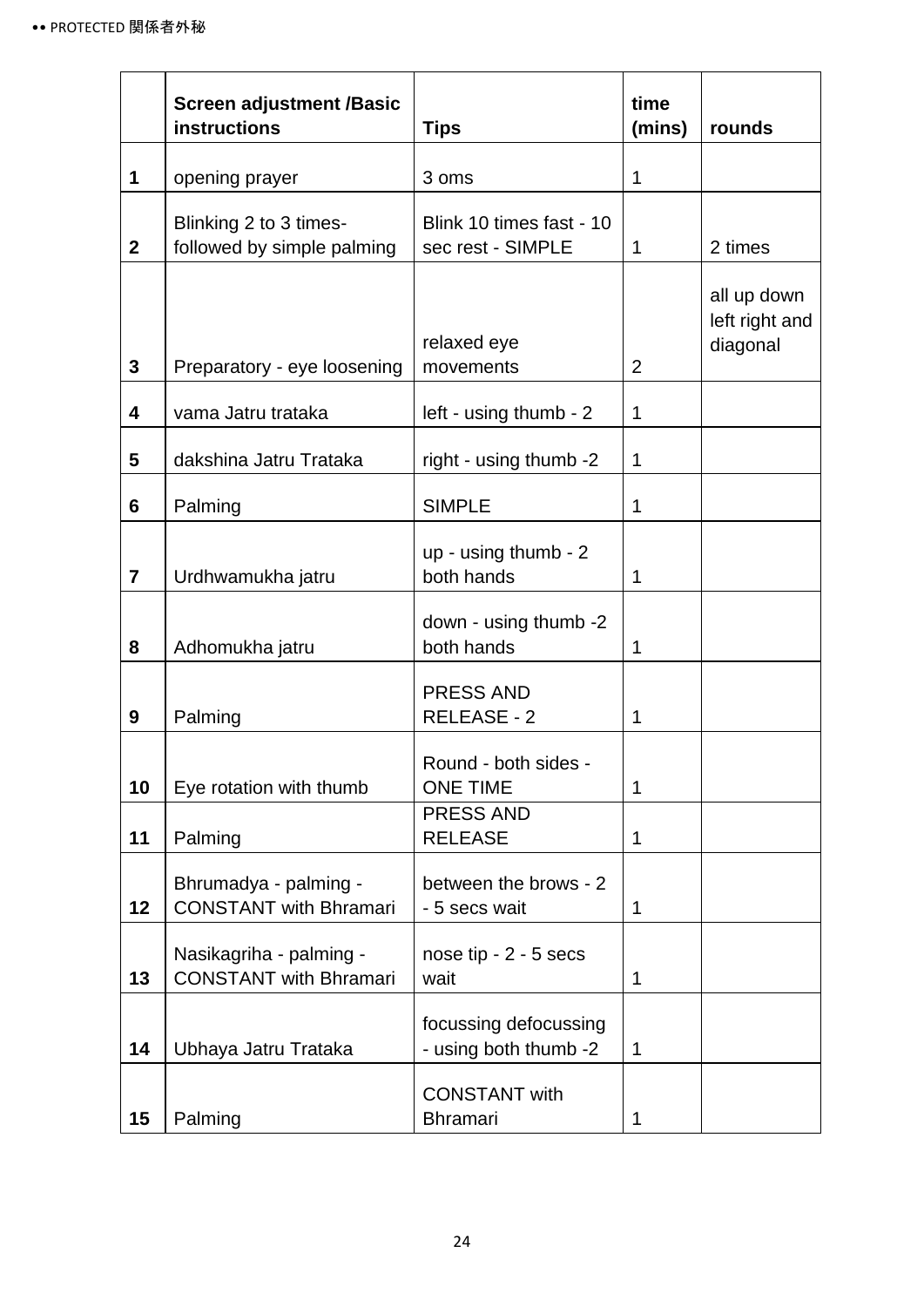| 16 | Vibhagya swasana- all<br><b>lobes</b> | with 4 mudras (chin,<br>chinmaya, adi, bhrama | $\overline{2}$ | 1X4 |
|----|---------------------------------------|-----------------------------------------------|----------------|-----|
| 17 | Nadishudhi pranayama                  | 5 rounds                                      | 2              |     |
| 18 | <b>Bhramari</b>                       | 3 rounds                                      |                |     |
|    |                                       | <b>LYING DOWN (count</b><br>down from 10 with |                |     |
|    |                                       | inhalation and                                |                |     |
| 19 | Shavasana (DRT)                       | exhalation                                    | 3              |     |
|    |                                       |                                               |                |     |
| 20 | Closing prayer                        | Three oms                                     |                |     |

### <span id="page-29-0"></span>*Trataka :*

Trataka is a yoga kriya (hygiene practice) composed of the following (The Yoga Institite, 2022):

Begin with sitting in a meditative pose, crossed legged (sukhasana)or on your knees with the butt on your heels(vajrasana). The body is upright, with the head looking straight ahead with down-facing palms, with the thighs or knees resting on the floor**.** If you cannot sit on the floor, be comfortable in a chair. .

The eyes are one of our body's most delicate and precious features. Imagine our life without eyes. As a result, blink whenever you feel uncomfortable. This means not staring without blinking at any external object over an long period of time. Children while using computers are not aware of this strain.

It is important to remember that eye movements should not be fast, jerky, or excessive. Removal of Eye glasses is encouraged.

Trataka is a Sanskrit word that means "to look." It's a Kriya with a lot of advantages. Yogis have practices this for improving their concentration besides improving their eyesight.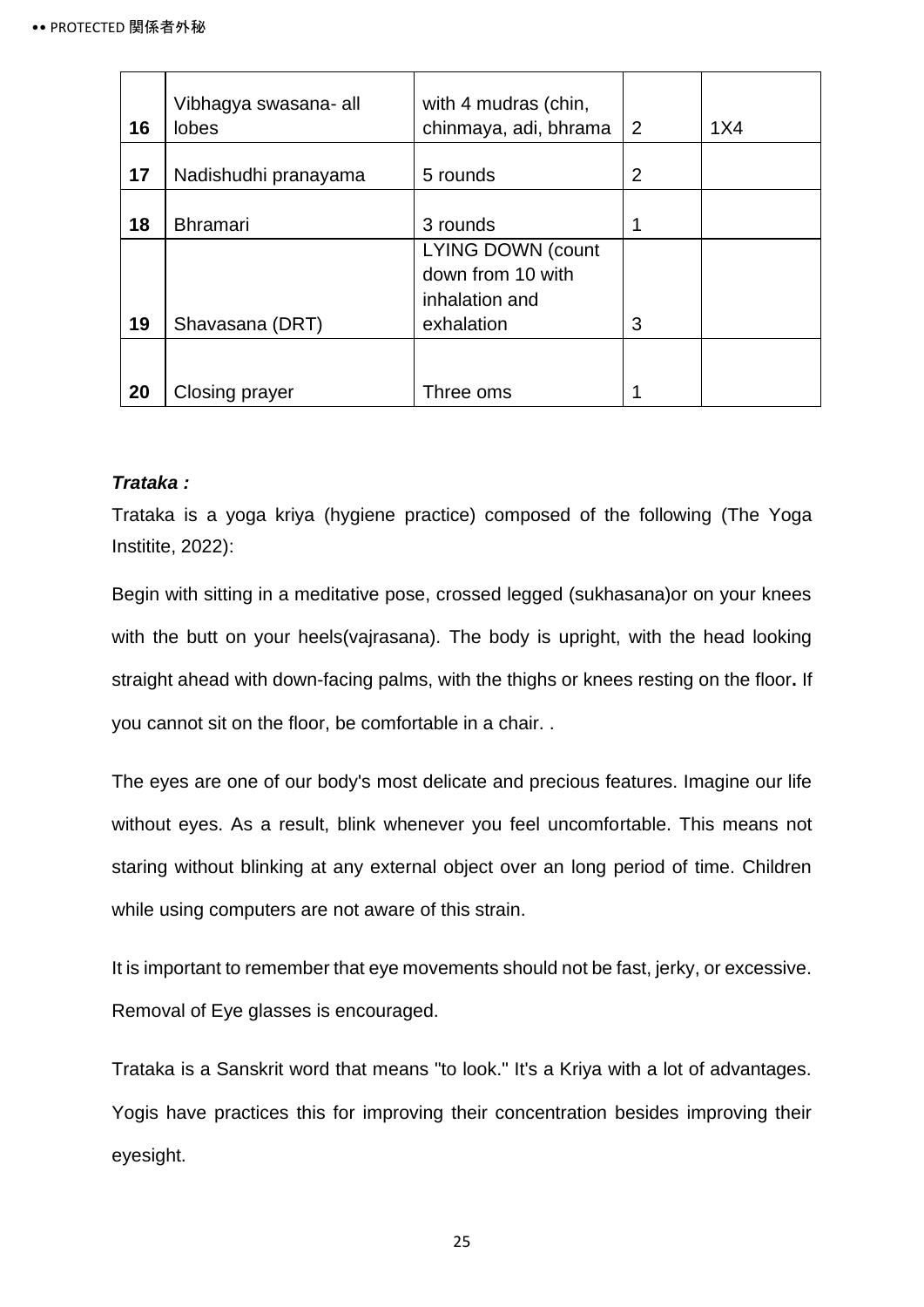#### *Yogic Eye Practice*

### <span id="page-30-0"></span>**Dakshina /Vama Jatru Trataka**

Raise your hand to the shoulder level and keep your eyes on your right thumb. Slowly, with head steady, move the eyeballs in a gradually to the right. For a few seconds, fix your focus on your right thumb without blinking (Dakshina Jatru) and gently move your gaze to the center, then to the left shoulder (Vama Jatru). Return your sight to center.

#### **Urdhwa muka/Adho muka jatru trataka:**

Move your eyeballs upwards from the middle with your hand and thumb, stay without blinking for a few seconds. Return your gaze to the center and lower your gaze while maintaining your head still. Bring your sight back to the center.

### **Nasikagriha Trataka**

At one time, keep your eyes open and look straight ahead. Bring your index finger up close to her brow. Fix your gaze on the tip of your nose with both eyes. Continue gazing for a few seconds before closing your eyes.

### **Brumadhya (eyebrows)**

Keep your eyes open and, at one point, point your index finger straight ahead. Bring your index finger between your eyebrows. Focus both eyes on the space between your brows (Brumadhya). Before closing your eyes, continue gazing for a few seconds.

### **Rotation of eyeball.**

Keep your eyes open and make a point with your index finger pointing straight ahead. Both eyes should be focused on the space between your brows (Brumadhya). Close your eyes and continue gazing for a few seconds.

### **Ubhaya Jatru Trataka: Side or Peripheral vision.**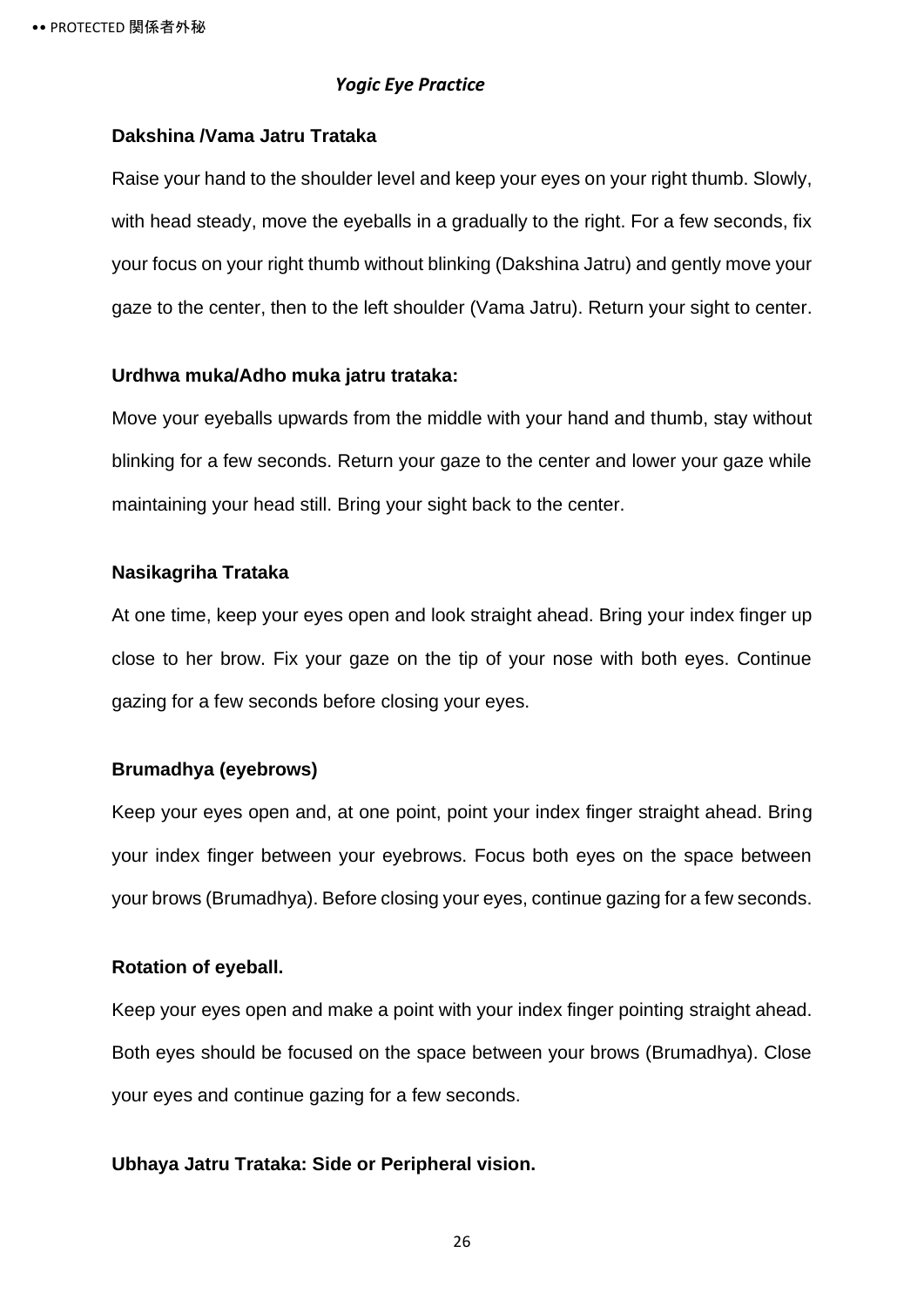Maintaining your eyes open, look straight at both the thumbs pointing forward. Try to 'see' the sides, both left,right at the same time with your gaze forward. Bring your hands and your focus back to the center.

**Blinking**: Blink a few times after opening your eyes. Open your eyes wide and gradually close them.

### **Palming the Eyes:**

After completing the Trataka technique, do the palming of the eyes. It's a technique for calming the eyes after they've moved. It's also done prior to opening the eyes following meditation. Gently rub the palms together to generate heat, then place the palms over the eyes, forming a 'cup' so as not to press on the eyes. For 5 to 10 seconds, stay in this position. The frequency with which this activity is repeated is determined by the need. Once or twice, though, is sufficient.

There are three types of palming.

Simple , Press and release and Constant.

Constant palming is done with chanting.

### **Pranayama Practices:**

**Sectional breathing** (Abdominal breathing/Chest and Shoulder breathing)

In chin mudra – abdominal breathing

In Chinmaya mudra – Chest breathing

In adi mudra -Shoulder breathing

In bhrama mudra- Full yogic breathing

**[Nadi Shodhana Pranayama](https://www.yogabasics.com/practice/nadi-sodhana-pranayama/)** (Alternate Nostril Breathing). This is a very relaxing breathing practices that balances the nervous system by breathing through one nostril and exhaling through the other.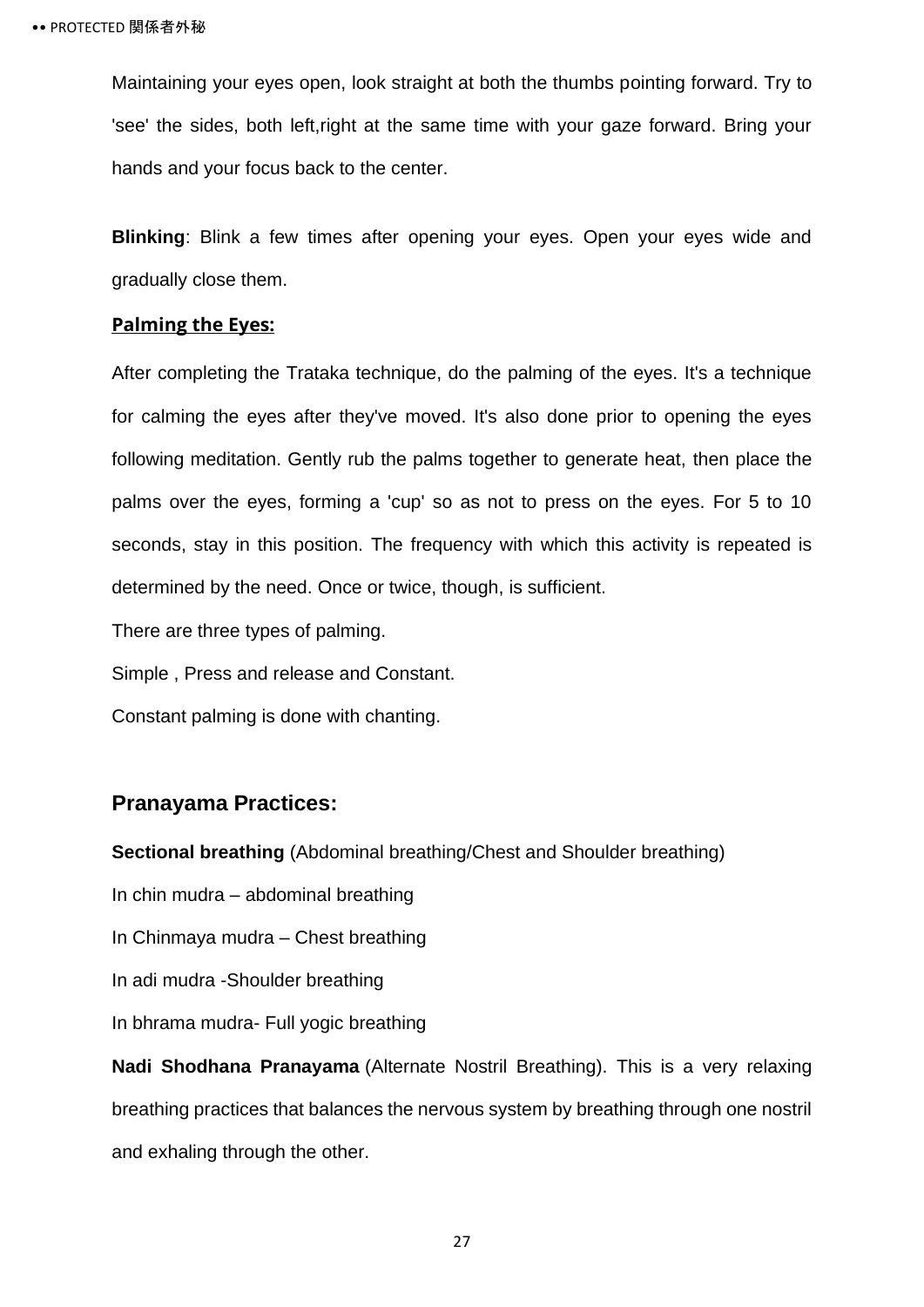**Bhramari Pranayama** (Bee sound). Soothes the nervous systems and energizes the body and mind.

**Relaxation: Deep relaxation technique where the muscles and joints are relaxed with autosuggestions.**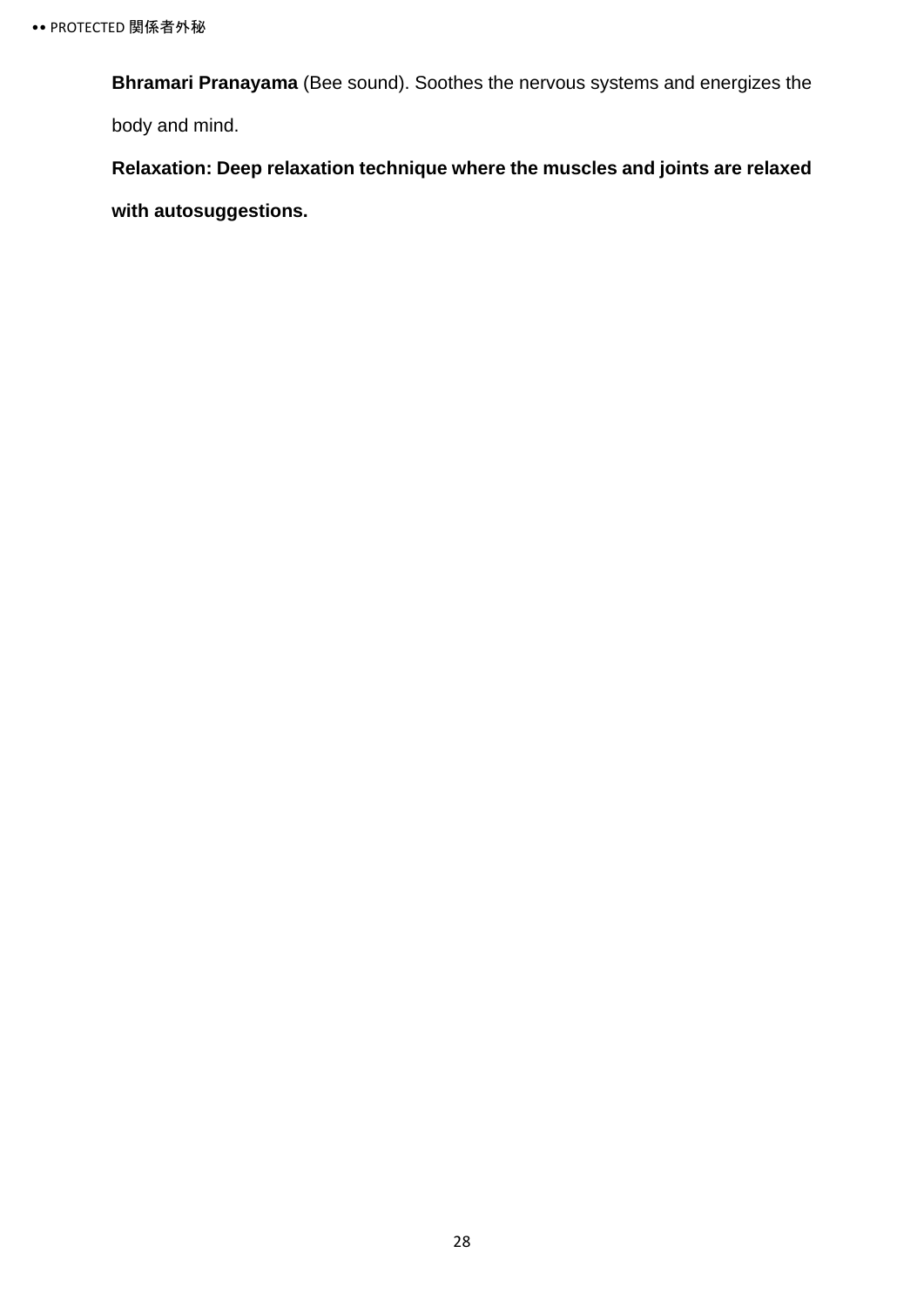### <span id="page-33-0"></span>**Appendix II – Assessment Tools**

#### <span id="page-33-1"></span>**Visual Strain**

Visual strain is evaluated using a self-reporting survey that is shown below. Each symptom is rated on a scale of 1 to 5 with 1 being absence of the symptom and 5 being always present. The rating scale is presented as:

1 – "NEVER", 2 – "RARELY", 3 – "OCCASIONALLY", 4 – "OFTEN",5 - "NEARLY ALWAYS"

The details of the symptom and rating as as below:

| Symptom                   | <b>Rating</b> |
|---------------------------|---------------|
| 1. Dry eye                | $1 - 5$       |
| 2. Tired eye              | $1 - 5$       |
| 3. Sore/aching eye        | $1 - 5$       |
| 4. Irritated eye          | $1 - 5$       |
| 5. Watery Eye             | $1 - 5$       |
| 6. Burning eye            | $1 - 5$       |
| 7. Eye strain             | $1 - 5$       |
| 8. Blurred vision         | $1 - 5$       |
| 9. Difficulty in focusing | $1 - 5$       |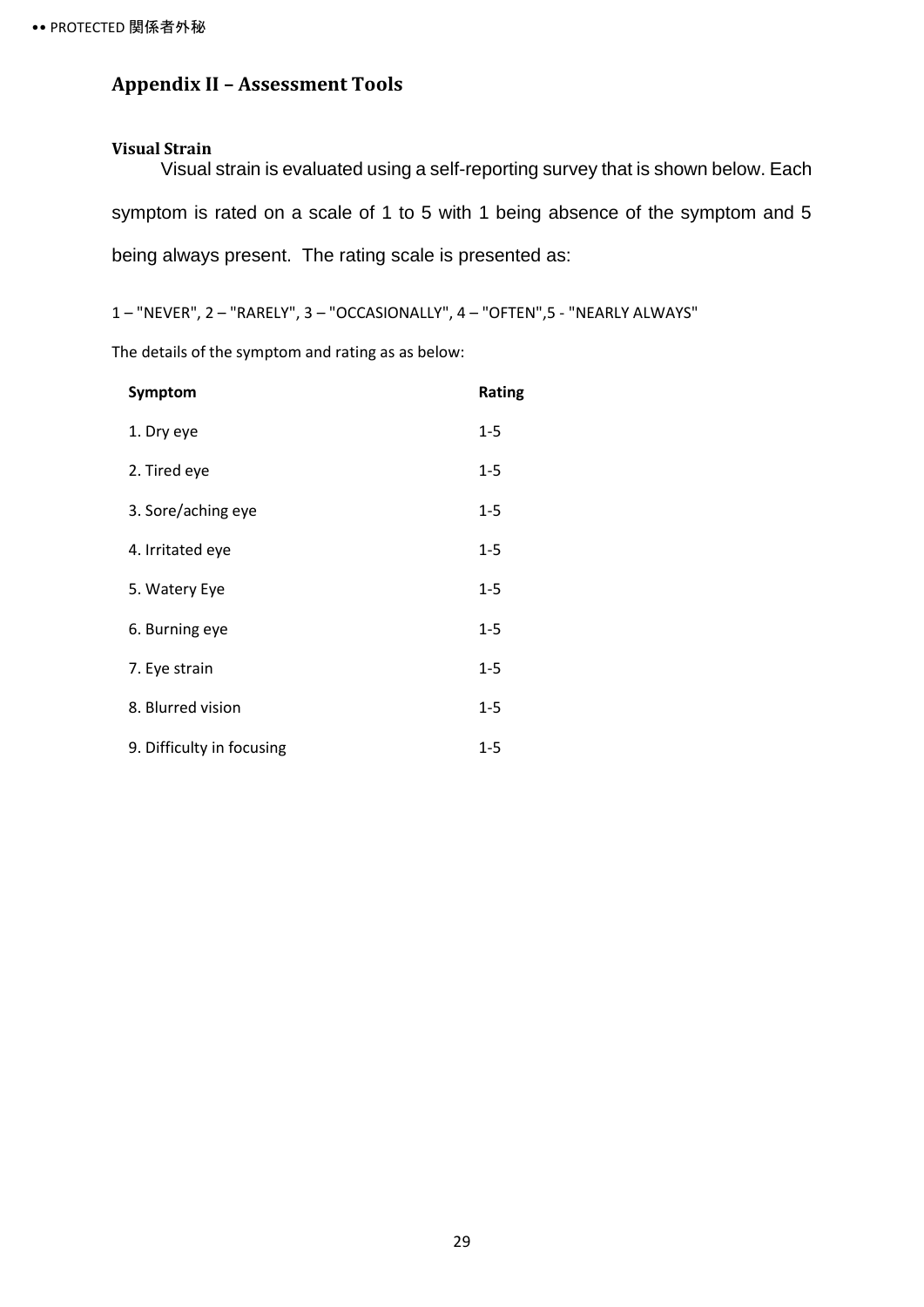### <span id="page-34-0"></span>**Anxiety**

Mental well-being was assessed using a self-reported STA (State Trait Anxiety) survey. The survey had 3 sentiments on which a high score was related to positive wellbeing and 3 related to negative well-being. The ratings were on a scale of 1-4 with 1 being the absence of the measure, and 4 being the strong presence. The rating scale is presented as:

1 - "Not at all", 2 – "Somewhat", 3 – "Moderately", 4 - "Very much"

| Sentiment         | Rating  | Positive/Negative |
|-------------------|---------|-------------------|
| 1. I feel calm    | $1 - 4$ | Positive          |
| 2. I am tense     | $1 - 4$ | Negative          |
| 3. I feel upset   | $1 - 4$ | Negative          |
| 4. I am relaxed   | $1 - 4$ | Positive          |
| 5. I feel content | $1 - 4$ | Positive          |
| 6. I am worried   | $1 - 4$ | Negative          |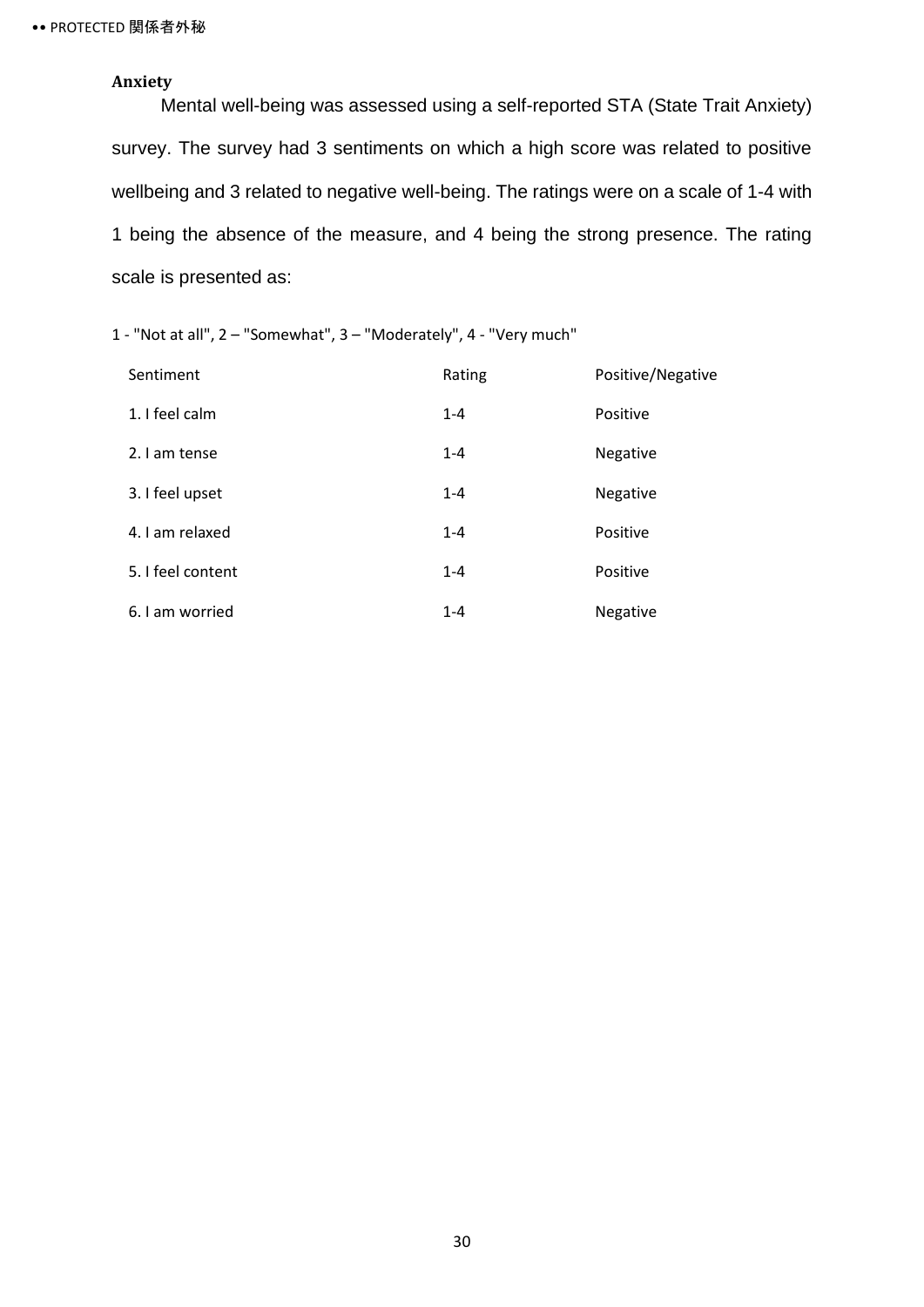#### <span id="page-35-0"></span>**Memory and Concentration**

**DLST:** The participant has to fill in each blank square with the Letter that corresponds to the digit above it. The score is the number of letters filled correctly .

The key is shown at the top. The time limit is 200 seconds.

### **DIGIT LETTER SUBSTITUTION GAME**

**Timer:**200

#### **Instructions:**

- 1. Substitute the digits with corresponding letter as per the given key.
- 2. Substitute as many possible letters within the given time (seconds shown in the Timer box)

3. The game board shown is a sample. Click  $\sqrt{\frac{1}{1}}$  start to begin the real one!

#### **Substitute Letters:**

| $\mathbf{1}$   |                | $\overline{2}$<br>3 |                | $\overline{4}$ |                | 5                   | 6                       | $\overline{7}$ |                         | 8              | 9               |
|----------------|----------------|---------------------|----------------|----------------|----------------|---------------------|-------------------------|----------------|-------------------------|----------------|-----------------|
| L              |                | H                   | Y              | N              |                | $\mathbf R$         | Е                       | D              |                         | T              | ${\bf J}$       |
| 6              | $\overline{2}$ | 4                   | $\mathbf{1}$   | 5              | 7              | 9                   | $\overline{\mathbf{3}}$ | $\overline{2}$ | 6                       | 8              | $\overline{5}$  |
|                |                |                     |                |                |                |                     |                         |                |                         |                |                 |
| $\overline{5}$ | 4              | 7                   | 8              | $\mathbf{1}$   | $\overline{2}$ | 3<br>$\overline{4}$ |                         | 9              | 6                       | 3              | $\overline{7}$  |
|                |                |                     |                |                |                |                     |                         |                |                         |                |                 |
| $\overline{2}$ | 4              | 6                   | $\overline{7}$ | 8              | 9              | 3                   | $\mathbf{1}$            |                | 3                       | 7              | $\overline{4}$  |
|                |                |                     |                |                |                |                     |                         |                |                         |                |                 |
| $\overline{2}$ | 9              | $\overline{4}$      | 6              | 8              | $\mathbf 1$    | $\overline{2}$      | 5                       | $\overline{9}$ | $\overline{\mathbf{3}}$ | $\overline{4}$ | $7\overline{ }$ |
|                |                |                     |                |                |                |                     |                         |                |                         |                |                 |
| 9              | 7              | $\overline{4}$      | $\overline{2}$ | 3              | 8              | $\mathbf{1}$        | 5                       | 6              | $\overline{2}$          | 9              | $\mathbf{1}$    |
|                |                |                     |                |                |                |                     |                         |                |                         |                |                 |
| 8              | 6              | $\overline{2}$      | 3              | 9              | 4              | 5                   | $7\overline{ }$         | $\mathbf{1}$   | $\overline{4}$          | 3              | 9               |
|                |                |                     |                |                |                |                     |                         |                |                         |                |                 |
| 3              | 5              | 9                   | $1\,$          | $\overline{2}$ | 5              | $\,6\,$             | $\overline{2}$          | $\overline{7}$ | 8                       | 9              | $\,1\,$         |
| save           |                |                     |                |                |                |                     |                         |                |                         |                |                 |

**SLCT:** The participant has to click on each square if it contains one of the Target letters which 'cancels' that letter. The number of correct cancellations is the score. The time limit is 100 seconds.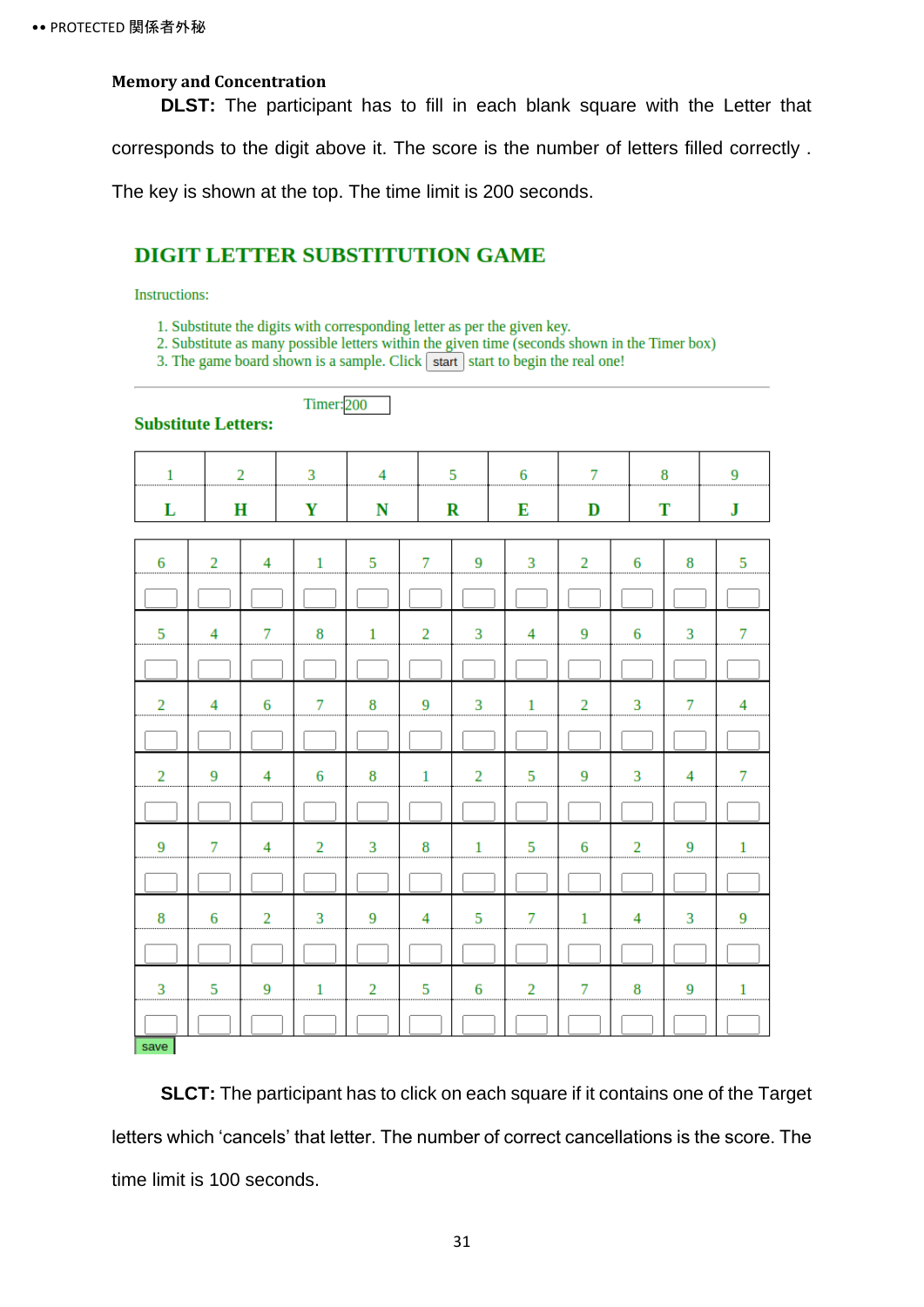### **SIX LETTER CANCELLATON GAME**

#### **Instructions:**

- 1. Search out the target letters<br>given below and mark them out<br>by clicking on them.<br>2. Mark as many as possible<br>within the given time.<br>3. The game board shown is a<br>sample. Click  $\boxed{\text{start}}$  start to
- 
- begin the real one!

| <b>Target</b><br>Letters: |  |  |  |  |  | <b>Timer:</b> 100 |
|---------------------------|--|--|--|--|--|-------------------|
|---------------------------|--|--|--|--|--|-------------------|

| Л            | G | Y        | L | S        | Е | т            | в | L | U | v | G | к | H | A | W | U | $\mathbf I$ | М | К | R | B        |
|--------------|---|----------|---|----------|---|--------------|---|---|---|---|---|---|---|---|---|---|-------------|---|---|---|----------|
| X            | N | $\Omega$ | D | F        | C | К            | N | Е | H | w | z | L | J | s | D | Q | L           | N | н | U | $\Omega$ |
| $\mathbf{U}$ | К | W        | A | Т        | М | P            | G | Q | X | М | F | Y | в | I | R | Х | G           | F | P | Л | К        |
| z            | v | в        | н | J        | S | Y            | D | К | O | S | Q | т | М | P | O | Е | I           | A | т | L | Е        |
| T            | L | Y        | R | $\Omega$ | z | L            | F | A | U | Т | N | z | G | w | т | J | К           | D | R | Y | A        |
| D            | S | Q        | C | Е        | т | R            | W | z | J | A | Е | н | L | U | Y | v | z           | s | О | N | Х        |
| Е            | w | К        | F | н        | М | N            | C | P | X | R | O | К | I | C | R | F | G           | P | П | К | S        |
| G            | U | A        | P | S        | v | I            | O | B | D | C | S | F | Х | Е | н | W | О           | М | L | О | R        |
| н            | т | Y        | G | D        | L | U            | O | G | Y | W | A | в | z | D | Y | v | U           | A | Е | O | P        |
| L            | v | $\Omega$ | Е | J        | z | F            | т | L | Е | М | Н | O | J | А | X | R | D           | в | z | N | J        |
| S            | w | N        | Q | К        | н | C            | Α | z | N | O | I | S | М | L | Е | J | S           | н | G | т | F        |
| А            | P | F        | X | $\Omega$ | R | $\mathbf{I}$ | Л | в | D | P | К | W | L | J | К | O | R           | T | в | z | A        |
| R            | т | Y        | в | v        | D | Х            | S | U | F | R | X | О | Q | в | т | в | X           | W | D | S | z        |
| М            | Ι | G        | U | w        | К | О            | C | Е | N | v | т | н | z | М | N | C | U           | Y | P | К | Е        |
| save         |   |          |   |          |   |              |   |   |   |   |   |   |   |   |   |   |             |   |   |   |          |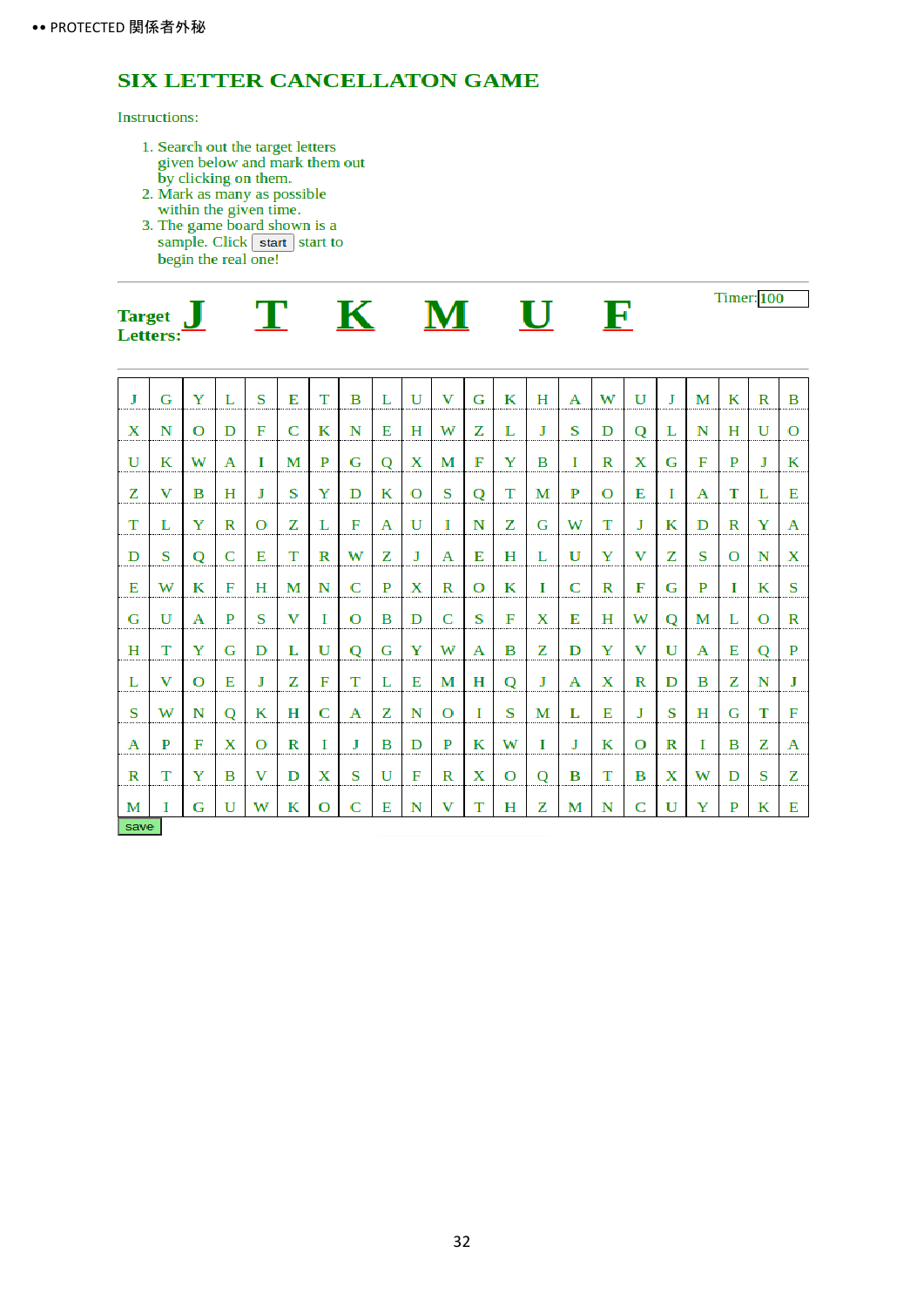### <span id="page-37-0"></span>**Appendix III – Testimonials**

The following testimonials were received from some particpants in the Intervention group:

Hi Latha Aunty, I really enjoy your classes, they are very soothing and help me relax. I also feel like these classes improved my concentration. All things considered, your classes have helped me so much. Thank you very much! Have a Great Day!

 With Gratitude, Shruthika Geejula ============================================ Hello Latha Aunty,

This is Parsmi here! These are my thoughts on the eye yoga classes we had:

Over the past 21 days of eye yoga, I felt not only benefits regarding my eyes but also with my mind. I felt peaceful and calm during the 20-30 minute sessions, and it was a really well-needed break/meditation time for me during weekdays. Latha Aunty also taught us in a very peaceful, patient, and thorough way, making me love the classes even more. I have felt my eyes getting better too, as they do not get foggy/blurry as much and I think my peripheral vision expanded more/I became aware of it. My experience with the eye yoga classes and Latha Aunty as my teacher has been very pleasing, and I am happy that I was a part of these classes!

I hope my feedback will be helpful for your results!

Best, Parsmi Rajput ============================================

Dear Latha Ji,

This is Pranav Alapati. I had a wonderful experience these few weeks. I could see some improvement in my focus and less stress on my eye. Overall, it was a very fun experience and I am glad I participated in the study. Thank you.

Regards, Pranav Alapati

============================================

Hi Latha auntie,

I feel really calm after the sessions, which has helped me especially during this week when I had a lot of exams. I am unsure if the yoga has helped with my eyesight because of my eye contacts, but I do notice that my peripheral vision has gotten better.

Sriya:

I felt very peaceful during every class, mainly during the ending and the meditation. I noticed my eyes don't feel tired as fast and I noticed I am sleeping better than before. I also observed that I am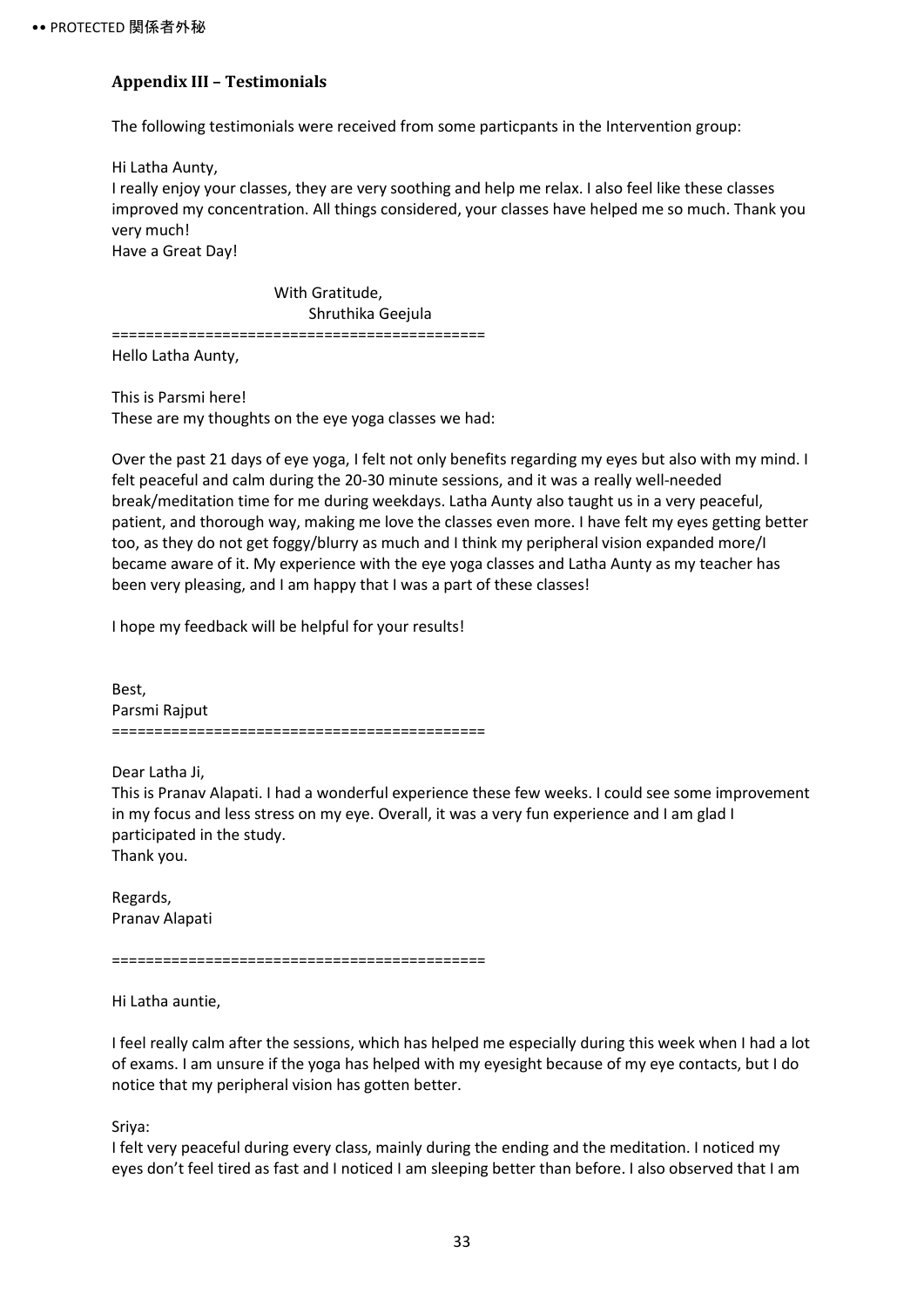able to see more due to the rotation exercise. Overall, this was very helpful and enjoying and I would continue this practice even after the program has ended.

Thank you for teaching us, Sritha and Sriya Sthothrabhashyam ============================================ Hello Latha Aunty,

I have been going through long haul covid and part of my symptoms are eye strain, difficulty focusing, brain fog, and headaches. Although I am not completely normal yet I have noticed a huge improvement since the start of class. Before I could not look at a screen for more than 5 minutes without my head hurting terribly. I can last a lot longer now. While I have been engaging in multiple programs to help with this, I do feel that your eye program has helped a lot! If I could make any suggestion it would be to conduct a longer study for maybe about 6 months and possibly expand the target of the study to anyone suffering from headaches or eye related problems.

Thank you for the class I really enjoyed it! Shreya Sthothra Bhashyam ============================================ Hi Latha Aunty, I really enjoy your classes, they are very soothing and help me relax. I also feel like these classes improved my concentration. All things considered, your classes have helped me so much. Thank you very much! Have a Great Day!

 With Gratitude, Shruthika Geejula ============================================

Dear Latha Aunty,

I hope all is well. Here is my testimonial:

My name is Swetha C. Ganesh, and I have some experience with general yoga and none with eyeyoga practices until this study. Personally, within these three weeks, I have noticed that my eyes are less watery and irritable. I have learned techniques for relaxing my eyes and even can tell that I am straining my eyes less. I appreciate and am thankful for being a part of this study and will carry these lessons forth with me throughout my life. Thank you.

Sincerely, Swetha Chidambara Ganesh

============================================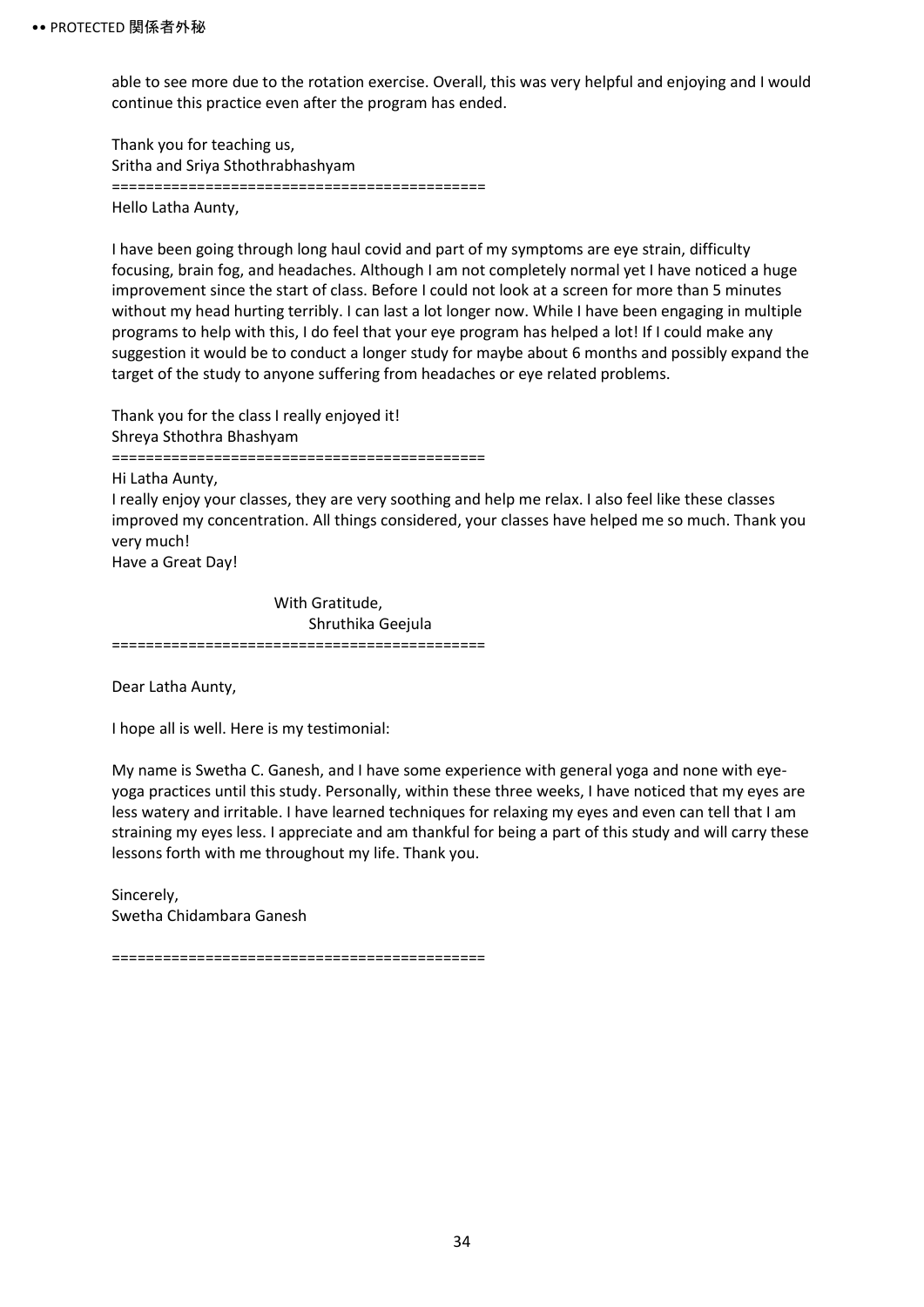Hi, This is your student Dhruvil Talati

The yoga classes help me a lot to concentrate and focus on anything that I do. After I started attending the yoga classes My eyes felt much better and they stopped watering.

============================================

Hi, this is Ishita...

I would like to appreciate your hard work and the efforts you're putting for us! This meditation really helped me a lot like it helped me concentrate more and made my eyes more relaxed than it usually is ! It helped me release my stress and made my day!:)

Anushka Gupta

============================================

Hi Latha Aunty, this is Anushka.

The eye and breathing exercises have helped me a lot. The eye rotations and eye movement exercises have helped me with preventing eye strains when I am on a device, and I have seen so much improvement in my eyes over these few weeks.

The breathing exercises, especially the alternate nostril breathing, has calmed me down a lot. It is working really well!

Thanks for taking the time to teach us these methods!

Aarna Biradar

============================================

Hi Latha Aunty,

Your yoga classes are very relaxing and I have enjoyed every minute of it. My concentration is improving every day. Before joining this class, I would get an irritated eye frequently. But joining this class has resulted in a difference. Thank you very much for organizing these classes for us.

In Ronan's words, "The classes have been extremely beneficial! I can tell that my vision is improving. I also feel calm before bed and am sleeping better. Latha aunty has been engaging and helpful during lessons. She is also very motivating."

============================================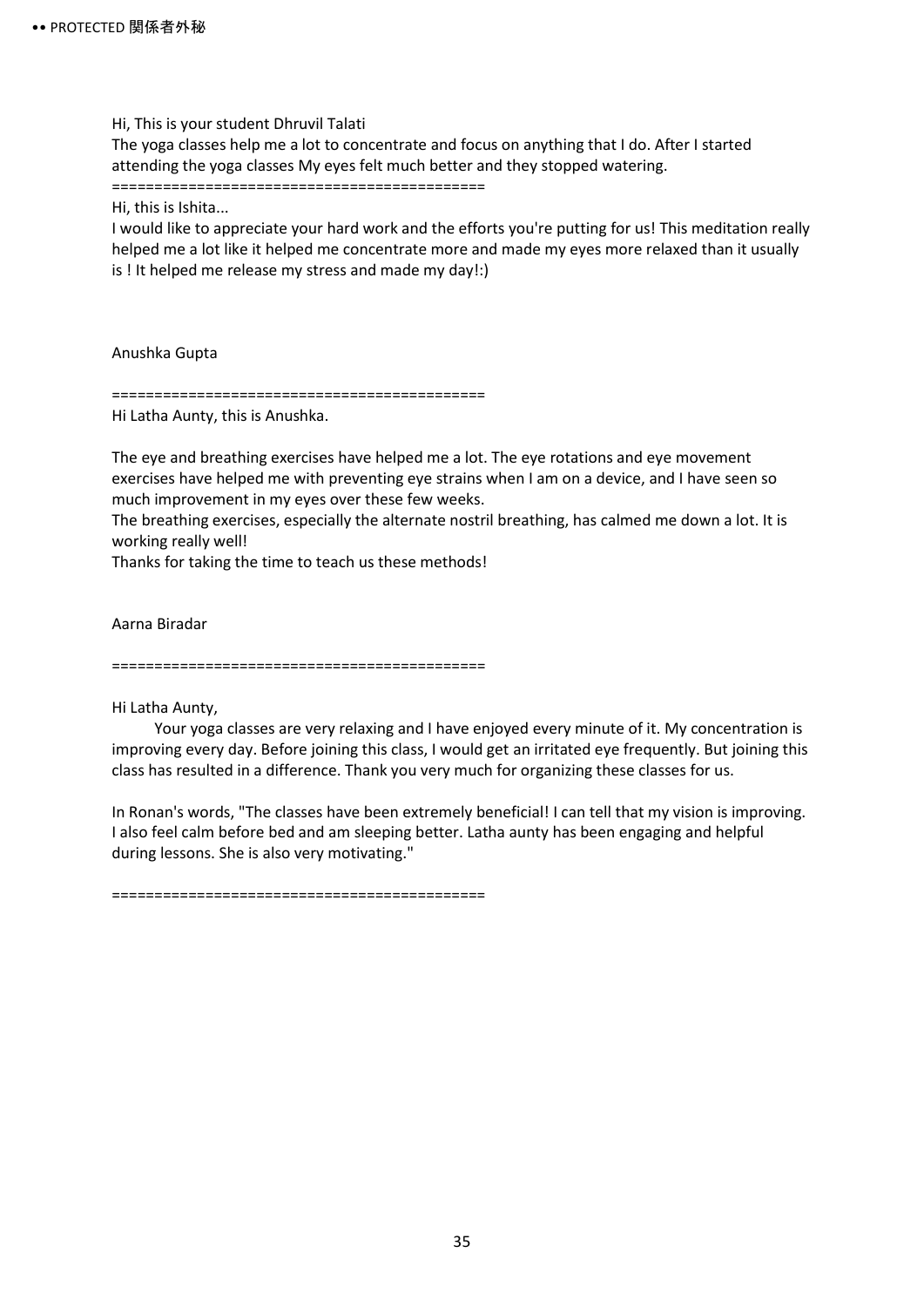### <span id="page-40-0"></span>**Appendix IV – Raw results and charts**

The data collected is in the attached excel workbook. It has serveral tabs. The complete data is in the 'AllData' tab, the calculations in the 'data calculations' tab. A 'glossary' tab is also included to explain some terms. The other tabs are work tabs which contain intermediate data.



#### <span id="page-40-1"></span>*Charts: - Visual*



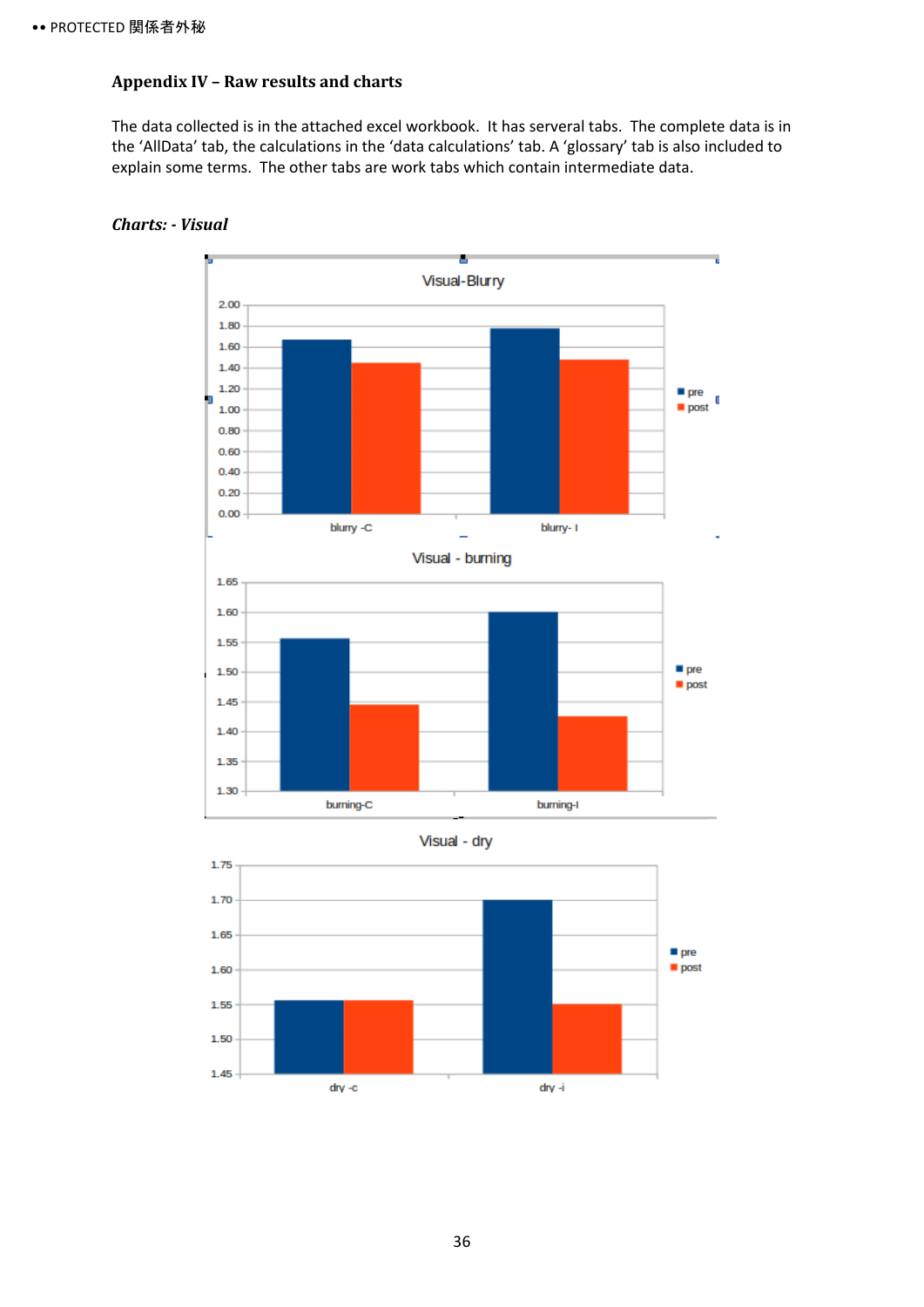









37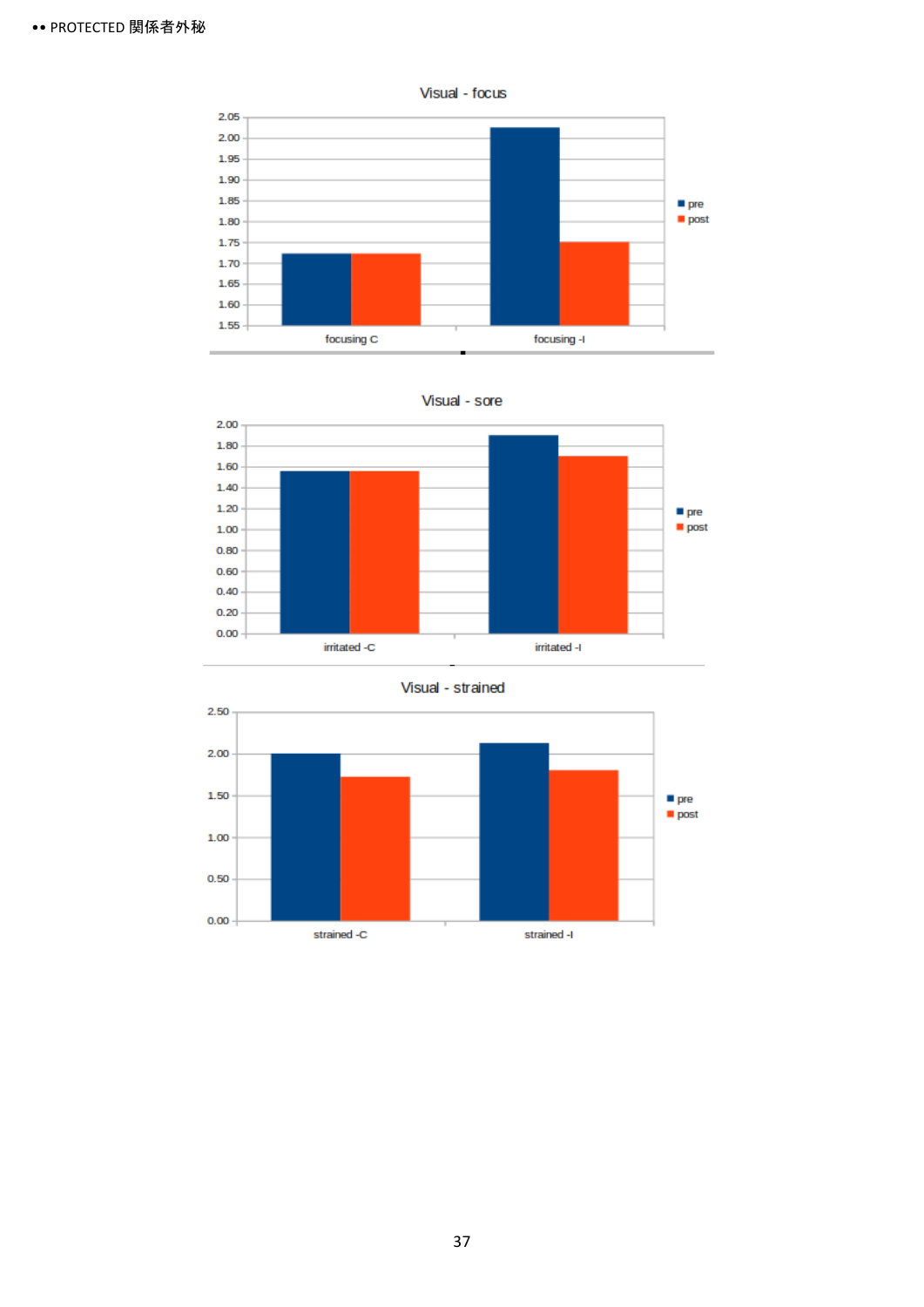

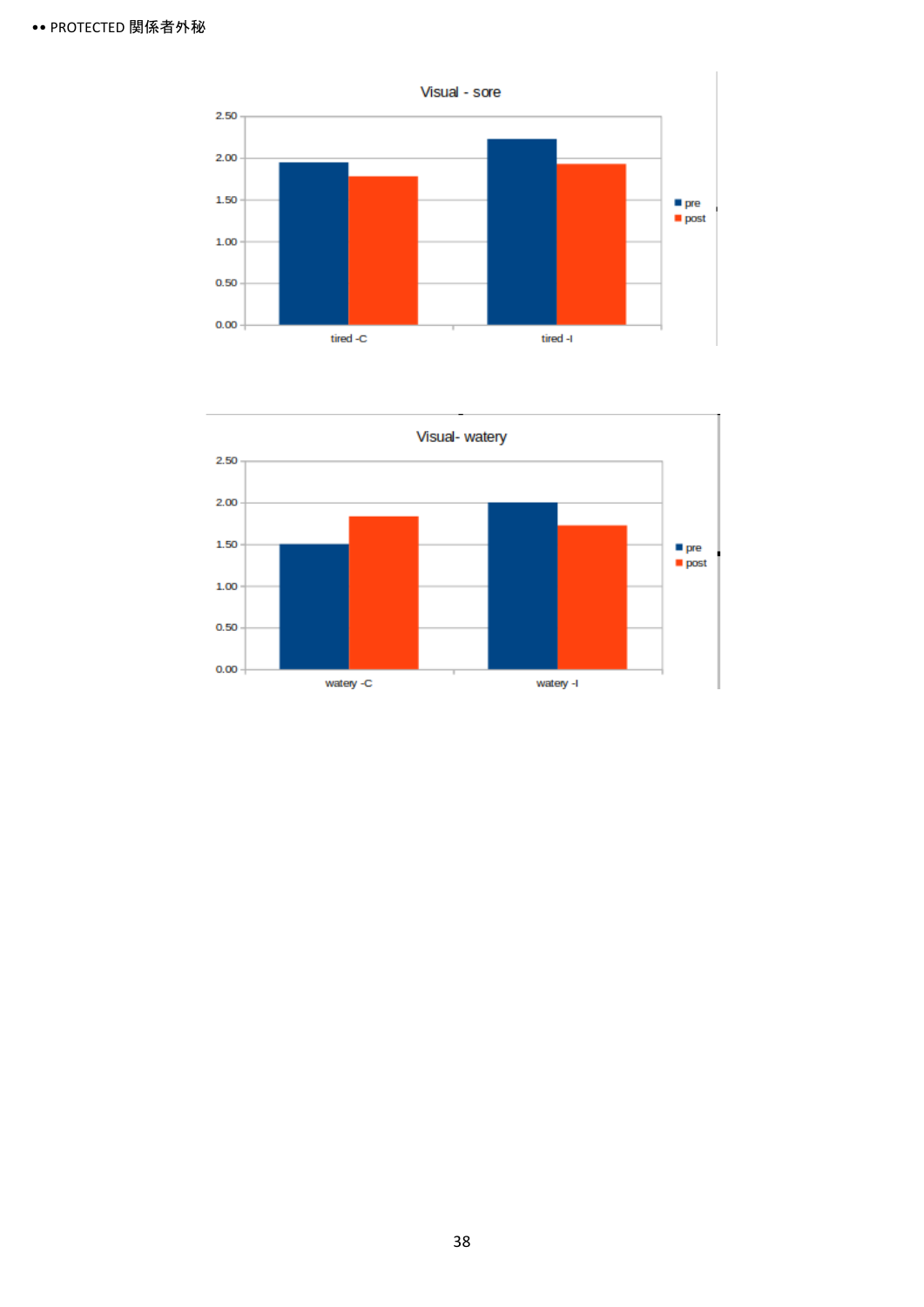#### <span id="page-43-0"></span>*Charts – STA Positive Sentiments*







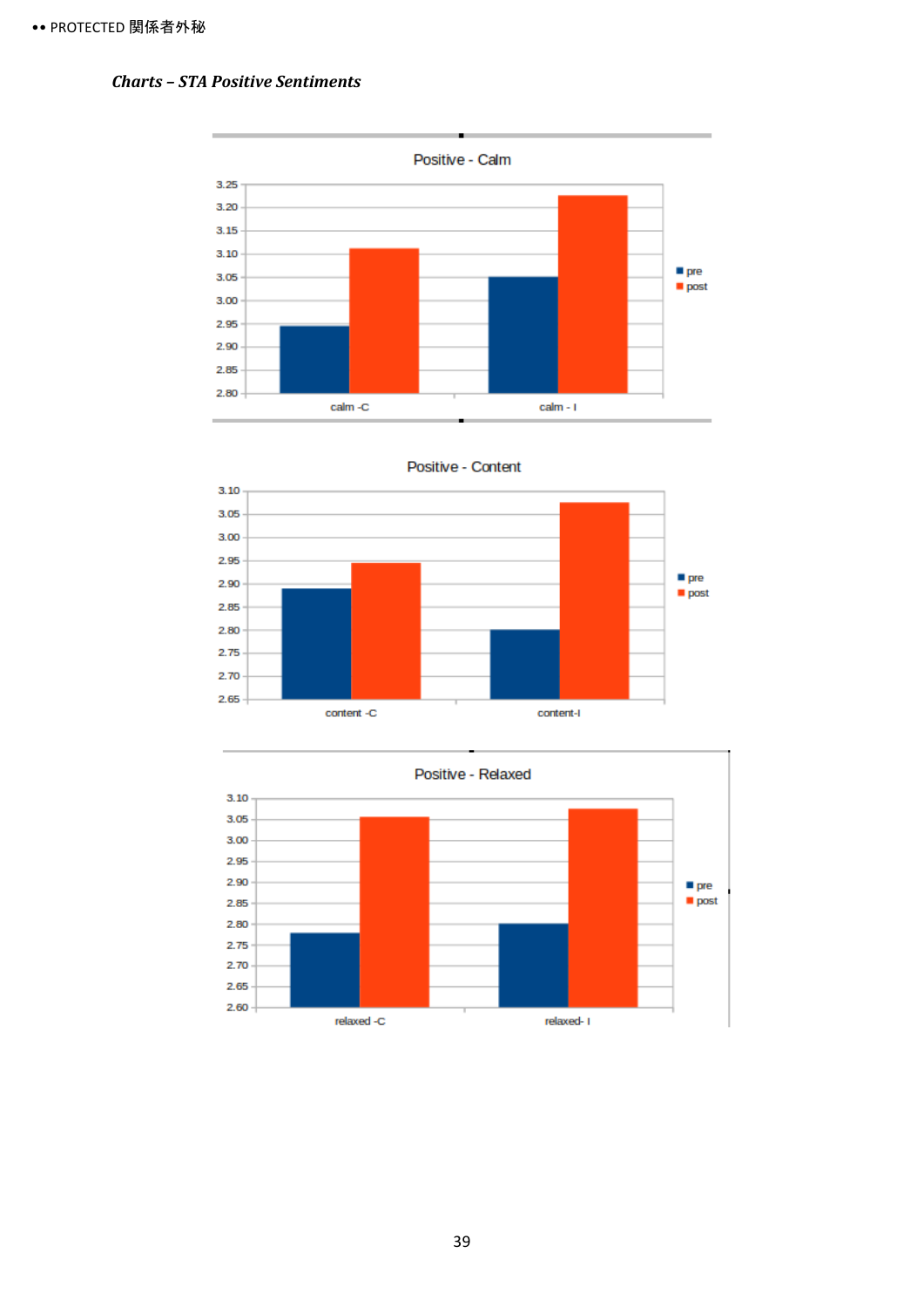### <span id="page-44-0"></span>Charts – STA Negative Sentiments





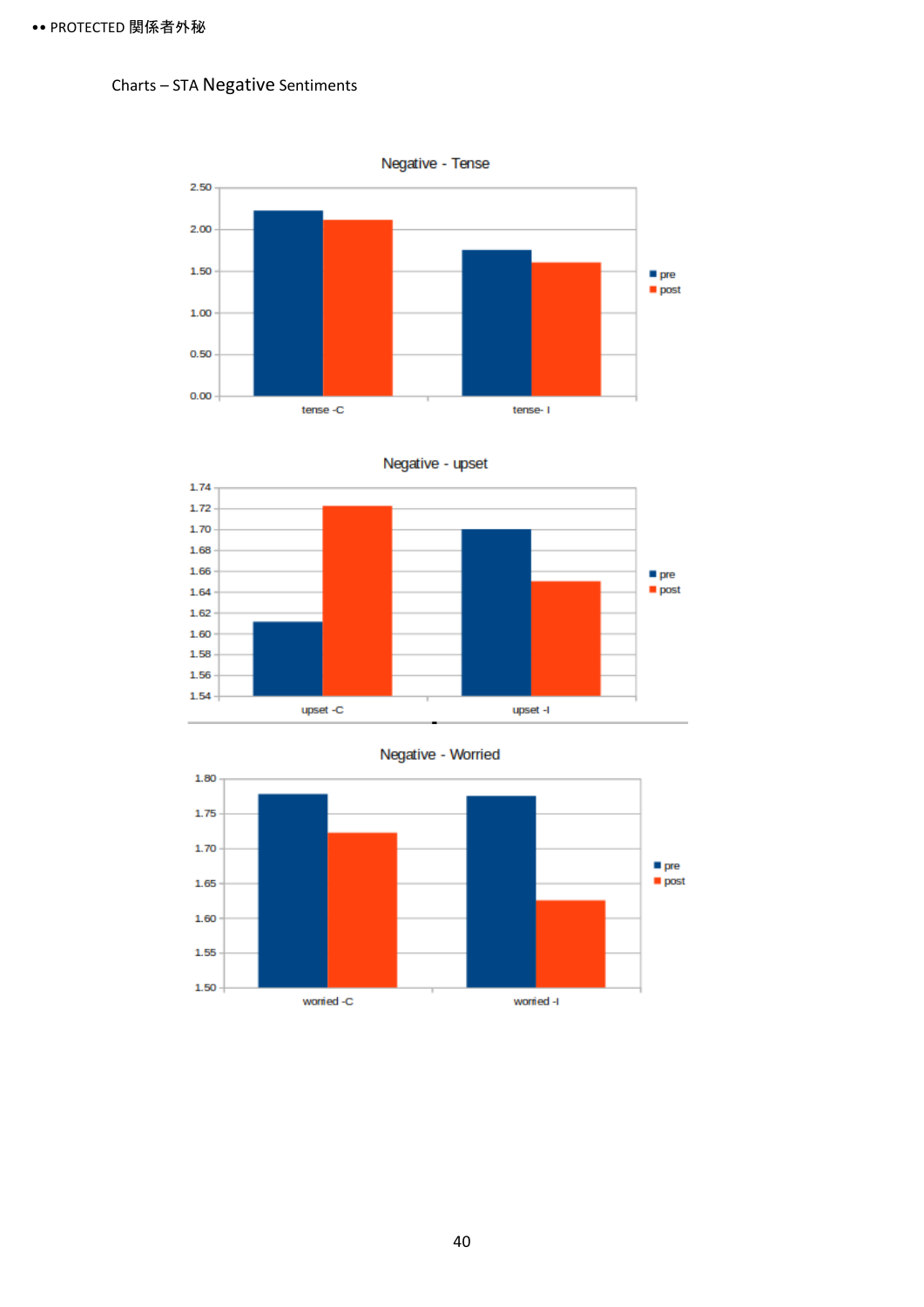### <span id="page-45-0"></span>*Charts – DLST*



### <span id="page-45-1"></span>*Charts – SLCT*

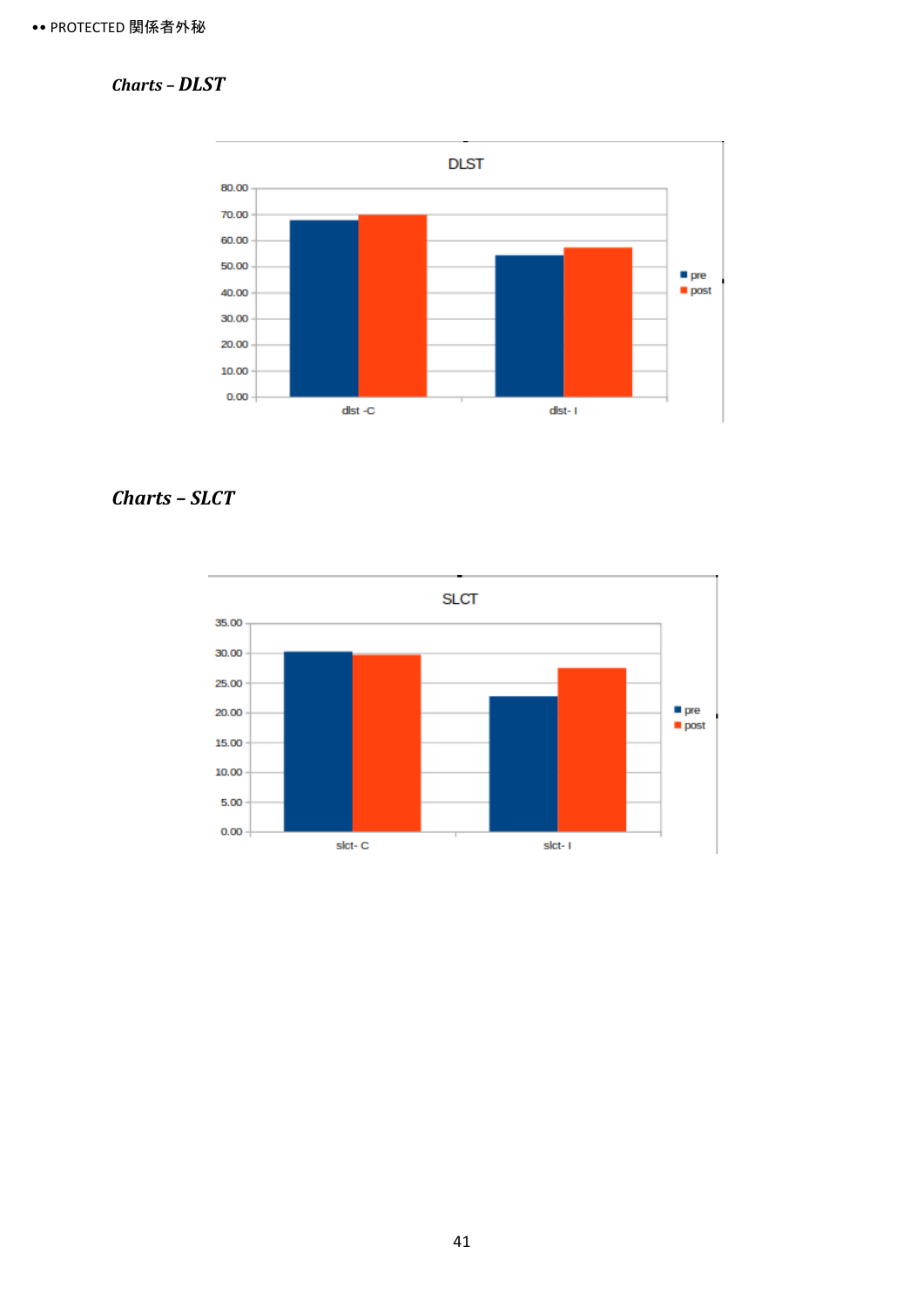### <span id="page-46-0"></span>**Bibliography**

- Blehm, C., Vishnu, S., Khattak, A., Mitra, S., & Yee, R. W. (2005). Computer Vision Syndrome: A Review. *Survey of Ophthalmology*, *50*(3), 253–262. https://doi.org/10.1016/J.SURVOPHTHAL.2005.02.008
- Chancellor, S., & De Choudhury, M. (2020). *Methods in predictive techniques for mental health status on social media: a critical review*. *NPJ Digital Medicine. 43.* [https://doi.org/10.1038/s41746-](https://doi.org/10.1038/s41746-020-0233-7) [020-0233-7](https://doi.org/10.1038/s41746-020-0233-7)
- Gopinathan, G., Dhiman, K. S., & Manjusha, R. (2012). A clinical study to evaluate the efficacy of Trataka Yoga Kriya and eye exercises (non-pharmocological methods) in the management of Timira (Ammetropia and Presbyopia). *Ayu*, *33*(4), 543. https://doi.org/10.4103/0974- 8520.110534
- Kumar, K. U. D., Shetty, S., Amin, H., Rashmitha, A. P., & Rani, P. S. (2022). Trataka Kriya in Individuals with Digital Eye Strain: A Pre–Post Experimental Design. *Journal of Health and Allied Sciences NU*, *12*(01), 53–56. https://doi.org/10.1055/s-0041-1732811

Muktibodhananda, S. (1999). *Hatha yoga Pradipika*. Yoga Publications trust.

- Nagata, J. M., Cortez, C. A., Cattle, C. J., Ganson, K. T., Iyer, P., Bibbins-Domingo, K., & Baker, F. C. (2022). Screen Time Use among US Adolescents during the COVID-19 Pandemic: Findings from the Adolescent Brain Cognitive Development (ABCD) Study. In *JAMA Pediatrics* (Vol. 176, Issue 1, pp. 94–96). American Medical Association. https://doi.org/10.1001/jamapediatrics.2021.4334
- Novaes, M. M., Palhano-Fontes, F., Onias, H., Andrade, K. C., Lobão-Soares, B., Arruda-Sanchez, T., Kozasa, E. H., Santaella, D. F., & de Araujo, D. B. (2020). Effects of Yoga Respiratory Practice (Bhastrika pranayama) on Anxiety, Affect, and Brain Functional Connectivity and Activity: A Randomized Controlled Trial. *Frontiers in Psychiatry*, *11*, 467. https://doi.org/10.3389/fpsyt.2020.00467
- Piercy, K. L., Troiano, R. P., Ballard, R. M., Carlson, S. A., Fulton, J. E., Galuska, D. A., George, S. M., & Olson, R. D. (2018). The Physical Activity Guidelines for Americans. *JAMA*, *320*(19), 2020. https://doi.org/10.1001/jama.2018.14854
- Saoji, A. A., Raghavendra, B. R. R., & Manjunath, N. N. K. (2018). Effects of yogic breath regulation: A narrative review of scientific evidence. *Journal of Ayurveda and Integrative Medicine*. https://doi.org/10.1016/j.jaim.2017.07.008
- Schmidt, S. C. E., Anedda, B., Burchartz, A., Eichsteller, A., Kolb, S., Nigg, C., Niessner, C., Oriwol, D., Worth, A., & Woll, A. (2020). Physical activity and screen time of children and adolescents before and during the COVID-19 lockdown in Germany: a natural experiment. *Scientific Reports*, *10*(1), 21780. https://doi.org/10.1038/s41598-020-78438-4
- Selman, L., McDermott, K., Donesky, D., Citron, T., & Howie-Esquivel, J. (2015). Appropriateness and acceptability of a Tele-Yoga intervention for people with heart failure and chronic obstructive pulmonary disease: qualitative findings from a controlled pilot study. *BMC Complementary and Alternative Medicine*, *15*(1), 21. https://doi.org/10.1186/s12906-015-0540-8
- Shathirapathiy, G., Mooventhan, A., Mangaiarkarasi, N., Sangavi, S. A., Shanmugapriya, V., Deenadayalan, B., & Gayathri, A. (2020). Effect of trataka (yogic gazing) on insomnia severity and quality of sleep in people with insomnia. *Explore (New York, N.Y.)*.